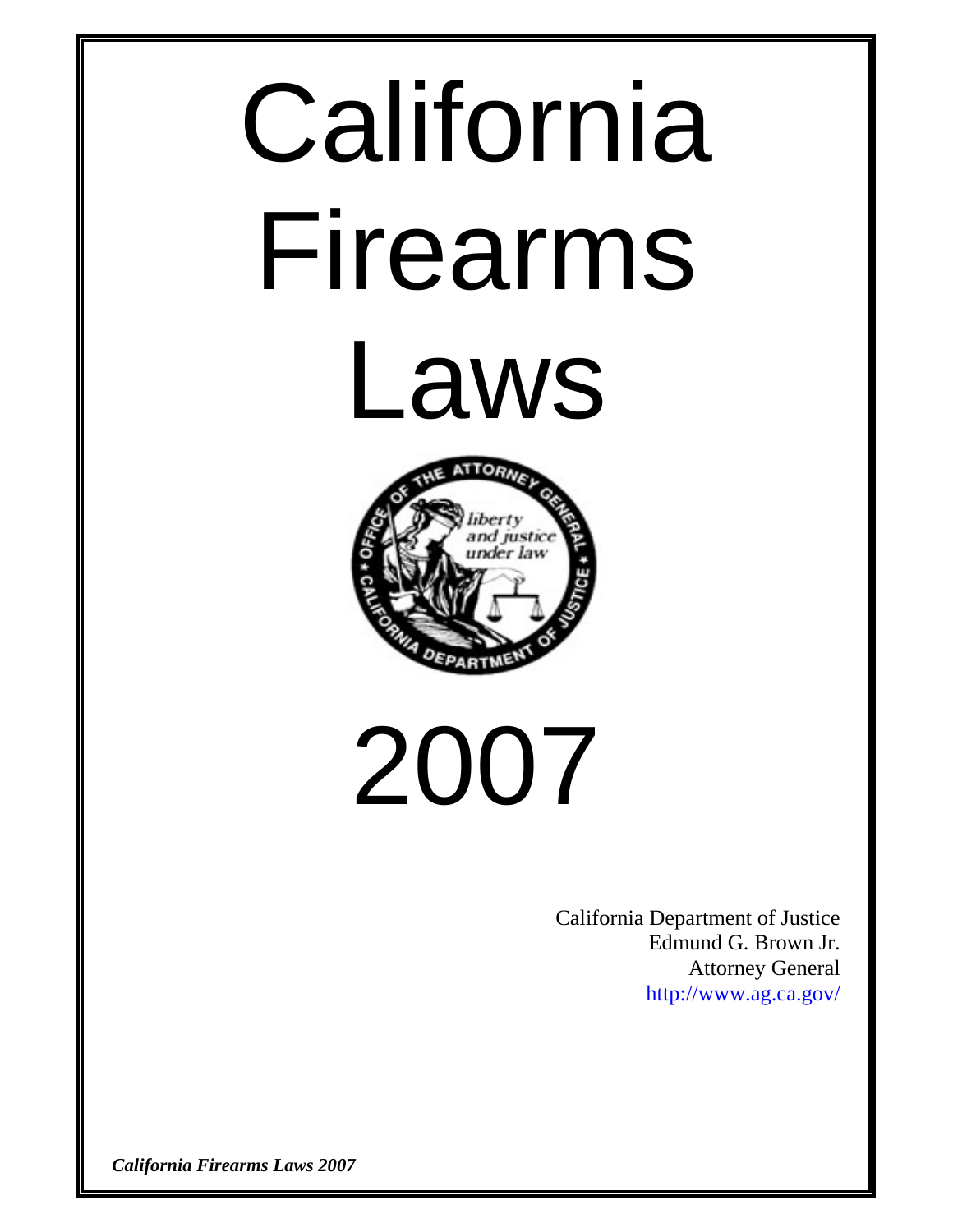# **CALIFORNIA FIREARMS LAWS**

# **TABLE OF CONTENTS**

| 1. PROHIBITED FIREARMS, AMMUNITION, AND RELATED DEVICES              |  |
|----------------------------------------------------------------------|--|
|                                                                      |  |
|                                                                      |  |
|                                                                      |  |
|                                                                      |  |
|                                                                      |  |
|                                                                      |  |
|                                                                      |  |
|                                                                      |  |
|                                                                      |  |
|                                                                      |  |
|                                                                      |  |
|                                                                      |  |
|                                                                      |  |
|                                                                      |  |
|                                                                      |  |
|                                                                      |  |
|                                                                      |  |
|                                                                      |  |
|                                                                      |  |
|                                                                      |  |
|                                                                      |  |
|                                                                      |  |
|                                                                      |  |
|                                                                      |  |
| metal military practice hand grenade or metal replica hand grenade 7 |  |
|                                                                      |  |
|                                                                      |  |
|                                                                      |  |
|                                                                      |  |
|                                                                      |  |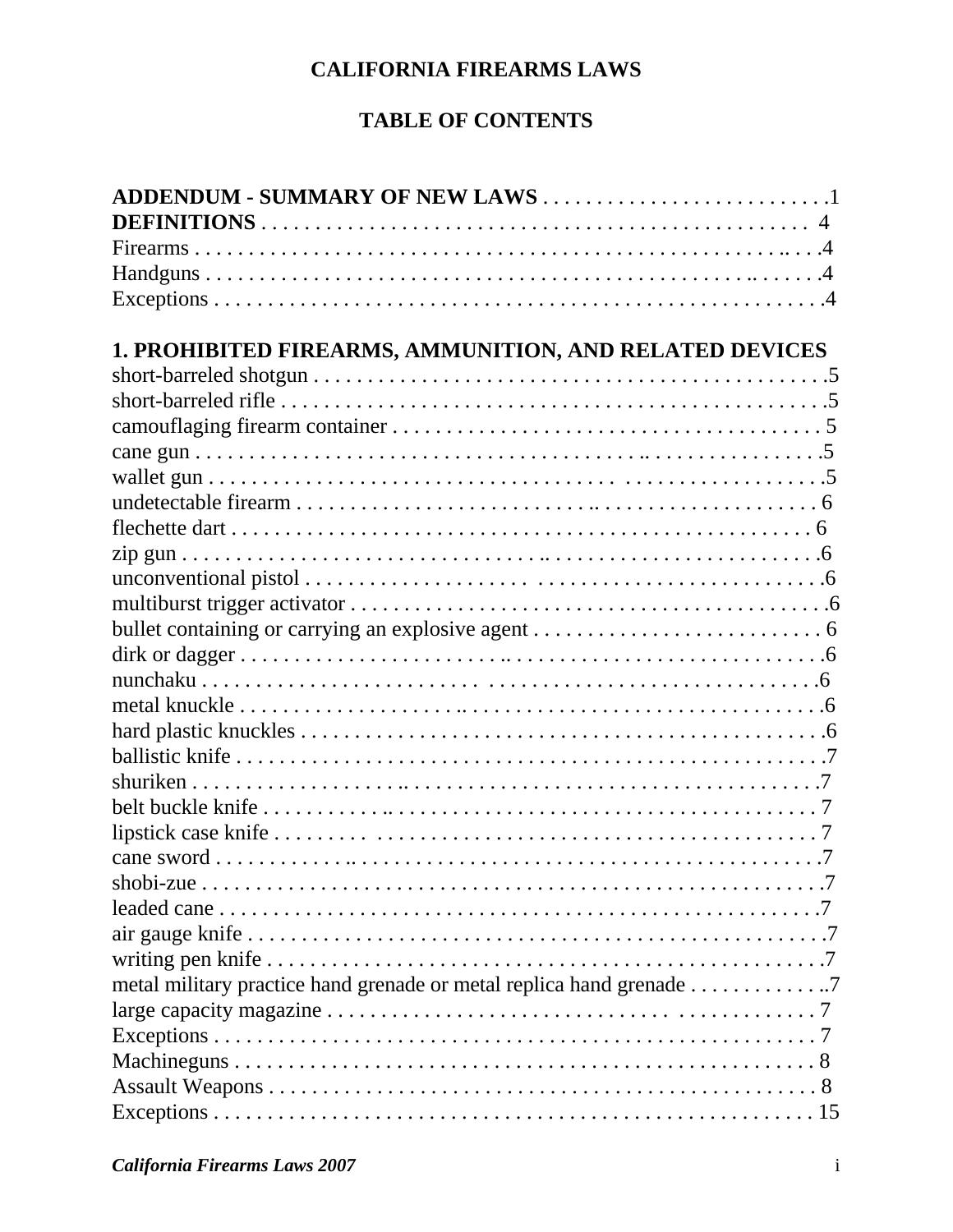| 2. PERSONS INELIGIBLE TO POSSESS FIREARMS AND AMMUNITION                   |  |
|----------------------------------------------------------------------------|--|
|                                                                            |  |
| Persons Convicted of Misdemeanor Violations of Specified Offenses 20       |  |
| Persons Prohibited From Possession, Purchase of Firearms As a Condition of |  |
|                                                                            |  |
|                                                                            |  |
|                                                                            |  |
|                                                                            |  |
|                                                                            |  |
| Justifiable Possession of a Firearm by Certain Prohibited Classes  26      |  |
|                                                                            |  |
|                                                                            |  |
| <b>3. THE USE OF FIREARMS IN DEFENSE OF LIFE AND PROPERTY 27</b>           |  |
| Use of a Firearm or Other Deadly Force in Defense of Life and Body 27      |  |
|                                                                            |  |
|                                                                            |  |
|                                                                            |  |
|                                                                            |  |
|                                                                            |  |
| <b>4. POSSESSION AND TRANSPORTATION OF CONCEALED WEAPONS</b>               |  |
| Carrying a Concealed Handgun Without a License on One's Person or          |  |
|                                                                            |  |
|                                                                            |  |
|                                                                            |  |
| <b>5. LOADED FIREARMS</b>                                                  |  |
|                                                                            |  |
|                                                                            |  |
|                                                                            |  |
|                                                                            |  |
|                                                                            |  |
| <b>6. FIREARMS AND PICKETING ACTIVITY</b>                                  |  |
|                                                                            |  |
|                                                                            |  |
|                                                                            |  |
|                                                                            |  |
|                                                                            |  |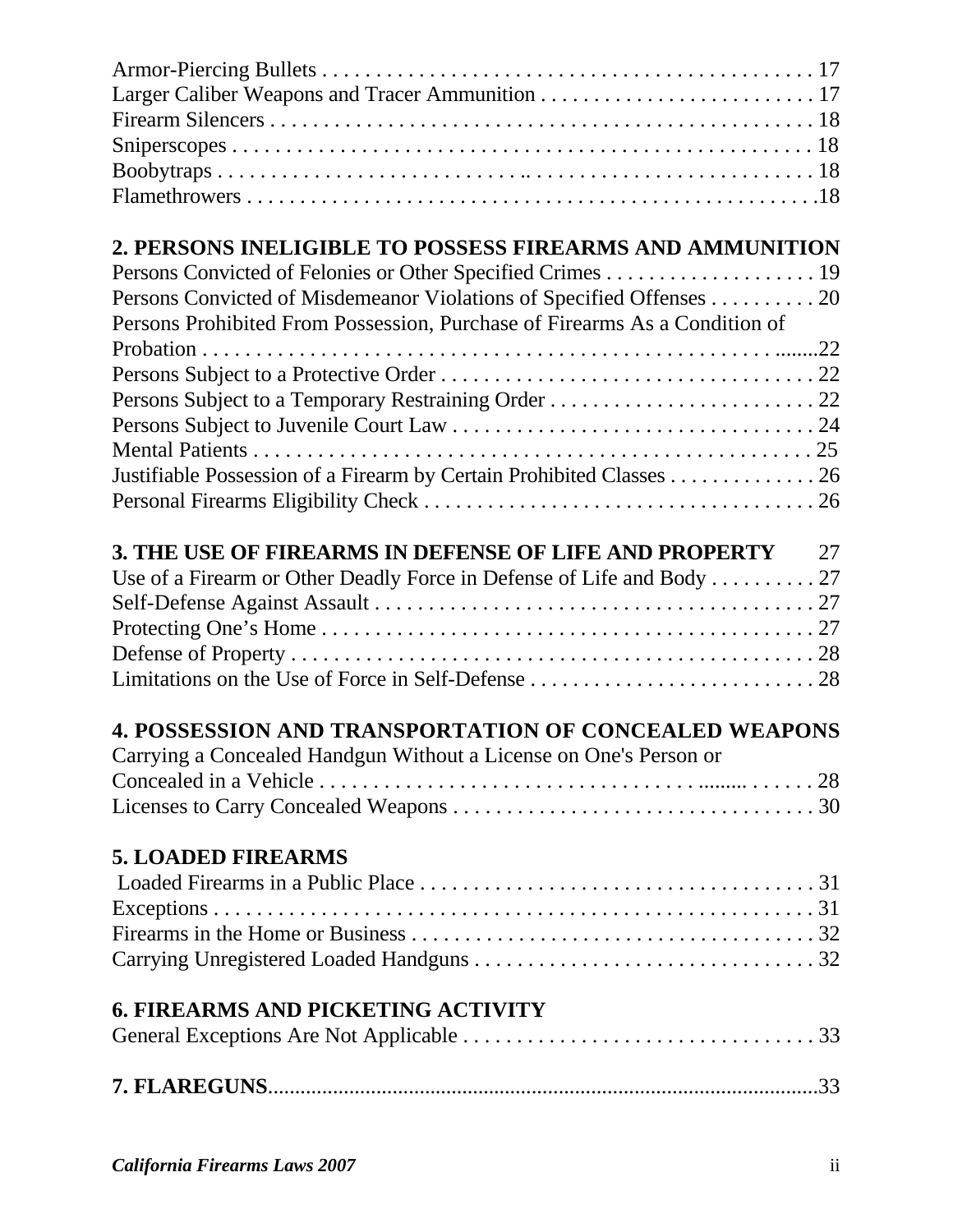# **8. SALES, LOANS, AND OTHER TRANSFERS OF FIREARMS**

# **9. FORFEITURES OF FIREARMS**

# **10. OTHER PROHIBITED ACTS**

| Drawing/Exhibiting Loaded Firearm on Juvenile Activities Grounds 44         |  |
|-----------------------------------------------------------------------------|--|
| Discharge of Firearms at Inhabited/Occupied Dwellings, Buildings, Vehicles, |  |
|                                                                             |  |
| Discharge of Firearms at Unoccupied/Uninhabited Aircraft, Unoccupied Motor  |  |
|                                                                             |  |
|                                                                             |  |
| Threatening Acts with Firearms on Public Streets or Highways 45             |  |
|                                                                             |  |
|                                                                             |  |
| Forfeiture of Vehicles Used in Offenses Involving the Discharge or          |  |
|                                                                             |  |
|                                                                             |  |
|                                                                             |  |

# **11. FIREARM SAFETY INSTRUCTION**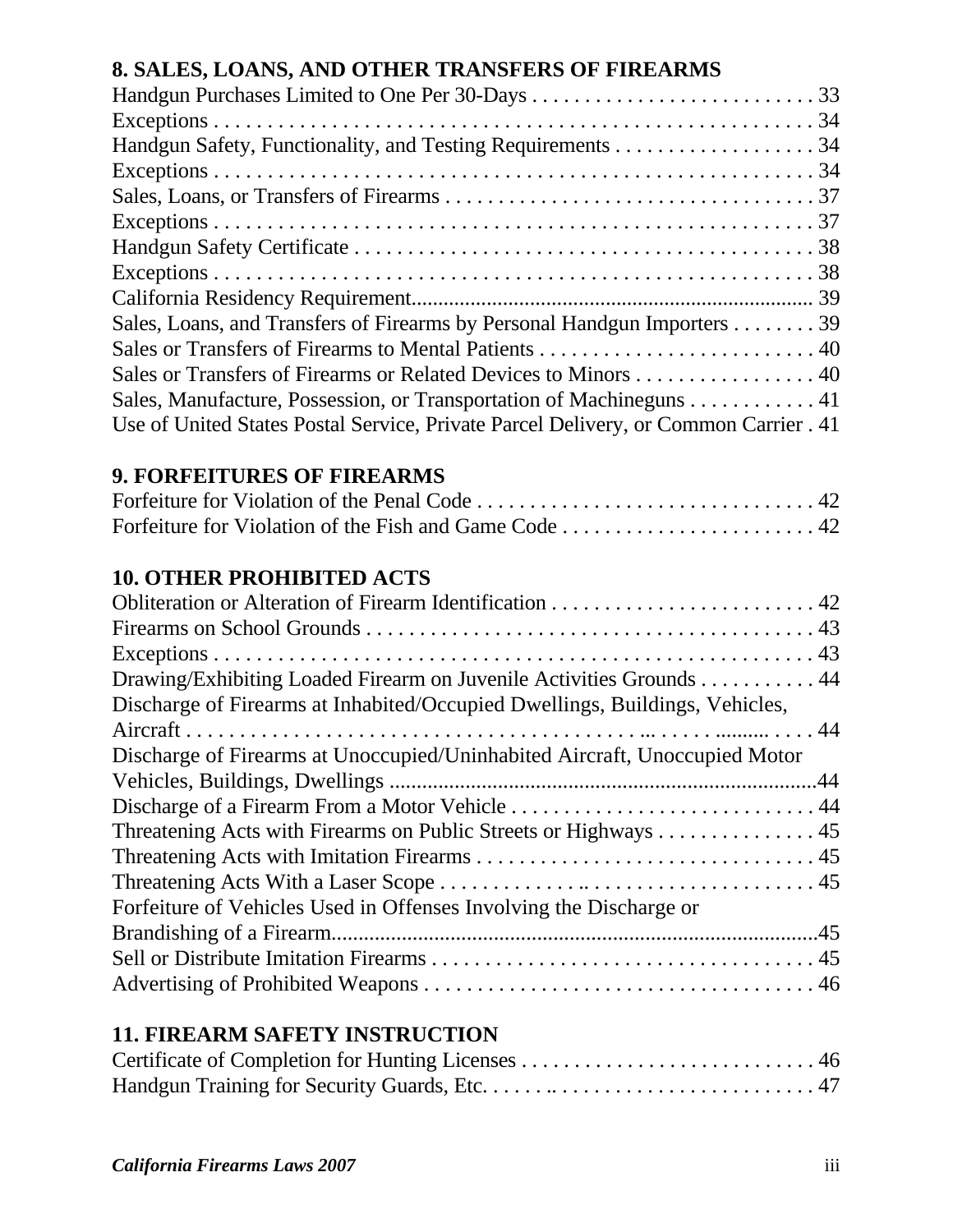| Firearm Safety and Training Courses Provided by Gun/Shooting Clubs or |  |
|-----------------------------------------------------------------------|--|
|                                                                       |  |
|                                                                       |  |
|                                                                       |  |
|                                                                       |  |
|                                                                       |  |

# **ADDENDUM - SUMMARY OF NEW LAWS**

Effective January 1, 2007, the California Firearms Laws booklet is revised to include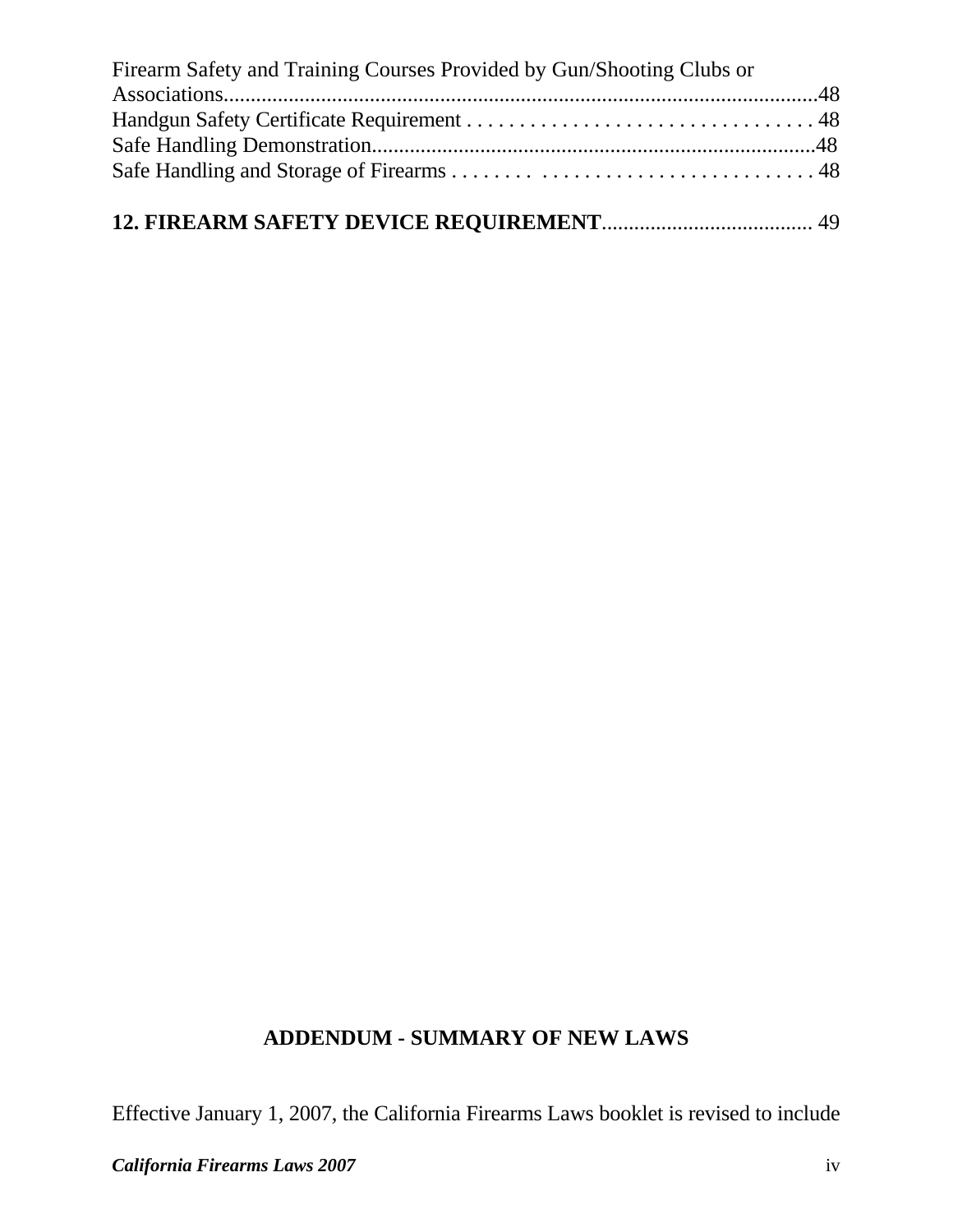amendments to existing code sections of the California Penal Code and Welfare and Institutions Code and to add new sections as a result of legislative action occurring during 2006. This addendum only provides a brief summary of these changes. For more detailed information, please refer to the complete text of the bills available via the Internet at: http://www.leginfo.ca.gov/ or you may contact the Legislative Bill Room at (916) 445-2323 to obtain copies of these bills (order by statute year and chapter number). *Additional information regarding firearms laws, including the full text of the Dangerous Weapons Control Law, is available on the Internet at the Department of Justice (DOJ) Bureau of Firearms website at http://www.ag.ca.gov/firearms.*

#### *AB 2111 (Stats. 2006, ch. 71) (Haynes)*

• Allows the delivery of a handgun by a dealer to a purchaser despite the fact, during the pendency *of the DROS, the handgun is removed from the roster of not unsafe handguns due to nonpayment (PC § 12131).*

• Provides that if the handgun, prior to the completion of the transfer, is removed from the roster *because of a failure during retesting, the handgun cannot legally be delivered to the purchaser (PC § 12131).*

*AB 2521 (Stats. 2006, ch. 784) (Jones)*

<sup>C</sup>*Establishes the Centralized List of Exempted Federal Firearms Licensees (FFLs) (PC § 12072) as of January 1, 2008.*

<sup>C</sup>*As of July 1, 2008, requires both in-state and out of state FFLs to obtain approval (a unique verification number) from the California Department of Justice (DOJ) prior to shipping firearms to any California FFL (PC § 12072). A subsequent DOJ Information Bulletin will be forwarded regarding this new law.*

#### *SB 1239 (Stats. 2006, ch.52) (Hollingsworth)*

• Authorizes firearms dealers to provide a copy of a DROS in a private party transaction to the *seller, as well as the purchaser, of the firearm (PC § 12076).*

• Requires the redaction of personal information about the firearm seller from the copy of the *document provided to the purchaser, and information regarding the purchaser from the copy of the document provided to the seller (PC § 12076).*

*SB 1538 (Stats. 2006, ch.668) (Scott)*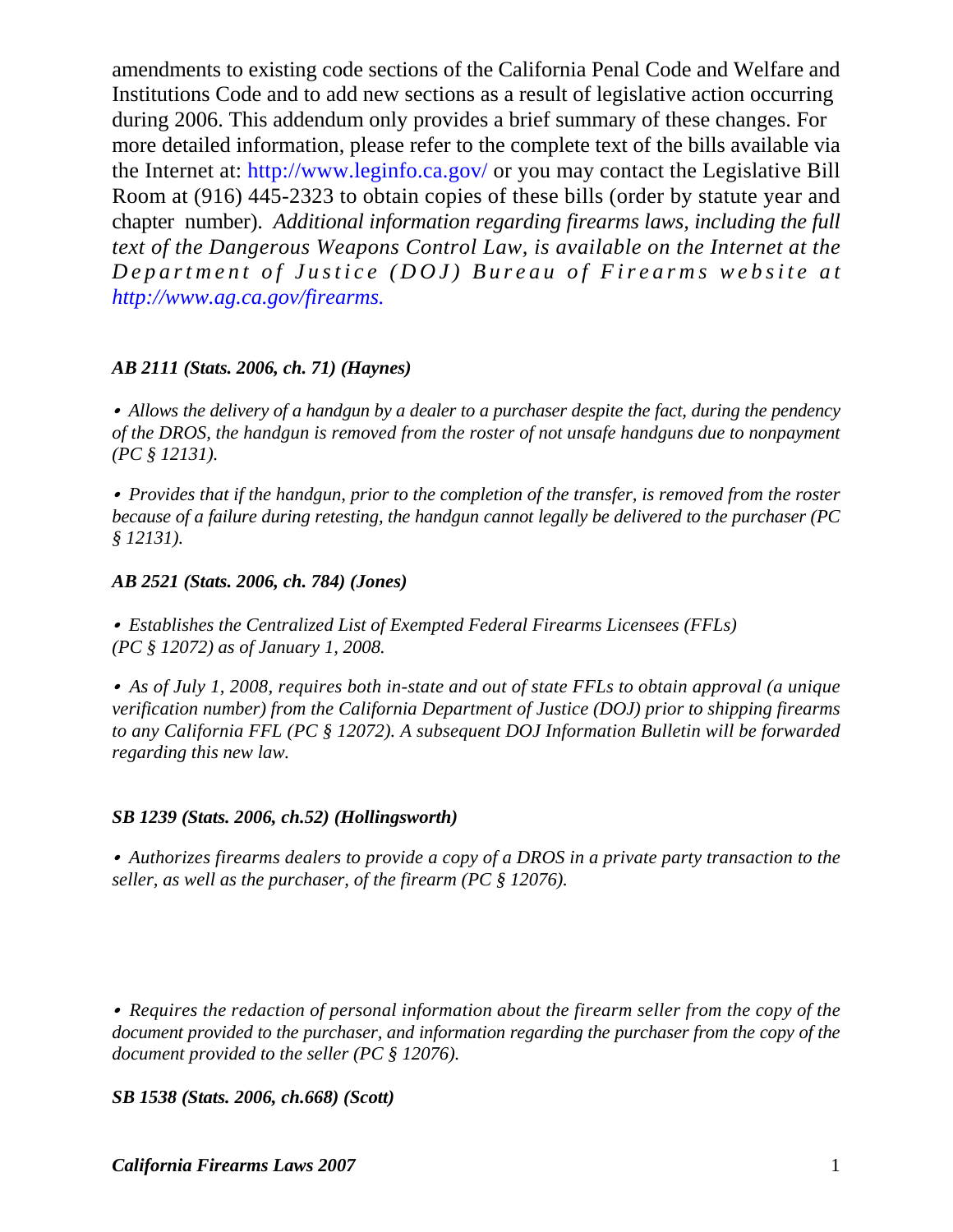• Provides that any person who is prohibited from obtaining a firearm who knowingly furnishes a *fictitious name or address, knowingly furnishes any incorrect information, or knowingly omits any information required on the Dealer's Record of Sale (DROS) is guilty of a crime punishable by imprisonment in a county jail not exceeding one year, or imprisonment in state prison for 8, 12 or 18 months (PC § 12076).*

#### *AB 2129 (Stats. 2006, ch. 474) (Spitzer)*

• Requires a person subject to a temporary restraining order to surrender his or her firearm(s) *within 24 hours of being served with the order or injunction without regard to whether the person appeared in court at the time the order was issued (Civil Code § 527.9).*

<sup>C</sup>*Requires a person subject to a temporary restraining order to present a receipt to the court acknowledging the surrender of his or her firearms within 48 hours after receipt of the temporary restraining order or injunction (Civil Code § 527.9).*

#### *AB 2521 (Stats. 2006, ch. 784) (Jones)*

**• Establishes the Centralized List of Exempted Federal Firearms Licensees (FFLs)** *(PC § 12072) as of January 1, 2008.*

<sup>C</sup>*As of July 1, 2008, requires both in-state and out of state FFLs to obtain approval (e.g., a unique verification number) from the California Department of Justice (CDOJ) prior to shipping firearms to any California FFL (PC § 12072).*

#### *AB 2728 (Stats. 2006, ch. 793) (Klehs)*

<sup>C</sup>*Repeals DOJ's authority under Penal Code §12276.1 to identify Colt AR-15 and AK-47 type "series" assault weapons by name, or to seek a judicial declaration that a firearm is identical to an assault weapon listed in Penal Code section 12276.*

<sup>C</sup>*Authorizes the Attorney General, any district attorney, or any city attorney to bring an action in superior court, in lieu of criminal prosecution, to enjoin the possession of the assault weapon or .50 BMG rifle, seek destruction of the weapon as a public nuisance, and to obtain civil fines (PC § 12282(b)).*

• Requires the destruction of any assault weapon or any .50 BMG rifle declared by a court to be *a public nuisance, or upon a conviction for "any misdemeanor or felony involving the illegal possession or use of an assault weapon." (PC § § 12282(c); 12282(d)).*

<sup>C</sup>*Authorizes law enforcement to obtain a court order to preserve an assault weapon or .50 BMG rifle for law enforcement purposes "in the interests of justice." (PC § 12282(c).*

#### *SB 532 (Stats. 2006, ch. 180) (Torlakson)*

• Expands the scope of the offense of discharging a firearm in a grossly negligent manner that could *result in injury or death to a person to include a BB device, and makes the offense involving a BB device punishable by imprisonment in a county jail, not exceeding one year (PC § 246.3).*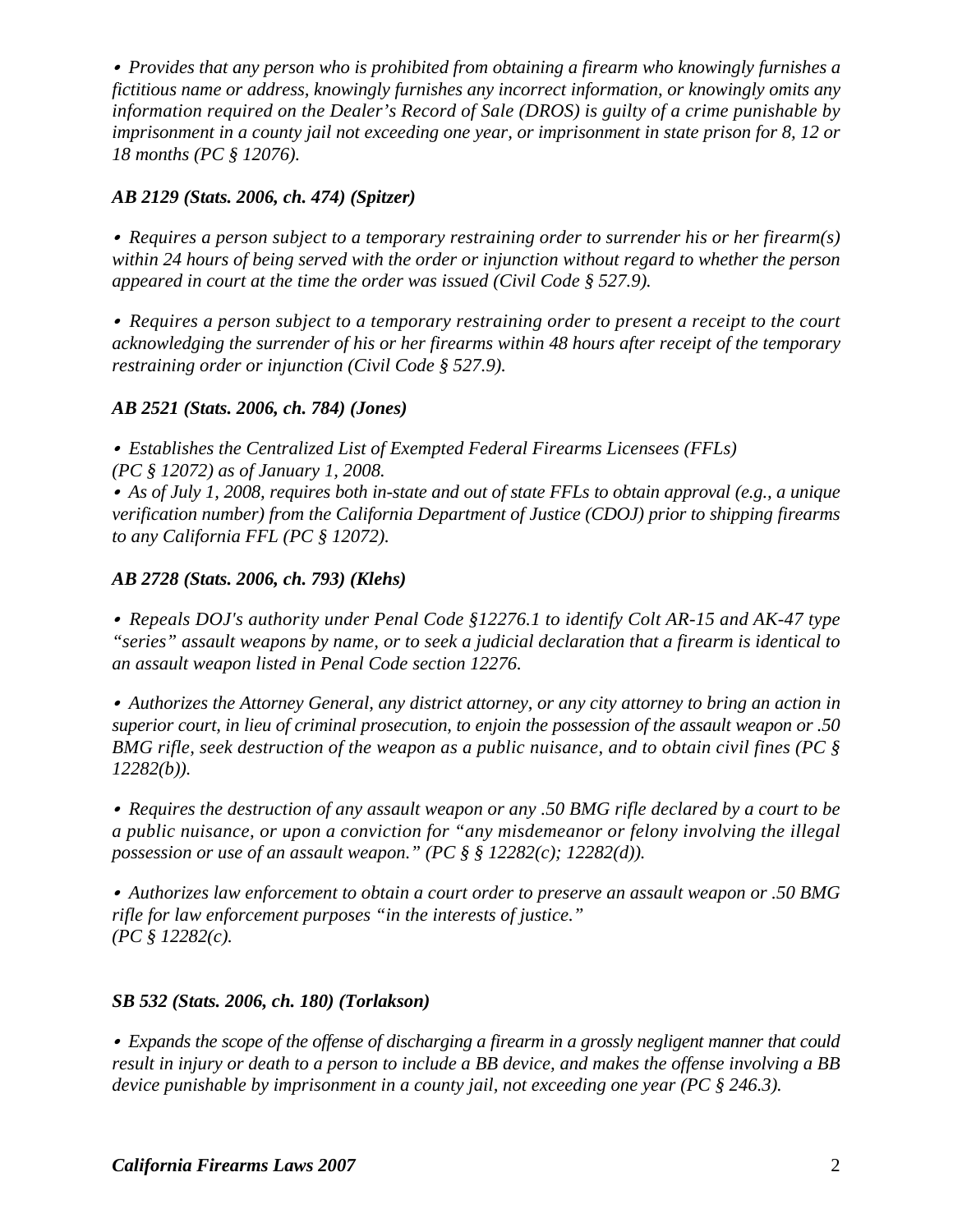#### *SB 585 (Stats. 2006, ch. 467) (Kehoe)*

<sup>C</sup>*Requires that persons subject to a protective court order which includes the relinquishment of firearms to immediately surrender his or her firearm in a safe manner, upon the request of any law enforcement officer, or within 24 hours when no request for relinquishment is made by a law enforcement officer (FC § 6389)).*

• Requires that persons who are subject to a protective order file a receipt with the court *acknowledging the surrender of his or her firearms within 48 hours after being served with the order and provides that the failure to timely file a receipt constitutes a violation of the protective order (FC § 6389).*

#### *SB 1538 (Stats. 2006, ch.668 ) (Scott)*

<sup>C</sup>*Provides that any person who is prohibited from obtaining a firearm who knowingly furnishes a fictitious name or address or knowingly furnishes any incorrect information or knowingly omits any information required on the Dealer's Record of Sale (DROS) be punished by imprisonment in a county jail not exceeding one year or imprisonment in state prison for 8, 12 or 18 months (PC § 12076).*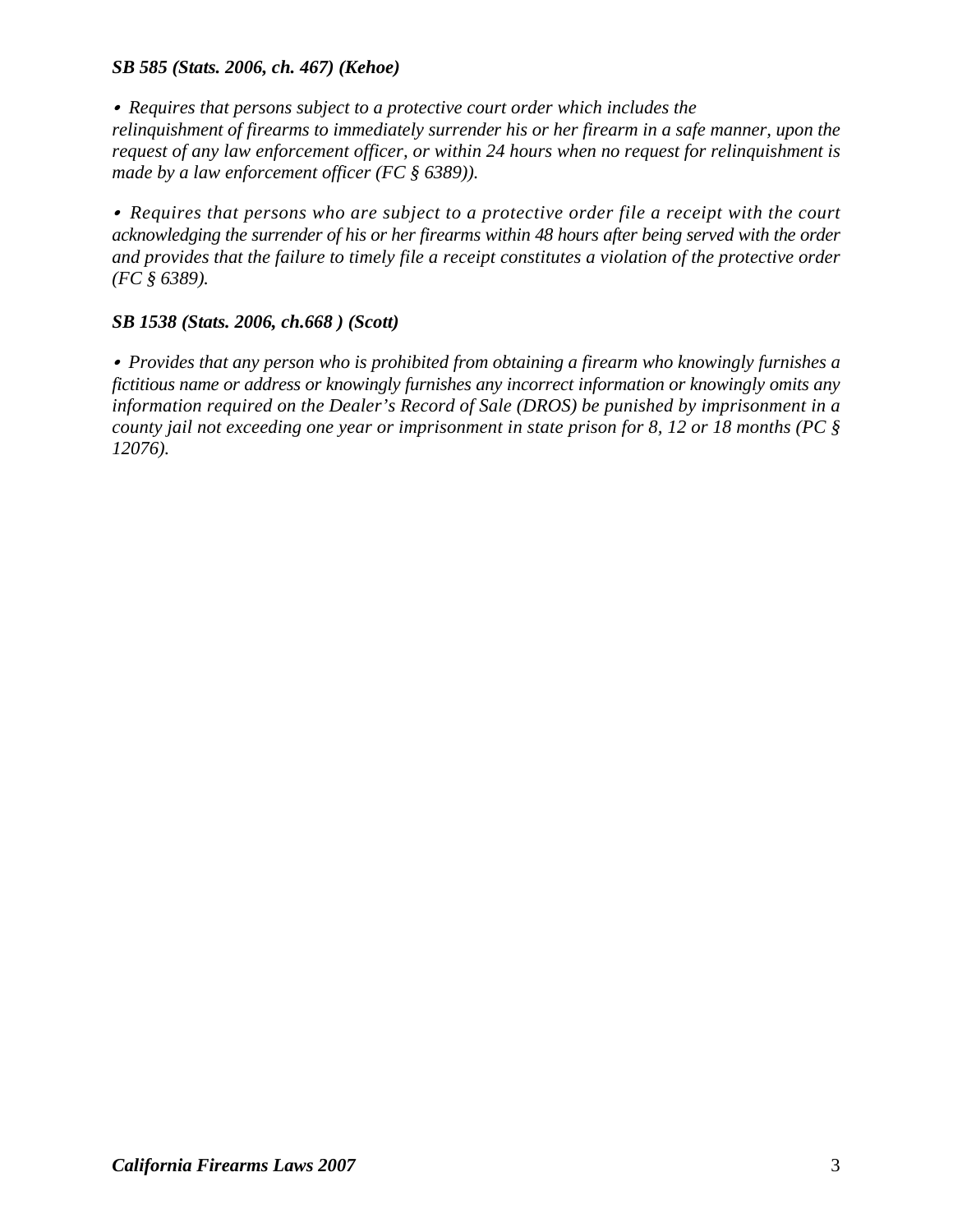#### **INTRODUCTION**

This pamphlet contains a general summary of California laws that govern common possession and use of firearms by persons other than law enforcement officers, firearms dealers, or members of the armed forces. It is not designed to provide individual guidance for specific situations, nor does it attempt to summarize federal law. The legality of any specific act of possession or use will ultimately be determined by applicable federal and state statutory and case law. For more information on specific state statutes, please refer to the full text of the California Penal Code sections referenced herein, available via the Internet at: http://www.leginfo.ca.gov/. Persons having specific questions are encouraged to seek legal advice from an attorney, or consult their local law enforcement agency or law library. The California Department of Justice and all other public entities are immune from any liability arising from the drafting, publication, or dissemination of this pamphlet, or any reliance upon it. (Penal Code § 12080.)

#### **DEFINITIONS**

#### **Firearms**

The term *firearm* includes rifles, shotguns, revolvers, pistols, or any other device designed to be used as a weapon from which a projectile is expelled by the force of any explosion or other form of combustion. The term *firearm* includes the frame or receiver of any such weapon. (Penal Code § 12001.)

For the purposes of sections 12025 and 12031, the term firearm also includes any rocket, rocket propelled projectile launcher, or similar device containing any explosive or incendiary material whether or not the device is designed for emergency or distress signaling purposes. (Penal Code § 12001.)

#### **Handguns**

A *handgun* is any pistol, revolver, or other firearm capable of being concealed upon the person that has a barrel length of less than 16 inches. The term also applies to any device that has a barrel length of 16 inches or more which is designed to be interchanged with a barrel less than 16 inches. (Penal Code § 12001(a).)

#### **Exceptions**

The term *firearm* does not apply to a federally defined "antique" firearm for the purpose of dealer licensing requirements, sales or loans between private parties, or requirements to obtain a Handgun Safety Certificate pursuant to Penal Code sections 12070, 12071, subdivisions (b) (c) or (d) of 12072, or 12073. The term *firearm* does not apply to federally defined "curio" or "relic" long guns over 50 years old for the purpose of transfers between private parties. (Penal Code §§ 12001(e),  $12078(t)(2)$ .)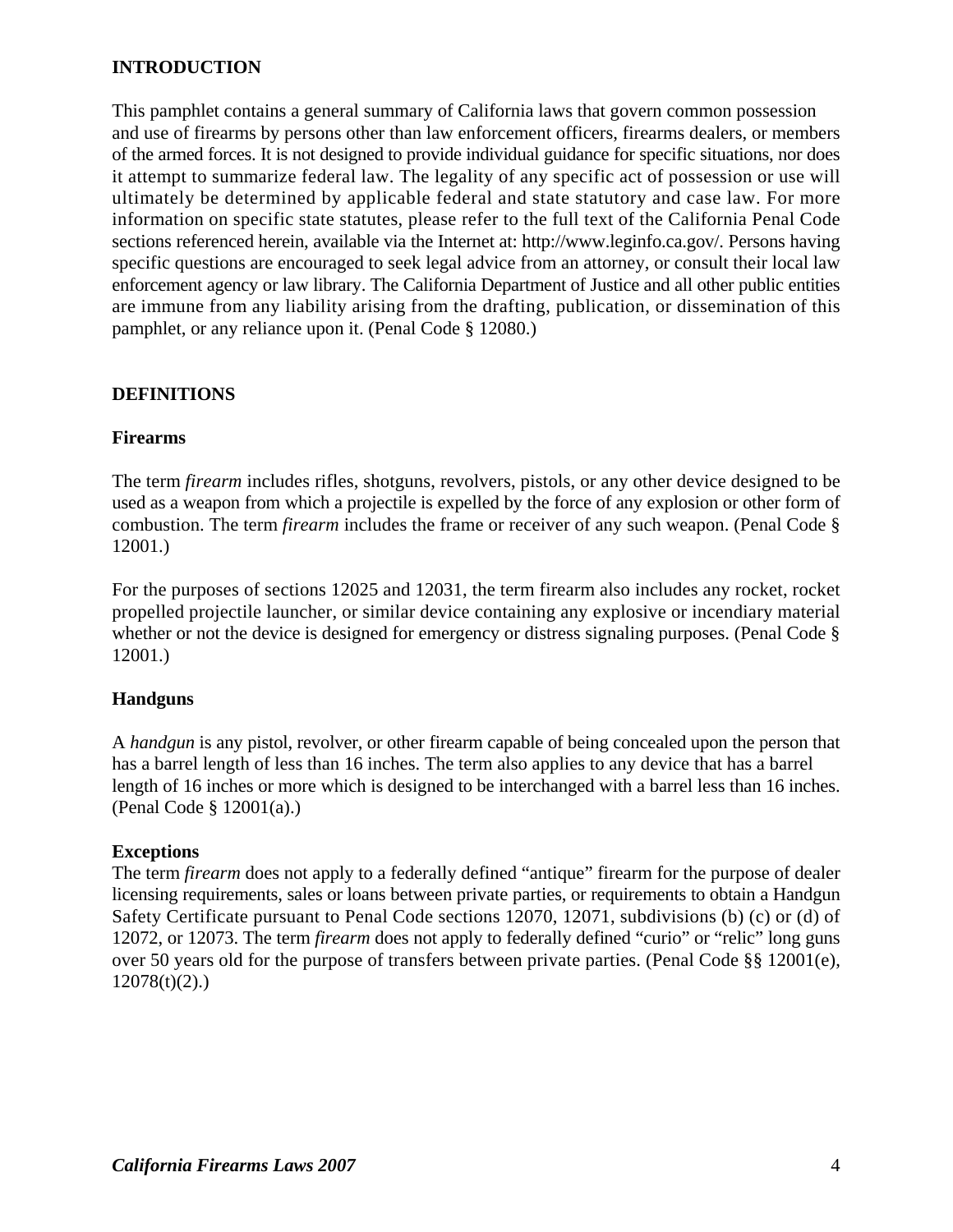#### **1. PROHIBITED FIREARMS, AMMUNITION, AND RELATED DEVICES**

It is unlawful for any person to own, possess, lend, manufacture, import, sell, or offer to sell any **short-barreled shotgun** or **short-barreled rifle**, any **firearm that is not immediately recognizable as a firearm**, any **camouflaging firearm container**, any **cane or wallet gun**, any **undetectable firearm**, any **ammunition that contains or consists of a flechette dart**, any **bullet that contains or carries an explosive agent**, any **zip gun**, any **unconventional pistol**, any **multiburst trigger activator**, any **nunchaku**, any **metal knuckles**, any **belt buckle knife**, any **leaded cane**, any **lipstick case knife**, any **cane sword**, any **shobi-zue**, any **air gauge knife**, any **ballistic knife**,

any **shuriken**, any **writing pen knife**, and **any metal military practice hand grenade or metal replica hand grenade.** It is unlawful for any person to carry a concealed **dirk or dagger**. (Penal Code §§ 12001.5, 12020(a)(1).)

It is unlawful for any person to commercially manufacture or cause to be commercially manufactured, or knowingly import into the state for commercial sale, keep for commercial sale, or offer or expose for commercial sale, any **hard plastic knuckles**. (Penal Code § 12020.1.)

It is unlawful for any person to manufacture, cause to be manufactured, import into the state, keep for sale, or offer or expose for sale, or give or lend, any **large-capacity magazine.** (Penal Code §  $12020(a)(2)$ .)

A *short-barreled shotgun* means a firearm designed or redesigned to fire a fixed shotgun shell that has a barrel or barrels of less than 18 inches in length or an overall length of less than 26 inches; any weapon made from a shotgun which meets the barrel length or overall length criteria; any device which may be restored to fire a fixed shotgun shell and which meets the barrel length or overall length criteria; or any part or combination of parts designed and intended to convert a device into a short-barreled shotgun or which would permit an individual to readily assemble a short-barreled shotgun. (Penal Code § 12020(c)(1).)

A *short-barreled rifle* means a rifle having a barrel length of less than 16 inches or an overall length of less than 26 inches; any weapon made from a rifle which meets the barrel length or overall length criteria; any device which may be restored to fire a fixed cartridge and which meets the barrel length or overall length criteria; or any part or combination of parts designed and intended to convert a device into a short-barreled rifle or which would permit an individual to readily assemble a shortbarreled rifle. (Penal Code § 12020(c)(2).)

A *camouflaging firearm container* means a container designed to enclose a firearm, making it unrecognizable, and is capable of being fired by external controls while enclosed in the container. The term excludes camouflage gear used in hunting. (Penal Code § 12020(c)(9).)

A *cane gun* means any firearm mounted or enclosed in a stick, staff, rod, crutch, or similar device designed to be, or capable of being used as an aid in walking, if such firearm may be fired while mounted or enclosed therein. (Penal Code § 12020(c)(5).)

A *wallet gun* means any firearm mounted or enclosed in a case resembling a wallet, designed to be, or capable of being carried in a pocket or purse, if such firearm may be fired while mounted or enclosed in such case. (Penal Code  $\S 12020(c)(4)$ .)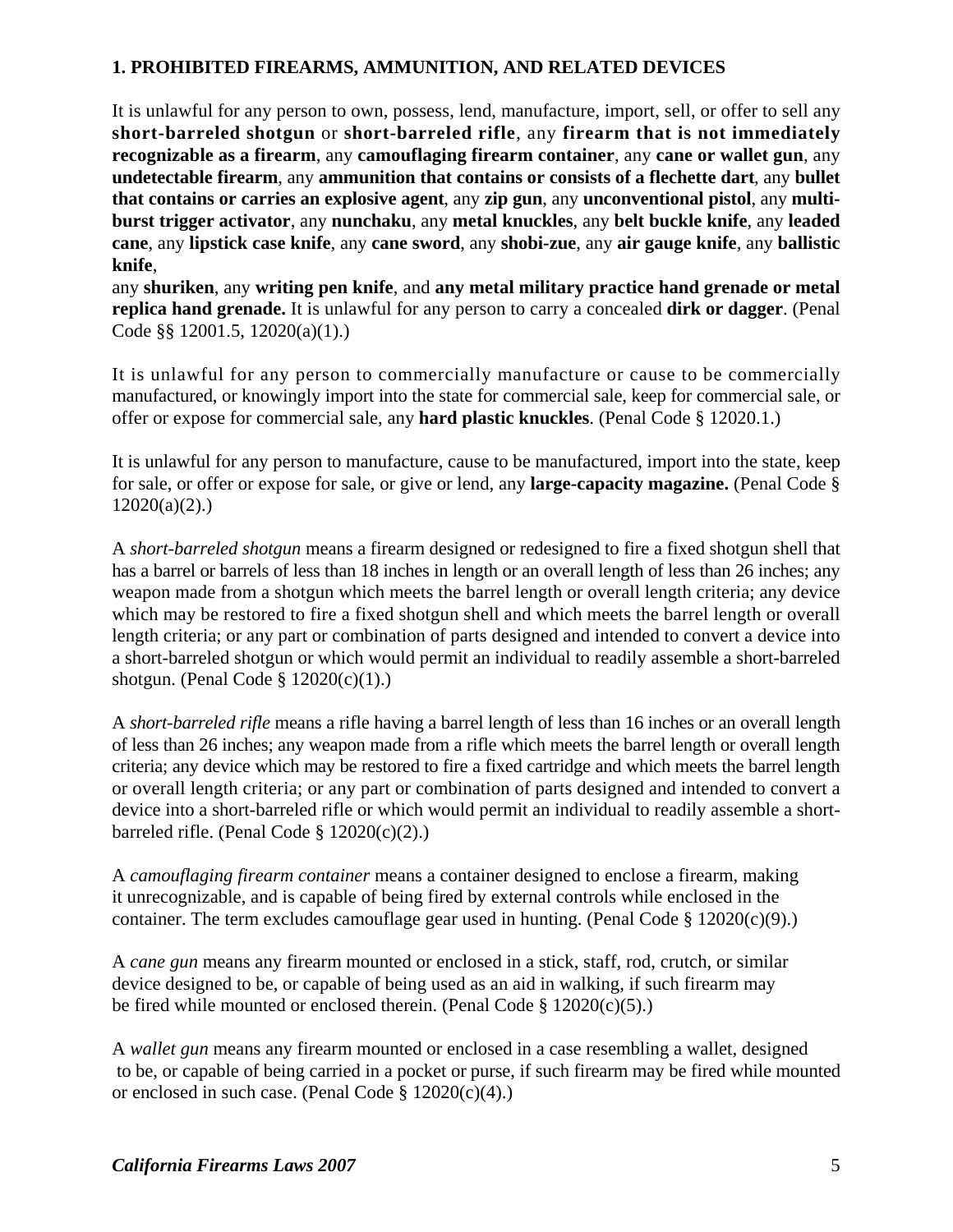An *undetectable firearm* means any weapon (after grips, stocks and magazines are removed) which is less detectable than the security test devices which are used to calibrate and set walkthrough metal detectors; or a weapon which has a major component made of barium sulfate or other compounds which do not generate an image accurately depicting the component on the x-ray machines commonly used at airports. (Penal Code § 12020(c)(22).)

A *flechette dart* means a dart one inch in length that is capable of being fired from a firearm and has tail fins that take up approximately five-sixteenths of an inch of the body. (Penal Code § 12020(c)(6).)

A *zip gun* means a weapon or device made or altered to expel a projectile by the force of an explosion or other form of combustion which was not imported by a person licensed pursuant to federal law, not designed as a firearm by a manufacturer licensed pursuant to federal law and on which no federal tax was paid nor exemption from federal tax granted. (Penal Code § 12020(c)(10).)

An *unconventional pistol* means a firearm that does not have a rifled bore and has a barrel or barrels less than 18 inches in length and an overall length of less than 26 inches. (Penal Code § 12020(c)(12).)

A *multiburst trigger activator* means a device designed or redesigned to be attached to a semiautomatic firearm which allows the firearm to discharge two or more shots in a burst by activating the device, or a manual or power-driven trigger activating device constructed so that when attached to a semiautomatic firearm it increases the rate of fire of that firearm. (Penal Code §  $12020(c)(23)$ .)

The term *bullet containing or carrying an explosive agent* does not include tracer ammunition manufactured for use in shotguns. (Penal Code § 12020(b)(6).)

A *dirk or dagger* means a knife or other instrument with or without a handguard that is capable of ready use as a stabbing weapon that may inflict great bodily injury. A non-locking folding knife, a folding knife not prohibited by section 653k, or a pocketknife, is considered a dirk or dagger only if the blade of the knife is exposed and locked into position. (Penal Code §  $12020(c)(24)$ .

A *nunchaku* means an instrument consisting of two or more sticks, clubs, bars or rods to be used as handles, connected by a rope, cord, wire, or chain. (Penal Code§ 12020(c)(3).)

A *metal knuckle* means a device or instrument made wholly or partially of metal to be worn in or on the hand while striking a blow to increase the force of the impact. (Penal Code  $\S 12020(c)(7)$ .)

The term *hard plastic knuckles* means any device or instrument made wholly or partially of plastic that is not a metal knuckle as defined in paragraph (7) of subdivision (c) of Section 12020, that is worn for purposes of offense or defense in or on the hand, and that either protects the wearer's hand while striking a blow or increases the force of impact from the blow or injury to the individual receiving the blow. The plastic contained in the device may help support the hand or fist, provide a shield to protect it, or consist of projections or studs that would contact the individual receiving a blow. (Penal Code § 12020.1.)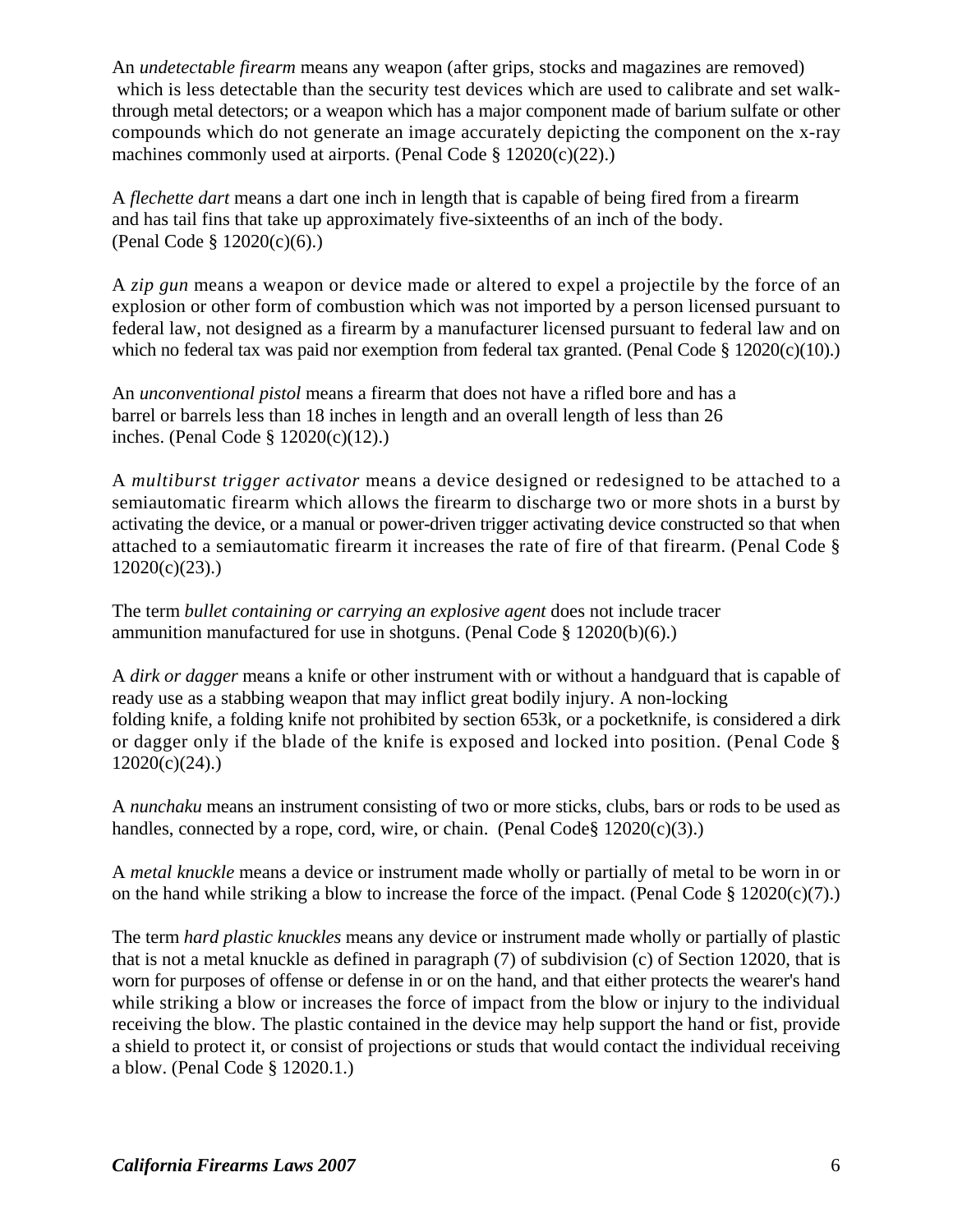A *ballistic knife* means a device that propels a knifelike blade as a projectile by means of a coil spring, elastic material, or compressed gas. (Penal Code § 12020(c)(8).)

A *shuriken* means an instrument without handles consisting of metal having three or more radiating points with one or more sharp edges, used as a weapon for throwing. (Penal Code § 12020(c)(11).)

A *belt buckle knife* means a knife which is an integral part of a belt buckle and has a blade of at least 2-1/2 inches in length. (Penal Code  $\S$  12020(c)(13).)

A *lipstick case knife* means a knife enclosed within and made an integral part of a lipstick case. (Penal Code § 12020(c)(14).)

A *cane sword* means a cane, stick, staff, rod, pole, or similar device having a concealed blade that may be used as a sword. (Penal Code  $\S$  12020(c)(15).)

A *shobi-zue* means a staff, crutch, rod, or pole concealing a knife or blade which may be exposed by a flip of the wrist or mechanical action. (Penal Code  $\S 12020(c)(16)$ .)

A *leaded cane* means a staff, crutch, stock, rod, pole or similar device unnaturally weighted with lead. (Penal Code § 12020(c)(17).)

An *air gauge knife* means a device that appears to be an air gauge, but has a concealed pointed metallic shaft designed to be a stabbing instrument when exposed by mechanical action or gravity, and locks into place when extended. (Penal Code § 12020(c)(18).)

A *writing pen knife* means a device that appears to be a writing pen, but has a concealed pointed metallic shaft designed to be a stabbing instrument when exposed by mechanical action or gravity, and locks into place when extended. (Penal Code § 12020(c)(19).)

A *metal military practice hand grenade or metal replica hand grenade* means a device that is readily usable as a grenade or may be easily modified for ready use as a grenade, and does not include any plastic toy hand grenade or any metal military practice hand grenade that is a relic, curio, memorabilia, or display item that has been filled with a permanent inert substance or has otherwise been permanently altered in a manner that prevents ready modification for use as a grenade. (Penal Code §§ 12020(a), 12020(b)(15).)

A *large capacity magazine* means any ammunition feeding device with the capacity to accept more than 10 rounds, but shall not be construed to include a feeding device that has been permanently altered so that it cannot accommodate more than 10 rounds, a tubular magazine that is contained in a lever-action firearm, or a .22 caliber tube ammunition feeding device. (Penal Code §  $12020(c)(25)$ .

## **Exceptions**

The general prohibition in this section does not apply to any instrument, ammunition, weapon, or device other than a short-barreled rifle or short-barreled shotgun that is found and possessed by a person who is not prohibited by law from possessing firearms or ammunition and who possessed the instrument, ammunition, weapon, or device no longer than was necessary to transport it to a law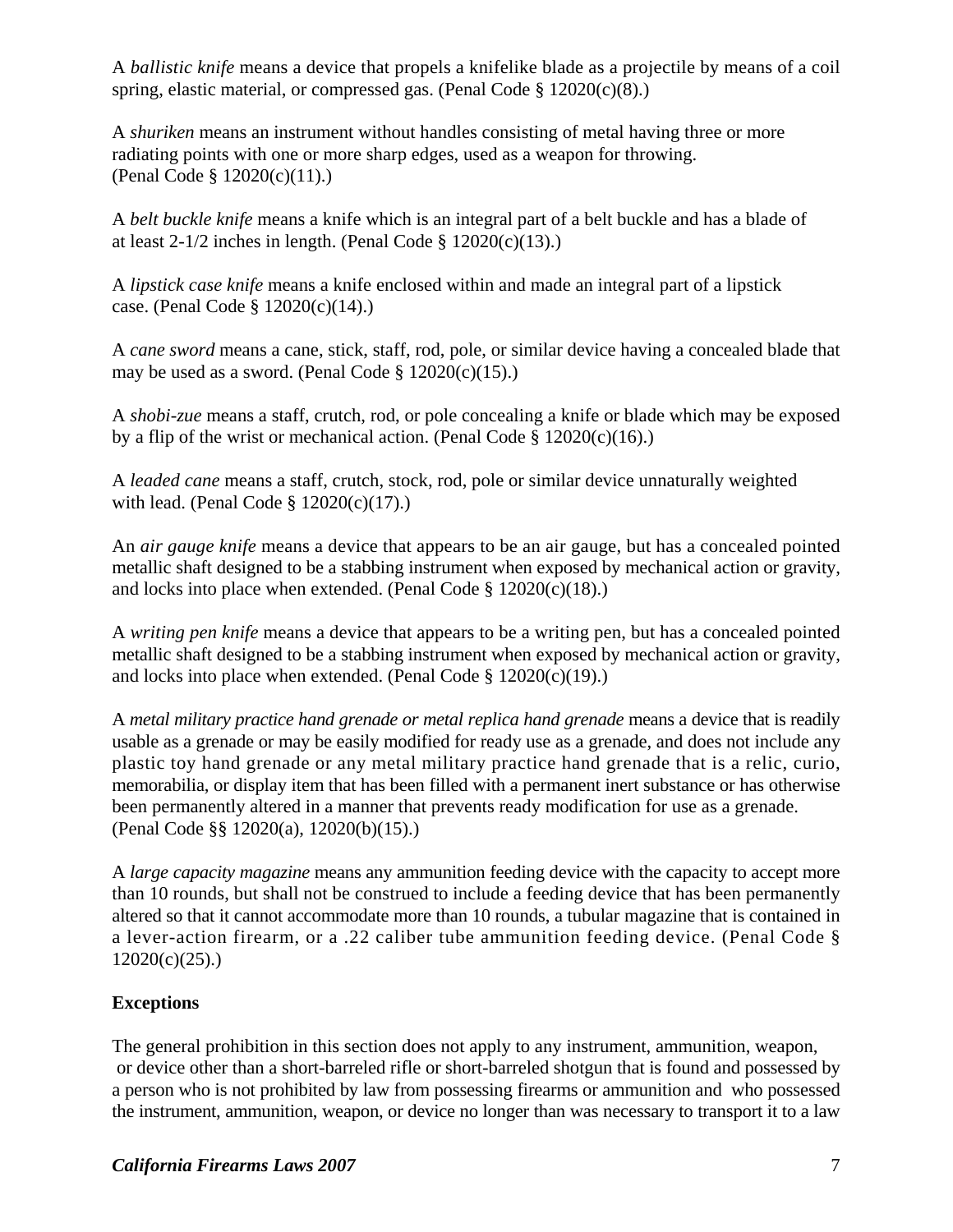enforcement agency for disposition according to law.

In the case of a firearm, prior notice must be given to the law enforcement agency prior to transporting it to that agency for disposition, and the firearm must be transported unloaded and in a locked container, as defined by Penal Code section 12026.2(d). (Penal Code §§ 12020(b)(15) and  $(16)$ .

The general prohibition in this section does not include antique firearms. An *antique firearm* is defined as any firearm that was manufactured in or before 1898 and is not designed or redesigned to use rimfire or conventional center fire ignition with fixed ammunition. This includes any matchlock, flintlock, percussion cap, or similar type of ignition system or replica thereof, regardless of the date of manufacture. Firearms manufactured in or before 1898 that use fixed ammunition which is no longer manufactured in the United States and is not readily available in the ordinary channels of commercial trade are also considered antiques. (Penal Code §  $12020(b)(5)$ .)

This general prohibition also does not include any firearm or ammunition that is a *curio or relic* as defined in section 478.11 of Title 27 of the Code of Federal Regulations and is in the possession of a person permitted to possess such items pursuant to Chapter 44 (commencing with section 921) of Title 18 of the United States Code and the regulations issued pursuant thereto. (Penal Code §  $12020(b)(7)$ .

#### **Machineguns**

It is unlawful for any person to sell, offer for sale, possess, or knowingly transport any machinegun. (Penal Code § 12220.)

The term *machinegun* means any weapon that shoots or is designed to shoot more than one shot automatically (without manual reloading) by a single function of the trigger. The term also includes any frame or receiver of a machinegun and any part or combination of parts designed and intended for use in converting an otherwise legal weapon into a machinegun. The term also includes any weapon deemed by the federal Bureau of Alcohol, Tobacco, Firearms, and Explosives as readily convertible to a machinegun under Chapter 53 (commencing with section 5801) of Title 26 of the United States Code. (Penal Code § 12200.)

These prohibitions do not apply to (a) persons having a permit or license issued by the California Department of Justice to possess, transport, or sell machineguns (Penal Code §§ 12230, 12231, 12233, 12250); or (b) federal or state military or naval forces or law enforcement officers acting within the scope of their duties. (Penal Code §12201.)

#### **Assault Weapons and .50 BMG Rifles**

It is a felony for any person to manufacture, distribute, transport, import into California, or keep or offer for sale, or give or lend, an assault weapon or .50 BMG rifle. (Penal Code § 12280.)

Any person who lawfully possesses an assault weapon or .50 BMG rifle must have registered it as such with the Department of Justice. (Penal Code § 12285.)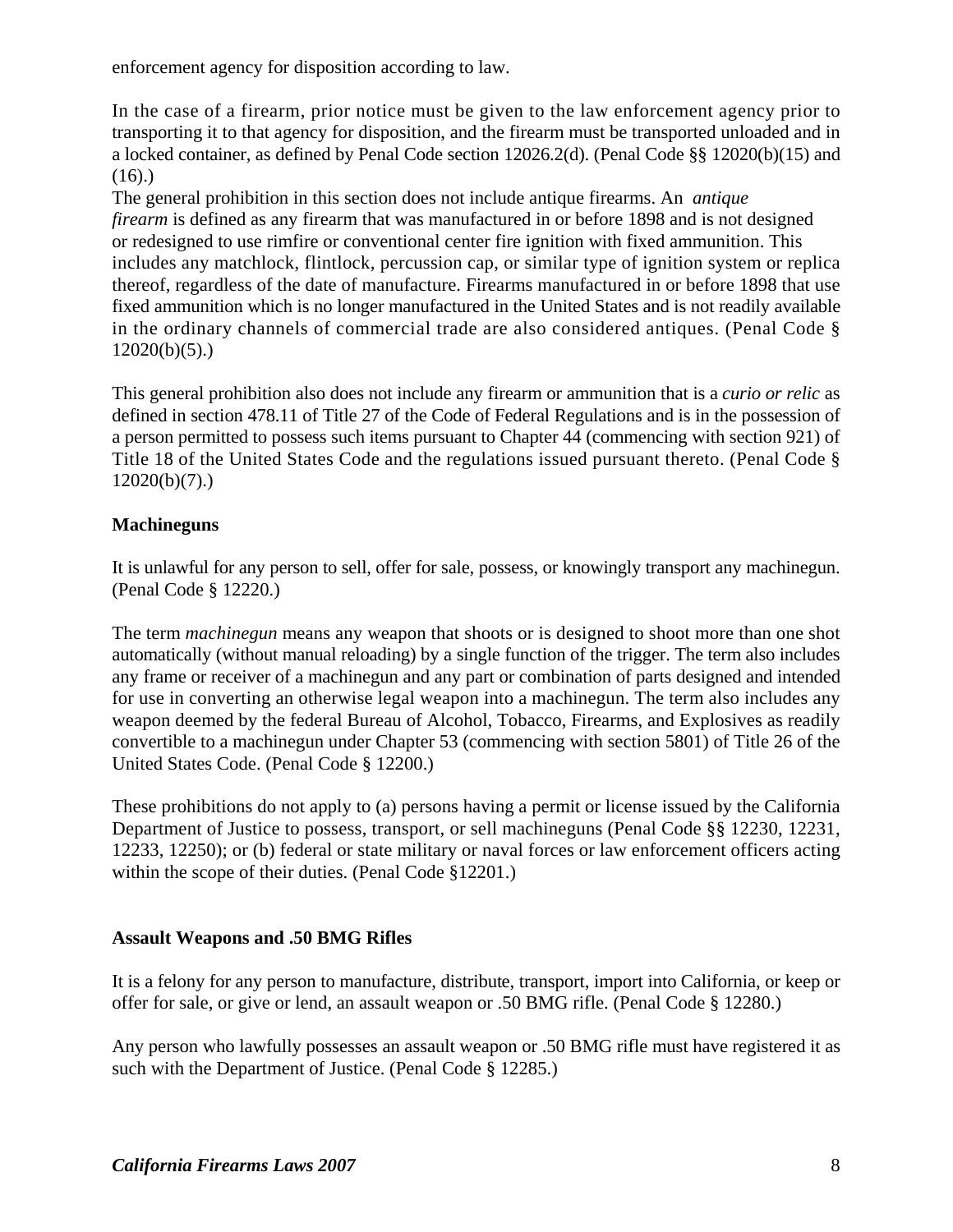The term *assault weapon* means the following designated semiautomatic firearms as defined by Penal Code section 12276:

(a) All of the following specified rifles:

- (1) All AK series including, but not limited to, the models identified as follows:
- (A) Made in China AK, AKM, AKS, AK47, AK47S, 56, 56S, 84S, and 86S.
- (B) Norinco 56, 56S, 84S, and 86S.
- (C) Poly Technologies AKS and AK47.
- (D) MAADI AK47 and ARM.
- (2) UZI and Galil.
- (3) Beretta AR-70.
- (4) CETME Sporter.
- (5) Colt AR-15 series.
- (6) Daewoo K-1, K-2, Max 1, Max 2, AR 100, and AR110C.
- (7) Fabrique Nationale FAL, LAR, FNC, 308 Match, and Sporter.
- (8) MAS 223.
- (9) HK-91, HK-93, HK-94, and HK-PSG-1.
- (10) The following MAC types:
- (A) RPB Industries Inc, sM10 and sM11.
- (B) SWD Incorporated M11.
- (11) SKS with detachable magazine.
- (12) SIG AMT, PE-57**,** SG 550, and SG 551.
- (13) Springfield Armory BM59 and SAR-48.
- (14) Sterling MK-6.
- (15) Steyer AUG.
- (16) Valmet M62S, M71S, and M78S.
- (17) Armalite AR-180.
- (18) Bushmaster Assault Rifle.
- (19) Calico M-900.
- (20) J&R ENG M-68.
- (21) Weaver Arms Nighthawk.
- (b) All of the following specified pistols:
- (1) UZI.
- (2) Encom MP-9 and MP-45.
- (3) The following MAC types**:**
- (A) RPB Industries Inc, sM10 and sM11.
- (B) SWD Incorporated M-11.
- (C) Advance Armament Inc, M-11.
- (D) Military Armament Corp. Ingram —11.
- (4) Intratec TEC-9.
- (5) Sites Spectre.
- (6) Sterling MK-7.
- (7) Calico M-950.
- (8) Bushmaster Pistol.
- (c) All of the following specified shotguns:
- (1) Franchi SPAS 12 and LAW 12.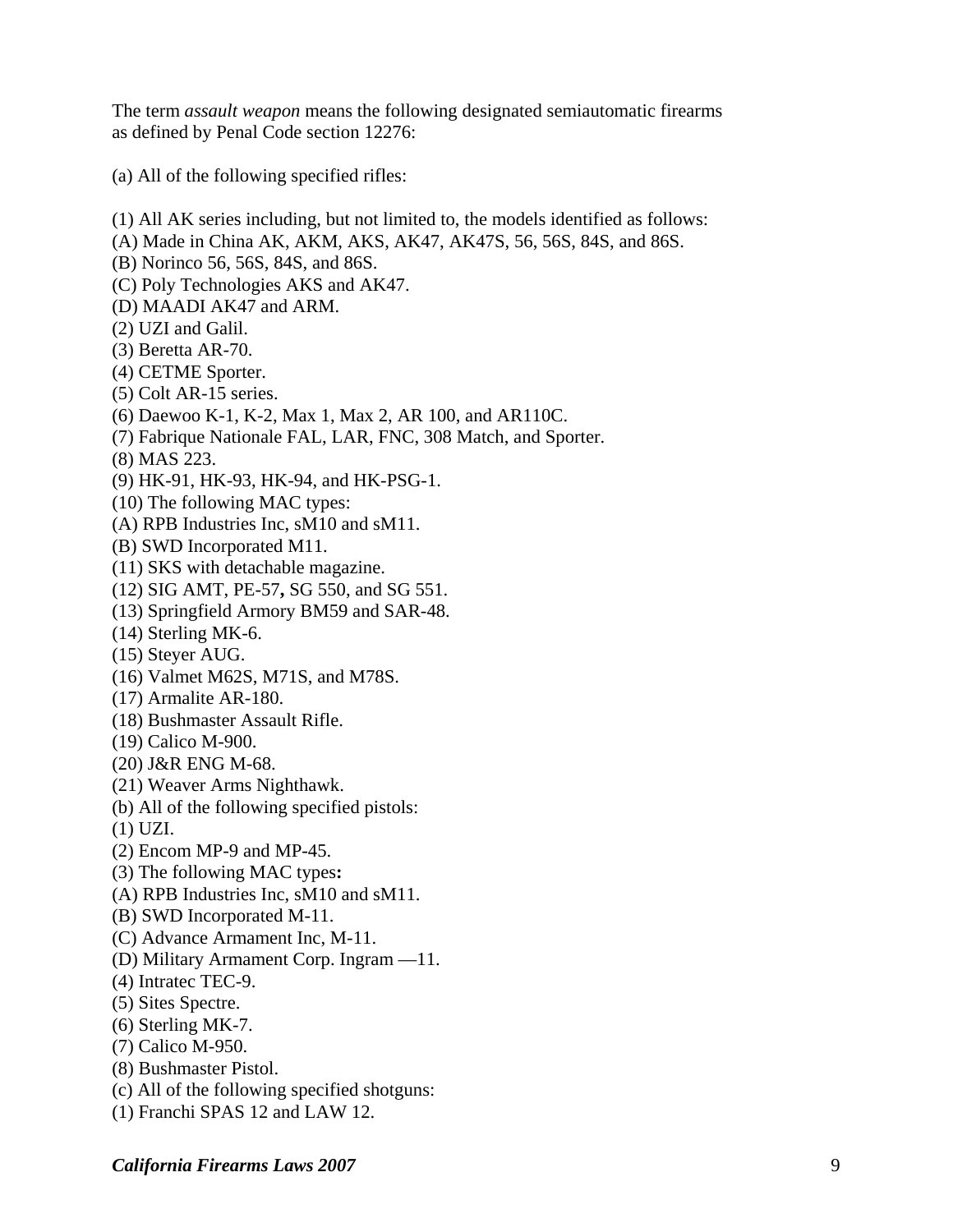(2) Striker 12. (3) The Streetsweeper type S/S Inc, SS/12.

(d) Any firearm declared by the court pursuant to section 12276.5 to be an assault weapon that is specified as an assault weapon in a list promulgated pursuant to section 12276.5.

(e) The term "series" includes all other models that are only variations, with minor differences, of those models listed in subdivision (a), regardless of the manufacturer.

(f) This section is declaratory of existing law, as amended, and a clarification of the law and the Legislature's intent which bans the weapons enumerated in this section, the weapons included in the list promulgated by the Attorney General pursuant to section 12276.5, and any other models which are only variations of those weapons with minor differences, regardless of the manufacturer. The Legislature has defined assault weapons as the types, series, and models listed in this section because it was the most effective way to identify and restrict a specific class of semiautomatic weapons.

The term "*assault weapon"* also means any firearm that falls under one of the following definitions pursuant to Penal Code section 12276.1:

(1) A semiautomatic, centerfire rifle that has the capacity to accept a detachable magazine and any one of the following:

(A) A pistol grip that protrudes conspicuously beneath the action of the weapon.

(B) A thumbhole stock.

(C) A folding or telescoping stock.

(D) A grenade launcher or flare launcher.

(E) A flash suppressor.

(F) A forward pistol grip.

(2) A semiautomatic, centerfire rifle that has a fixed magazine with the capacity to accept more than 10 rounds.

(3) A semiautomatic, centerfire rifle that has an overall length of less than 30 inches.

(4) A semiautomatic pistol that has the capacity to accept a detachable magazine and any one of the following:

(A) A threaded barrel, capable of accepting a flash suppressor, forward handgrip, or silencer.

(B) A second handgrip.

(C) A shroud that is attached to, or partially or completely encircles, the barrel that allows the bearer to fire the weapon without burning his or her hand, except a slide that encloses the barrel.

(D) The capacity to accept a detachable magazine at some location outside of the pistol grip.

(5) A semiautomatic pistol with a fixed magazine that has the capacity to accept more than 10 rounds.

(6) A semiautomatic shotgun that has both of the following:

(A) A folding or telescoping stock.

(B) A pistol grip that protrudes conspicuously beneath the action of the weapon, thumbhole stock, or vertical handgrip.

(7) A semiautomatic shotgun that has the ability to accept a detachable magazine.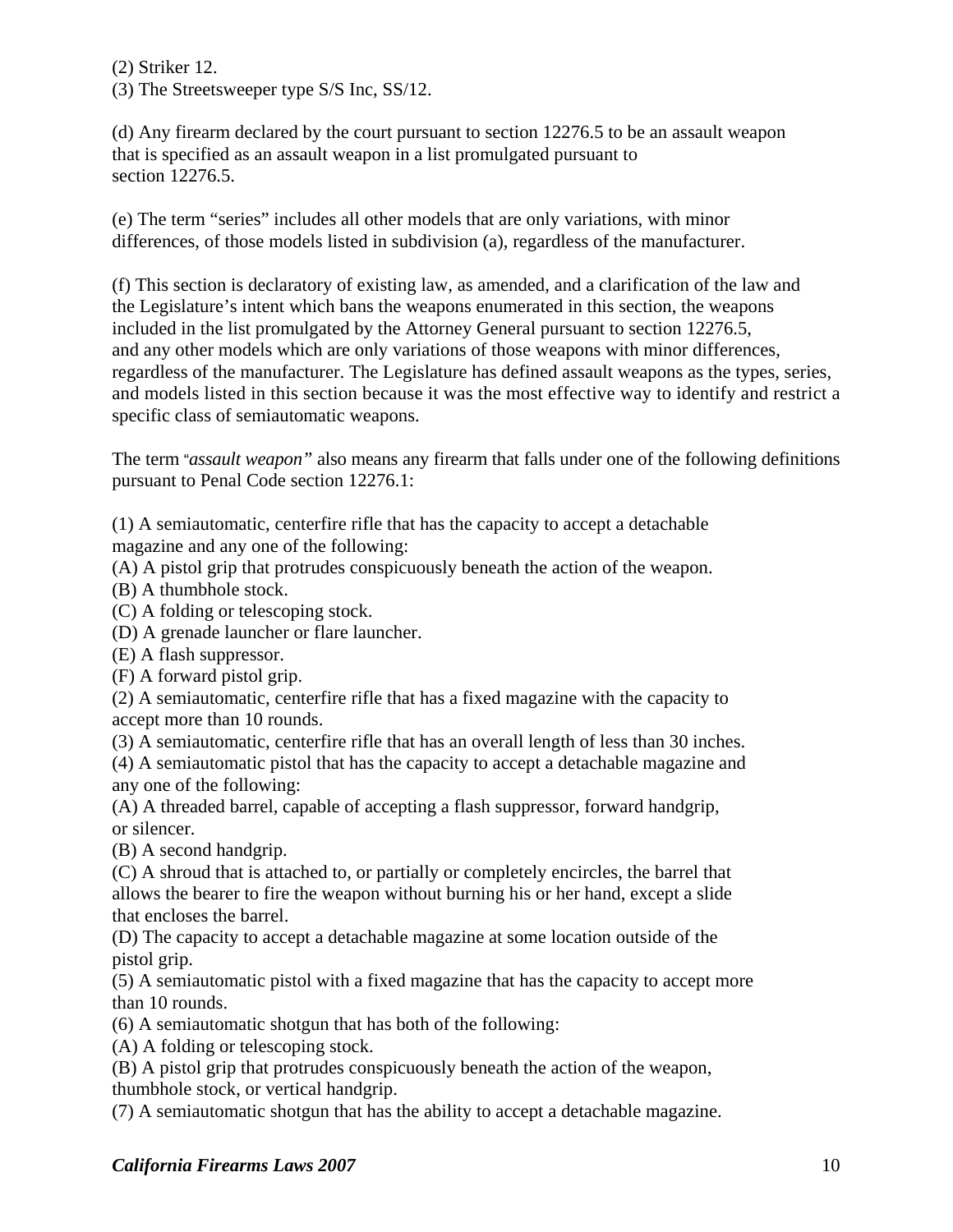(8) Any shotgun with a revolving cylinder.

The following definitions shall apply relative to defining assault weapons:

(1) "Magazine" shall mean any ammunition feeding device.

(2) "Capacity to accept more than 10 rounds" shall mean capable of

accommodating more than 10 rounds, but shall not be construed to include a feeding device that has been permanently altered so that it cannot accommodate more than 10 rounds.

(3) "Antique firearm" means any firearm manufactured prior to January 1, 1899.

The term "assault weapon" does not include any of the following:

(1) Any antique firearm.

(2) The following pistols sanctioned by the International Olympic Committee and by USA Shooting, the national governing body for international shooting competition in the United States, and that are used for Olympic target shooting purposes. (Penal Code § 12276.1.):

| <b>MANUFACTURER</b> | MODEL              | <b>CALIBER</b> |
|---------------------|--------------------|----------------|
| <b>BENELLI</b>      | <b>MP90</b>        | .22LR          |
| <b>BENELLI</b>      | MP90               | .32 S&W LONG   |
| <b>BENELLI</b>      | MP95               | .22LR          |
| <b>BENELLI</b>      | <b>MP95</b>        | .32 S&W LONG   |
| <b>HAMMERLI</b>     | 280                | .22LR          |
| <b>HAMMERLI</b>     | 280                | .32 S&W LONG   |
| <b>HAMMERLI</b>     | <b>SP20</b>        | .22LR          |
| <b>HAMMERLI</b>     | <b>SP20</b>        | .32 S&W LONG   |
| <b>PARDINI</b>      | <b>GPO</b>         | .22 SHORT      |
| <b>PARDINI</b>      | <b>GP-SCHUMANN</b> | .22 SHORT      |
| <b>PARDINI</b>      | HP                 | .32 S&W LONG   |
| <b>PARDINI</b>      | <b>MP</b>          | .32 S&W LONG   |
| <b>PARDINI</b>      | <b>SP</b>          | .22LR          |
| <b>PARDINI</b>      | <b>SPE</b>         | .22LR          |
| <b>WALTHER</b>      | <b>GSP</b>         | .22LR          |
| <b>WALTHER</b>      | <b>GSP</b>         | .32 S&W LONG   |
| <b>WALTHER</b>      | <b>OSP</b>         | .22 SHORT      |
| <b>WALTHER</b>      | <b>OSP-2000</b>    | .22 SHORT      |
|                     |                    |                |

(3) Any model of competitive pistol that would otherwise fall within the definition of "assault weapon" but has otherwise been expressly identified as exempt by the Department of Justice. The exempt competitive pistols may be based on recommendations by USA Shooting or may be based on the recommendation or rules of any other organization that the Department of Justice deems relevant. The current list of exempt pistols is available on the *Bureau of Firearms* website at http://www.ag.ca.gov/firearms/forms/pdf/op.pdf. (Penal Code § 12276.1.)

The term "*assault weapon"* also means any firearm specified by the Department of Justice as an AK or AR-15 series weapon pursuant to Penal Code section 12276(e) and the California Supreme Court decision in *Kasler v. Lockyer.* As a result of this Penal Code section and court decision, all AK and AR-15 series rifles are assault weapons regardless of their characteristics. The Department of Justice maintains a roster of firearm makes and models which the Attorney General has identified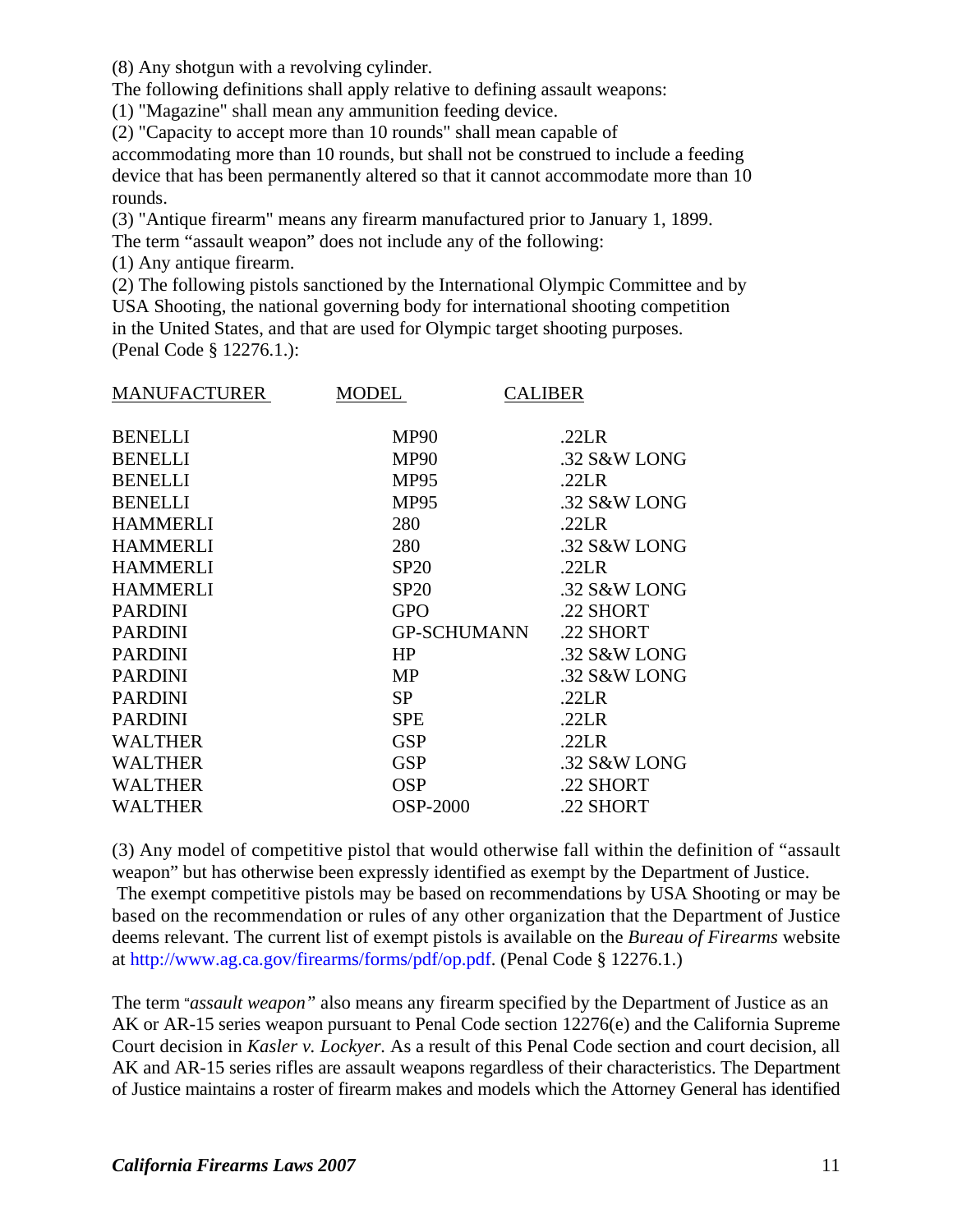as AK and AR-15 series weapons. The most current list is available on the DOJ website at http://caag.state.ca.us/firearms/awguide. At the time of this printing, this list includes the following: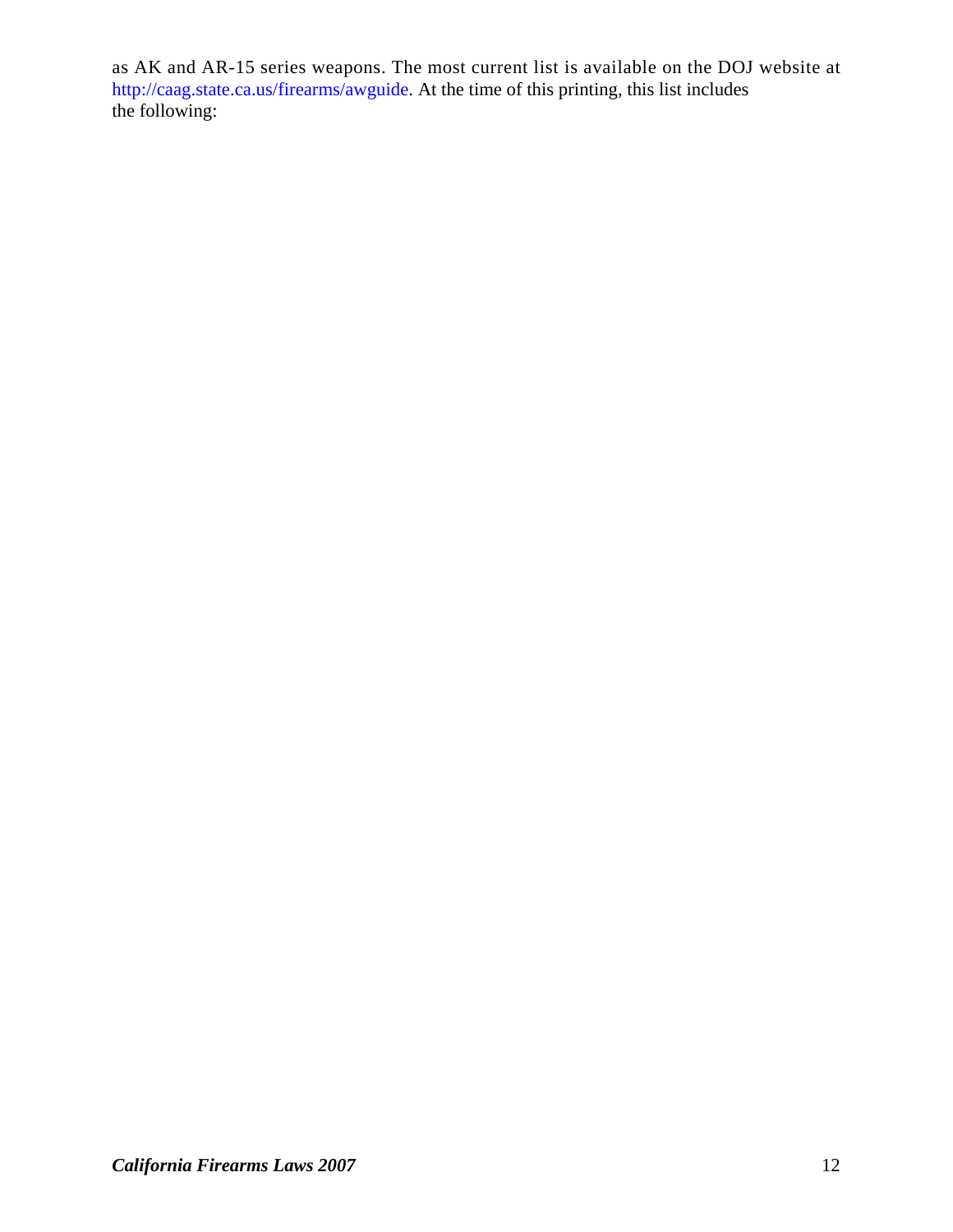#### **AK Series Weapons**

#### **American Arms**

AK-C 47 AK-F 39 AK-F 47 AK-Y 39

#### **Arsenal**

SLG (all) SLR (all)

#### **B-West**

AK-47 (all)

#### **Hesse Arms**

Model 47 (all) Wieger STG 940 Rifle

#### **Inter Ordnance - Monroe, NC**

AK-47 (all) M-97 RPK

#### **Kalashnikov USA**

Hunter Rifle / Saiga

\* AK 47 \* ARM MISR (all) MISTR (all) **Made in China** \* 56  $*56S$ \* 84S \* 86S  $^\ast$  AK \* AK47 \* AKM \* AKS **MARS** Pistol **Mitchell Arms, Inc.** AK-47 (all) AK-47 Cal .308 (all) M-76 M-90 RPK

\* 56 \* 56 S 81 S (all) \* 84 S 86 (all) \* 86 S AK-47 (all) Hunter Rifle MAK 90 NHM 90, 90-2, 91 Sport RPK Rifle **Ohio Ordnance Works (o.o.w.)** AK-74 ROMAK 991 **Poly Technologies** \* AK47 \* AKS **Valmet** 76 S Hunter Rifle **WUM** WUM (all)

#### **MAADI CO**

**Norinco**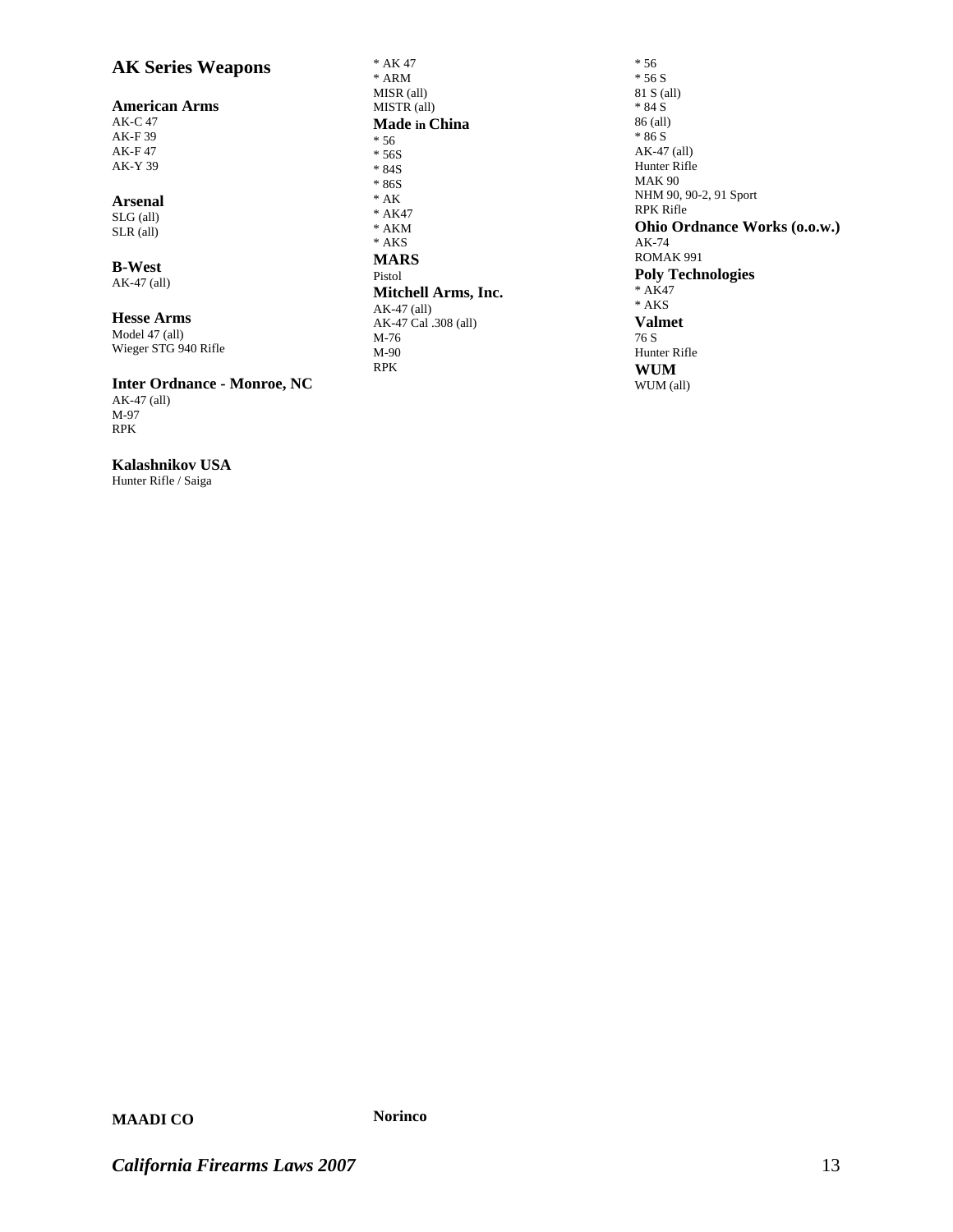#### **AR-15 Series Weapons**

**American Spirit** ASA Model **Armalite** AR 10 (all) Golden Eagle M15 (all) **Bushmaster** XM15 (all) **Colt** \* AR-15 (all) Law Enforcement (6920) Match Target (all) Sporter (all) **Dalphon** B.F.D. **DPMS** Panther (all)

**Eagle Arms** EA-15 A2 H-BAR EA-15 E1 M15 (all) **Frankford Arsenal** AR-15 (all) **Hesse Arms** HAR 15A2 (all) **Knights** RAS (all)  $SR-15$  (all) SR-25 (all) **Les Baer** Ultimate AR (all) **Olympic Arms** AR-15 Car-97 PCR (all)

**Ordnance, Inc.** AR-15 **Palmetto** SGA (all) **Professional Ordnance, Inc.** Carbon 15 Pistol Carbon 15 Rifle **PWA** All Models **Rock River Arms, Inc.** Car A2 Car A4 Flattop LE Tactical Carbine NM A2 - DCM Legal Standard A-2 Standard A-4 Flattop **Wilson Combat** AR-15

\* Required to be registered on or before March 31, 1992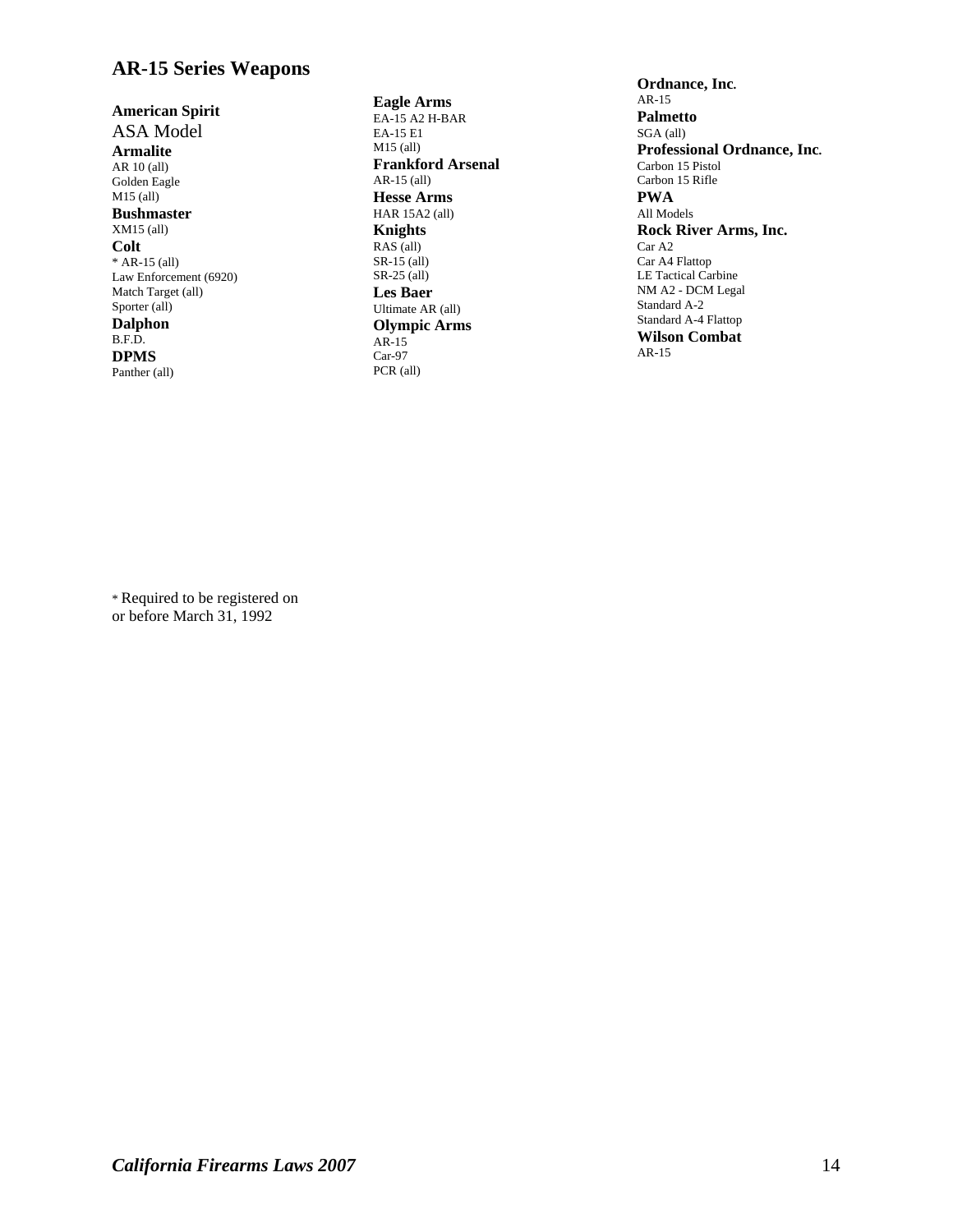As AK and AR-15 series weapons are identified, they will be added to the roster. Please note that the list provided in this publication is not comprehensive and may have been updated since this printing. Individuals have an obligation to inquire if they believe their firearm is an AK or AR-15 series assault weapon.

The term "*.50 BMG rifle"* means any center fire rifle that can fire a .50 BMG cartridge and that is not already an assault weapon or machinegun. This definition excludes federally defined curios, relics, and firearms manufactured prior to January 1, 1899. A "*.50 BMG cartridge"* is defined as a cartridge that is designed and intended to be fired from a centerfire rifle and that meets all of the following criteria:

(1) It has an overall length of 5.54 inches from the base to the tip of the bullet.

(2) The bullet diameter for the cartridge is from .510 to, and including, .511 inch.

(3) The case base diameter for the cartridge is from .800 inch to, and including, .804 inch.

(4) The cartridge case length is 3.91 inches. (PC § 12278.)

## **Exceptions**

- Penal Code section 12280(e) provides an exception for the sale to, purchase by, or possession of assault weapons or .50 BMG rifles by specified law enforcement agencies and military or naval forces for use in the discharge of their official duties. The law permits possession and use of these weapons by sworn members of these agencies when on duty and the use is within the scope of their duties.
- Penal Code section 12280(f) provides an exception for the delivery, transfer, or sale to, or possession of an assault weapon or .50 BMG rifle by peace officer members of specified agencies with the express authorization of their employing agencies. For this exception to apply, if the firearm is an assault weapon, the peace officer must register the firearm as an assault weapon with the Department of Justice within 90 days of the date of acquisition. If the firearm is a .50 BMG rifle and the officer took possession of the rifle after January 1, 2005, the officer shall register the firearm as a.50 caliber BMG rifle not later than one year after possession or receipt.
- Penal Code section 12280(k) provides limited exceptions for registered assault weapons and .50 BMG rifles while on a target range or while attending an exhibition, display, or firearms educational project which is sponsored by law enforcement or a nationally or state recognized entity that promotes firearm proficiency or education.
- Penal Code section 12280(m) provides an exception for out-of-state residents who bring assault weapons or .50 BMG rifles into the state if attending an organized match or competition conducted on a target range, club, etc., for the purpose of shooting targets.
- Penal Code section 12285(c)(6) provides an exception for registered assault weapons or .50 BMG rifles while on publicly owned land if the possession and use of an assault weapon is specifically permitted by the managing agency of the land.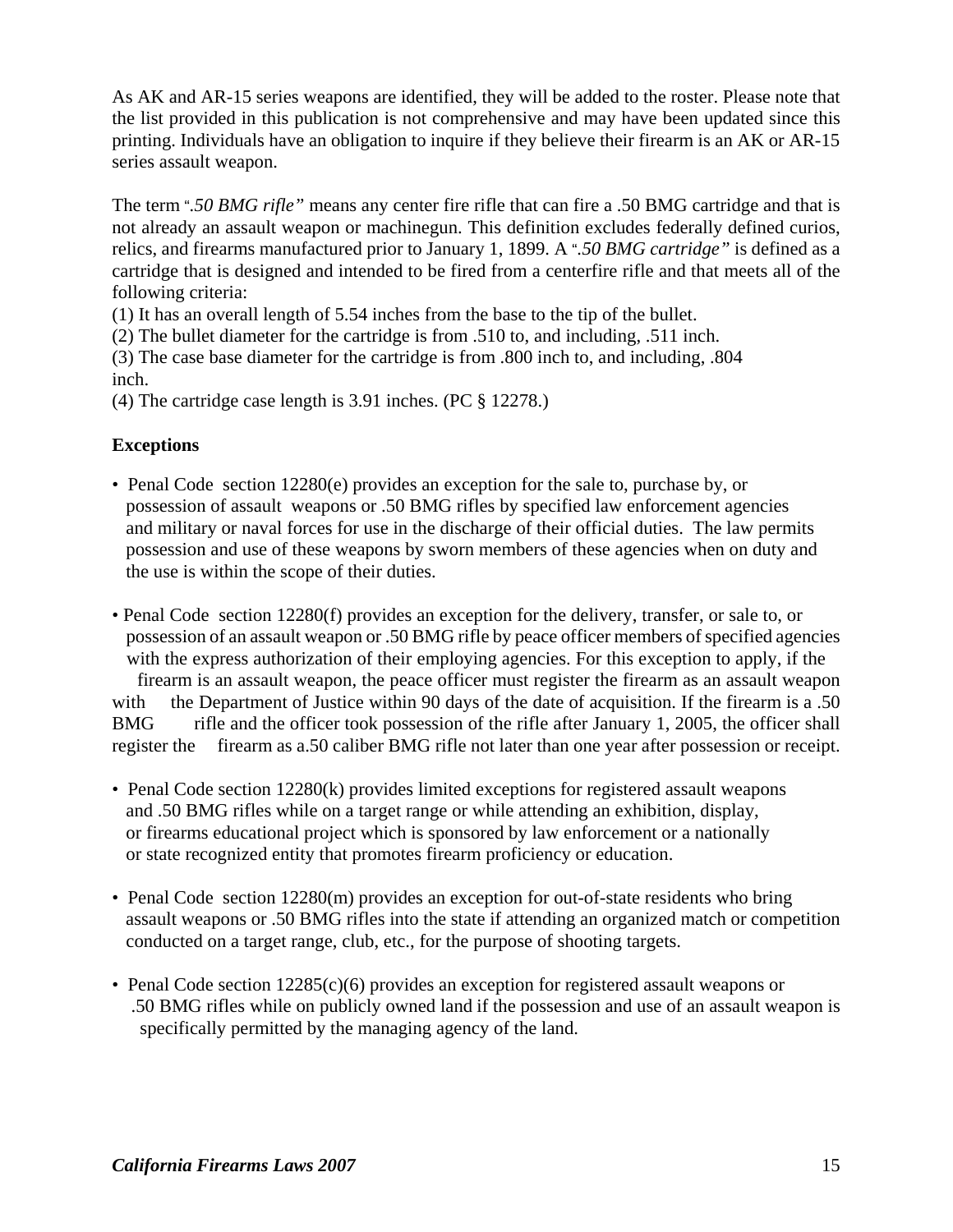#### **Possession, Transport, Sale, and Manufacture of Assault Weapons and .50 BMG Rifles**

A person may not possess or transport an assault weapon or .50 BMG rifle, as defined, unless the weapon has been registered as an assault weapon or .50 BMG rifle with the Department of Justice, or the person has obtained a permit for that weapon from the Department. (Penal Code §§ 12276, 12280, 12285, 12286.)

A lawfully possessed assault weapon or .50 BMG rifle may be transported for any lawful purpose if it is unloaded and either securely locked in the trunk of a vehicle or in a locked container carried inside the vehicle other than the utility or glove compartment. (Penal Code §§ 12280(m), 12285(c)(7), 12026.1.)

A person in lawful possession of an assault weapon or .50 BMG rifle may sell it only to a properly licensed firearms dealer who has been issued an assault weapon or .50 BMG rifle permit by the Department of Justice or may elect to relinquish the weapon to a police or sheriff's department. (Penal Code §§ 12285, 12288.)

The Department of Justice may issue permits for the manufacture of assault weapons or .50 BMG rifles to federally licensed manufacturers of firearms for sale to law enforcement agencies, persons having permits to acquire assault weapons or .50 BMG rifles, persons out of state who have federal firearm dealer licenses entitling them to sell these weapons to federal law enforcement and military agencies, and law enforcement or military agencies in other states and, for sale to foreign governments and agencies approved by the U.S. State Department. (Penal Code § 12287.)

*For the purpose of filing criminal charges against a defendant involving assault weapons or .50 BMG rifles, distinct and separate offenses may be filed for each assault weapon or .50 BMG rifle, except in the case of a first violation involving not more than two firearms. (Penal Code § 12280.)*

*As of January 1, 2007, the legislature has repealed DOJ's authority under Penal Code § 12276.1 to identify Colt AR-15 and AK-47 type "series" assault weapons by name, or to seek a judicial declaration that a firearm is identical to an assault weapon listed in Penal Code section 12276.*

*The legislature has authorized the Attorney General, or any district attorney, or any city attorney to bring an action in superior court, in lieu of criminal prosecution, to enjoin the possession of the assault weapon or .50 BMG rifle, seek destruction of the weapon as a public nuisance, and to obtain civil fines (Penal Code § 12282(b)).*

*As of January 1, 2007, California state law requires the destruction of any assault weapon or .50 BMG rifle declared by a court to be a public nuisance, or upon a conviction for "any misdemeanor or felony involving the illegal possession or use of an assault weapon." (Penal Code § 122882(c); 12282(d)).*

*As of January 1, 2007, the legislature has authorized law enforcement to obtain a court order to preserve an assault weapon or .50 BMG rifle for law enforcement purposes "in the interests of justice" (Penal Code § 12282(c)).*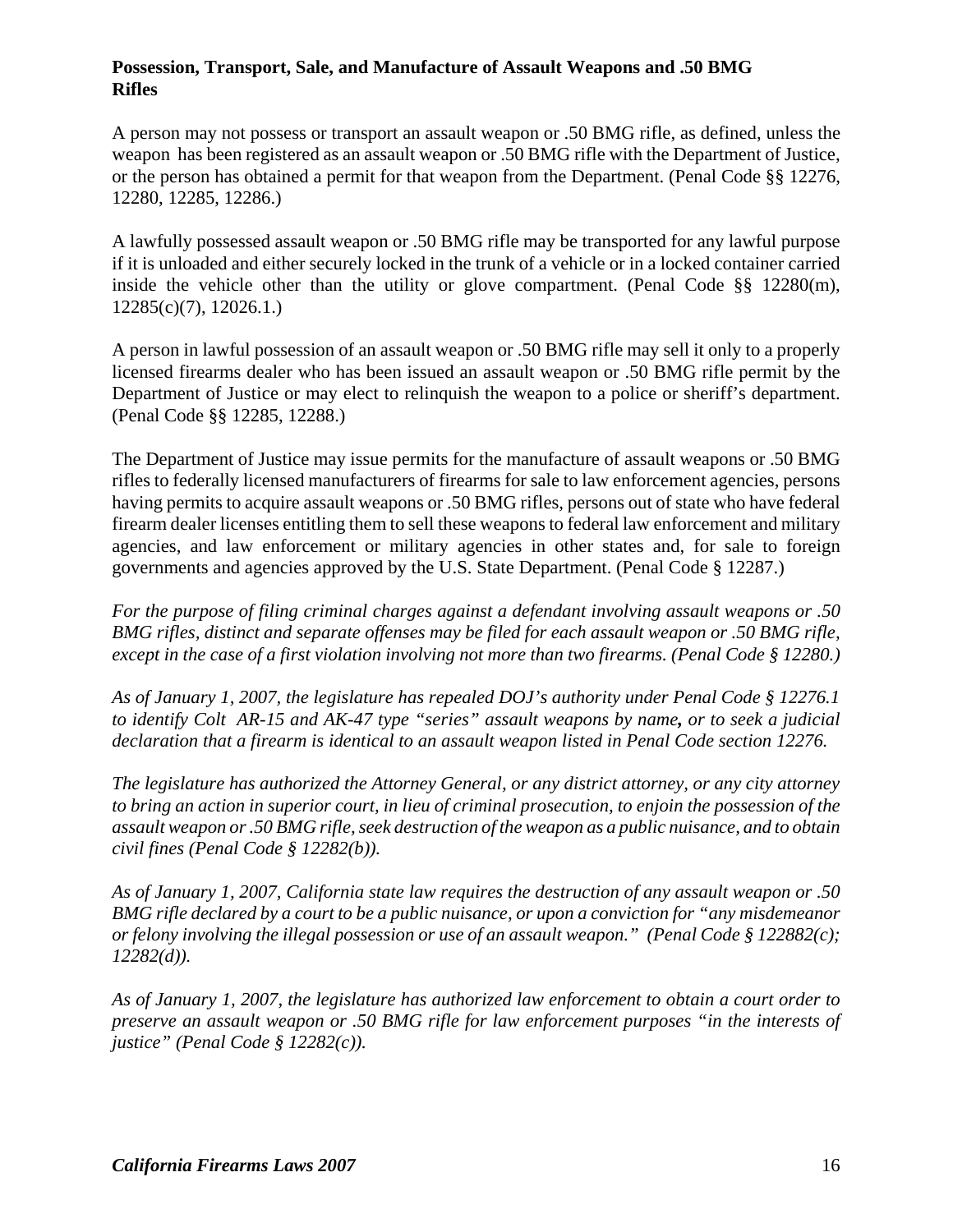#### **Armor-Piercing Bullets**

It is unlawful for any person to manufacture, sell, or knowingly possess or transport handgun ammunition designed primarily to penetrate metal or armor. (Penal Code §§ 12320, 12321.)

*Handgun ammunition* means ammunition principally for use in pistols, revolvers, and other firearms capable of being concealed upon the person, as defined in subdivision (a) of section 12001, notwithstanding that the ammunition may also be used in some rifles. (Penal Code § 12323(a).)

*Handgun ammunition designed primarily to penetrate metal or armor means any ammunition,* except a shotgun shell or ammunition primarily designed for use in rifles, that is designed primarily to penetrate a body vest or body shield. (Penal Code § 12323(b).)

*Body vest or shield* means any bullet-resistant material intended to provide ballistic and trauma protection for the wearer or holder. (Penal Code § 12323(c).)

#### **Exceptions**

The prohibition against possessing, manufacturing, etc., armor piercing ammunition does not apply to the following (Penal Code § 12322):

- Specified members of the military while on duty and engaged within the scope of their duties.
- Any police agency or forensic laboratory.
- Persons who hold valid permits issued pursuant to Penal Code section 12305.
- The possession of handgun ammunition designed primarily to penetrate metal or armor by a person who found the ammunition, if he or she is not prohibited from possessing firearms or ammunition pursuant to section 12021, 12021.1 or paragraph (1) of subdivision (b) of section 12316 of this code or section 8100 or 8103 of the Welfare and Institutions Code and is transporting the ammunition to a law enforcement agency for disposition according to law.

## **Larger Caliber Weapons and Tracer Ammunition**

It is unlawful to possess any of the following:

- Any projectile containing any explosive, incendiary material, or any other chemical substance including, but not limited to, that commonly known as tracer or incendiary ammunition, except tracer ammunition manufactured for use in shotguns.
- Any bomb, grenade, explosive missile, or similar device or any launching device therefor.
- Any weapon of greater than .60-caliber that fires fixed ammunition, or any ammunition therefor, other than a shotgun or shotgun ammunition.
- Any rocket, rocket-propelled projectile, or similar device of a diameter greater than 0.60 inch, or any launching device therefor, and any projectile or similar device containing any explosive or incendiary material or any other chemical substance, other than the propellant for such device, except for devices designed primarily for emergency or distress signaling purposes. (Penal Code §§ 12301, 12303.)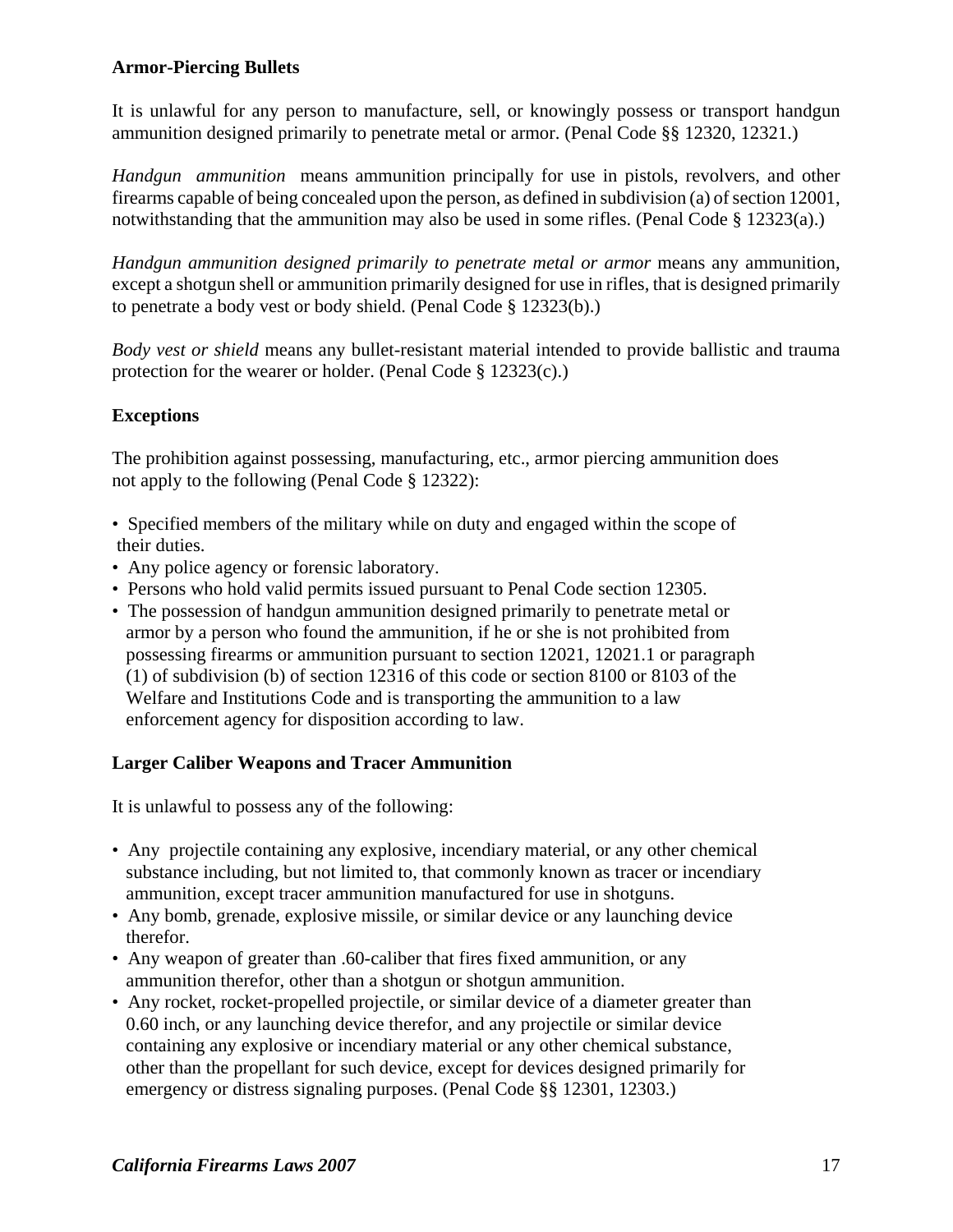These prohibitions do not apply to specified members of the military, peace officers listed in Penal Code sections 830.1 or 830.2, any peace officer in the Department of Justice authorized by the Attorney General, or firefighters while on duty and acting within the scope and course of their employment, or to persons having a permit issued by the California Department of Justice. (Penal Code §§ 12302, 12305.)

#### **Firearm Silencers**

A *silencer* is defined as a device designed, used, or intended for use in silencing, diminishing or muffling the report of a firearm including any combination of parts designed or redesigned and intended for use in fabricating or assembling a silencer, or any part intended only for use in assembling or fabricating a silencer. (Penal Code § 12500.)

It is a felony for any person, firm, or corporation within this state to possess any silencer for firearms. This prohibition does not apply to any peace officer listed in

Penal Code section 830.1, or to military or naval forces of this state or of the United States in the official discharge of their duties, nor does it apply to the manufacture, possession, transportation or sale to agencies listed in Penal Code section 830.1, or to military or naval forces of this state or of the United States by dealers registered under Chapter 53, commencing with section 5801 of Title 26 of the United States Code. (Penal Code §§ 12520, 12501.)

#### **Sniperscopes**

A *sniperscope* is defined as a device made or adapted for use on a firearm that enables the operator to detect objects during nighttime through the use of a projected infrared light source and an electronic telescope. (Penal Code § 468.)

Any person who buys, sells, receives, disposes of, conceals, or possesses a sniperscope is guilty of a misdemeanor. This prohibition does not apply to authorized use or possession of sniperscopes by members of the armed forces or peace officers, and does not prohibit use or possession solely for scientific research or educational purposes. (Penal Code § 468.)

#### **Boobytraps**

*Boobytraps* are concealed or camouflaged devices designed to cause great bodily injury when triggered by an unsuspecting person. They include guns, ammunition, or explosives attached to trip wires, sharpened stakes, and lines or wires with hooks attached. It is unlawful to possess such devices with the intent to use them as boobytraps and anyone who assembles, maintains, places, or causes such devices to be placed is guilty of a felony. (Penal Code § 12355.)

#### **Flamethrowing Devices**

A *flamethrowing device* means any non-stationary and transportable device designed or intended to emit or propel a burning stream of combustible or flammable liquid a distance of at least 10 feet. Possession of a flamethrower is either a misdemeanor or a felony, depending on the circumstances under which it is possessed. (Health and Safety Code § 12761)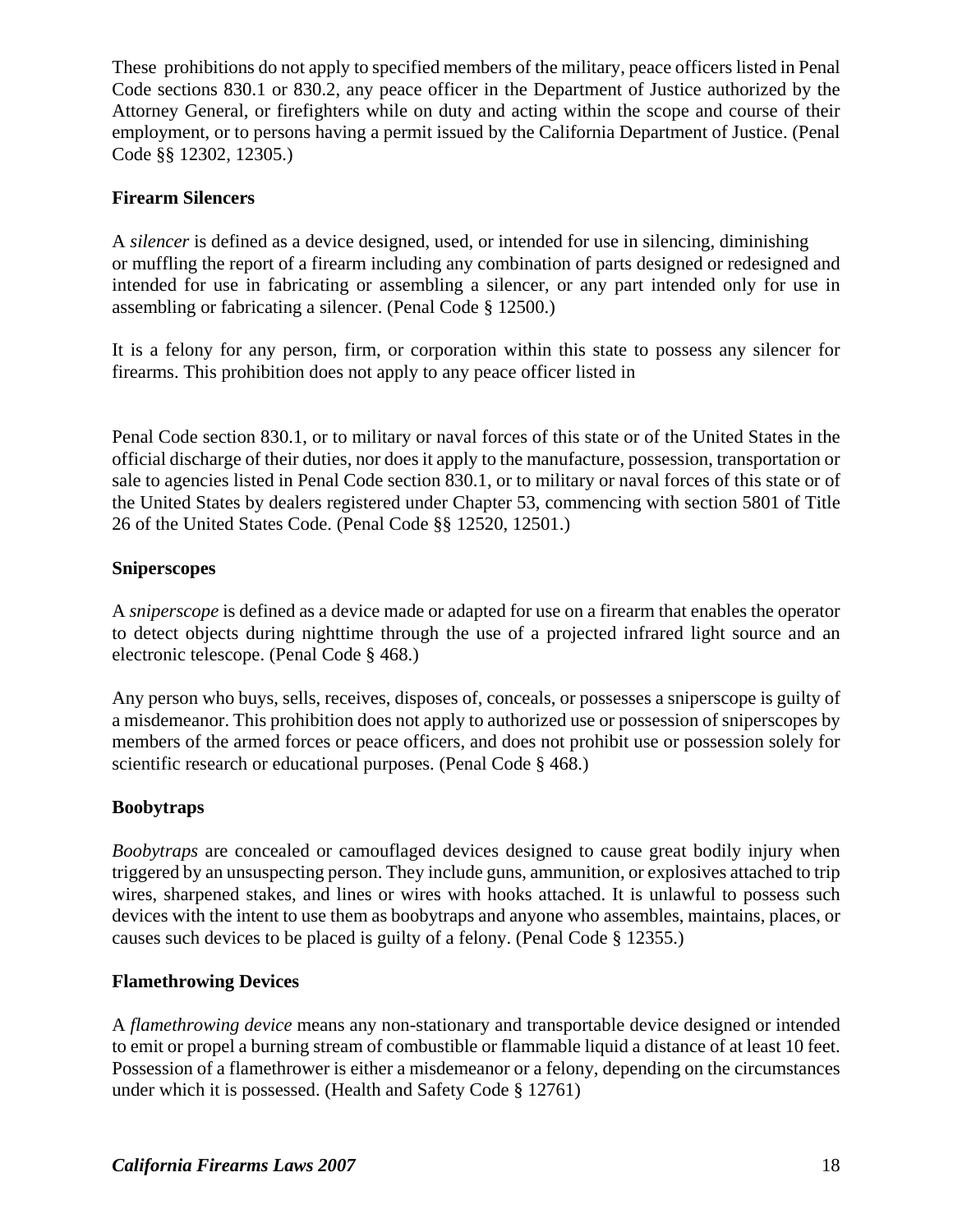#### **2. PERSONS INELIGIBLE TO POSSESS FIREARMS AND AMMUNITION**

#### **Persons Convicted of Felonies or Other Specified Crimes**

Any person who (a) has been convicted of a felony under the laws of the United States, the State of California, or any other state, government, or country, or (b) is addicted to any narcotic drug may not own or have in his or her possession, custody, or control **any firearm**. (Penal Code § 12021(a).)

It is unlawful for any person who is prohibited from possessing firearms, to possess ammunition. (Penal Code § 12316(b).)

A *felony* conviction refers to a conviction of an offense that can only result in felony punishment under California law, or any sentence to a federal correctional facility for more than 30 days, or a fine of more than \$1,000, or both. (Penal Code § 12021(f).)

Any person convicted of any of the following crimes specified in Penal Code sections 12001.6 and 12021.1, whether as a felony or misdemeanor, may not lawfully possess or have under his or her custody or control any firearm:

- Murder or voluntary manslaughter.
- Mayhem.
- Rape.
- Sodomy or oral copulation by force, violence, duress, menace, or threat of great bodily harm.
- Lewd acts on a child under the age of 14.
- Any felony punishable by death or imprisonment in the state prison for life.
- Any other felony in which the defendant inflicts great bodily injury on any person, other than an accomplice, that has been charged and proven, or any felony in which the defendant uses a firearm which has been charged and proven.
- Attempted murder.
- Assault with intent to commit rape or robbery.
- Assault with a deadly weapon or instrument on a peace officer.
- Assault by a life prisoner on a non-inmate.
- Assault with a deadly weapon by an inmate.
- Arson.
- Exploding a destructive device or any explosive with intent to injure or murder.
- Exploding a destructive device or any explosive causing great bodily injury.
- Robbery.
- Kidnapping.
- Taking of a hostage by a state prison inmate.
- Attempting to commit a felony punishable by death or imprisonment in the state prison for life.
- Any felony in which the defendant personally used a dangerous or deadly weapon.
- Escape from a state prison by use of force or violence.
- Assault with a deadly weapon or force likely to produce great bodily injury.
- Any attempt to commit any of the above crimes other than an assault.
- Assault upon a person with a firearm.

#### **California Firearms Laws 2007** 19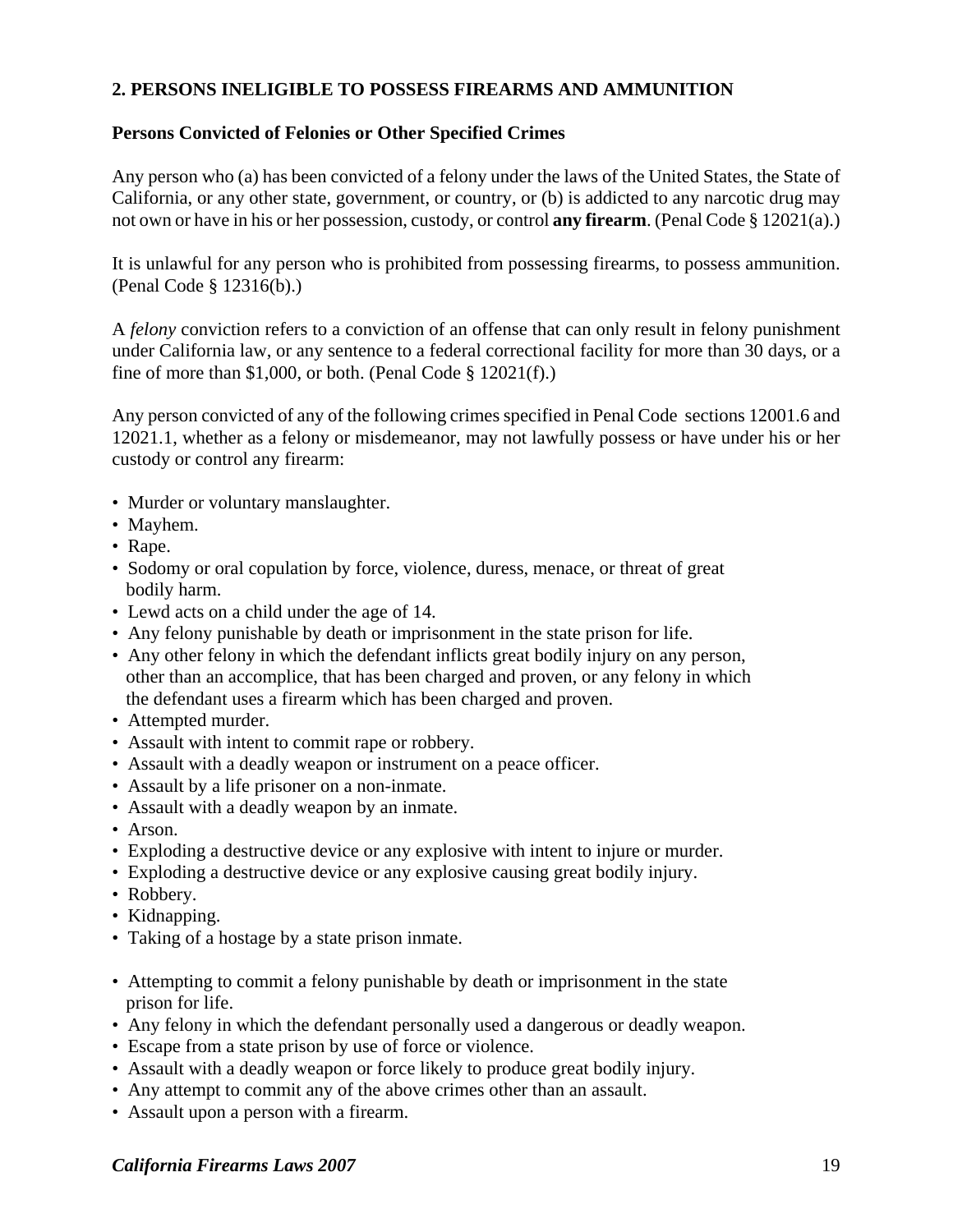- Shooting at an inhabited dwelling house or occupied building.  **NOTE:** This offense is committed even though no person was actually inside the specified structure at the time of the shooting.
- Drawing, exhibiting, or unlawfully using any handgun or firearm in a rude, angry, or threatening manner in the presence of a peace officer regardless of whether the firearm is loaded.
- Carjacking.
- Two or more convictions for drawing or exhibiting any firearm in a rude, angry, or threatening manner in the presence of another regardless of whether the firearm is loaded.

#### **Persons Convicted of Misdemeanor Violations of Specified Offenses**

Any person convicted of a misdemeanor violation for one or more of the following offenses is prohibited from owning, possessing or having under his or her custody or control any firearm within 10 years of the conviction (Penal Code  $\S$  12021(c)(1)):

- Threatening public officers and employees and school officials. (Penal Code § 71.)
- Threatening certain public officials, appointees, judges, staff or their immediate families. (Penal Code § 76.)
- Possession of a deadly weapon with intent to commit an assault (Penal Code § 12024.)
- Possession of a deadly weapon with the intent to intimidate a witness. (Penal Code  $§ 136.5.$
- Unauthorized possession/transportation of a machinegun. (Penal Code § 12220.)
- Threatening witnesses, victims, or informants. (Penal Code § 140.)
- Obstructing or delaying an officer or emergency medical technician and removing or attempting to remove a firearm from these individuals. (Penal Code § 148(d).)
- Unauthorized possession of a weapon in a courtroom, courthouse or court building, or at a public meeting. (Penal Code § 171b.)
- Bringing into or possessing a loaded firearm within the state capitol, legislative offices, etc. (Penal Code § 171c.)
- Taking into or possessing loaded firearms within the Governor's Mansion or residence or other constitutional office, etc. (Penal Code § 171d.)
- Supplying firearms to any street gang member for use in street gang activity. (Penal Code § 186.28.)
- Assault. (Penal Code §§ 240, 241.)
- Battery. (Penal Code §§ 242, 243.)
- Assault with a stun gun or taser weapon. (Penal Code § 244.5.)
- Assault with a deadly weapon or force likely to cause great bodily injury. (Penal Code § 245.)
- Assault with a deadly weapon or instrument, by any means likely to produce great bodily injury, or with a stun gun or taser, on a school employee engaged in the performance of duties. (Penal Code § 245.5.)
- Discharging a firearm in a grossly negligent manner. (Penal Code § 246.3.)
- Shooting at an unoccupied aircraft, motor vehicle, or uninhabited building or dwelling house. (Penal Code § 247.)
- Drawing or exhibiting any deadly weapon, including a firearm, in a rude or threatening manner. (Penal Code § 417.)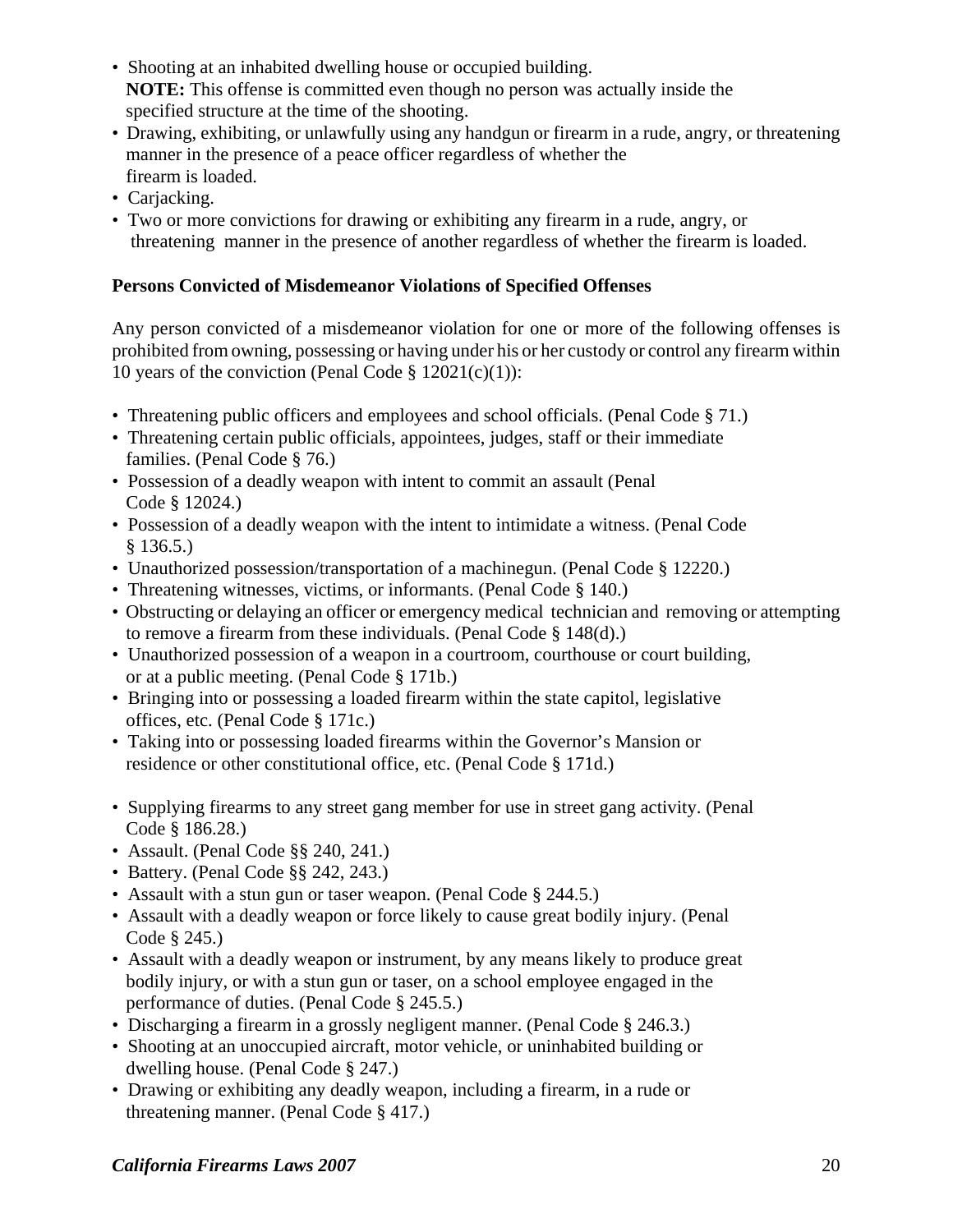- Drawing or exhibiting a firearm or other deadly weapon with the intentional infliction of serious bodily injury. (Penal Code § 417.6.)
- Bringing into or possessing firearms upon or within public or private schools, playgrounds and youth centers. (Penal Code § 626.9.)
- Willful infliction of corporal injury of a spouse or cohabitant. (Penal Code § 273.5.)
- Willful violation of a court order to prevent domestic violence. (Penal Code § 273.6.)
- Stalking. (Penal Code § 646.9.)
- Carrying a loaded firearm with the intent to commit a felony. (Penal Code § 12023.)
- Driver or owner of any vehicle who knowingly permits another person to discharge a firearm from the vehicle or any person who willfully and maliciously discharges a firearm from a motor vehicle. (Penal Code §§ 12034(b) and (d).)
- Criminal possession of a firearm. (Penal Code § 12040.)
- Selling a concealable firearm to a minor. (Penal Code § 12072(b).)
- Possessing handgun ammunition designed to penetrate metal or armor. (Penal Code §12320.)
- Carrying a concealed or loaded firearm or other deadly weapon or wearing a peace officer uniform while picketing, carrying a concealed loaded weapon, or wearing a peace officer uniform. (Penal Code § 12590.)
- Possession of a firearm by a person ineligible to possess firearms because of his or her mental history. (Welfare and Institutions Code § 8100).
- Providing a firearm or deadly weapon to a person who is prohibited from possessing firearms because of his or her mental history. (Welfare and Institutions Code § 8101).
- Possession of a firearm by a person ineligible to possess firearms because of specific mental prohibitions. (Welfare and Institutions Code § 8103).
- Bringing or sending firearms or other contraband into a juvenile detention facility. (Welfare and Institutions Code § 871.5)
- Bringing or sending firearms or other contraband into youth authority institutions. (Welfare and Institutions Code § 1001.5.)
- Violating Penal Code section 12072 involving sales and transfers of firearms, including:
- selling or furnishing a firearm to any person whom the individual has reason to believe is within a prohibited class;
- selling or furnishing a handgun to a minor;
- selling or furnishing a firearm to any person whom the seller knows, or has cause to believe, is not intended to be the actual purchaser or transferee;
- acquiring a firearm for the purpose of providing it to a prohibited individual;
- selling or transferring a firearm without having the transaction processed through a licensed dealer or law enforcement agency;
- committing any act of collusion relating to a Handgun Safety Certificate.
- Intimidating a witness or victim. (Penal Code § 136.1.)
- Threatening to cause death or great bodily injury to another person. (Penal Code § 422)

#### **Persons Prohibited From Possession, Purchase of Firearms As a Condition of Probation**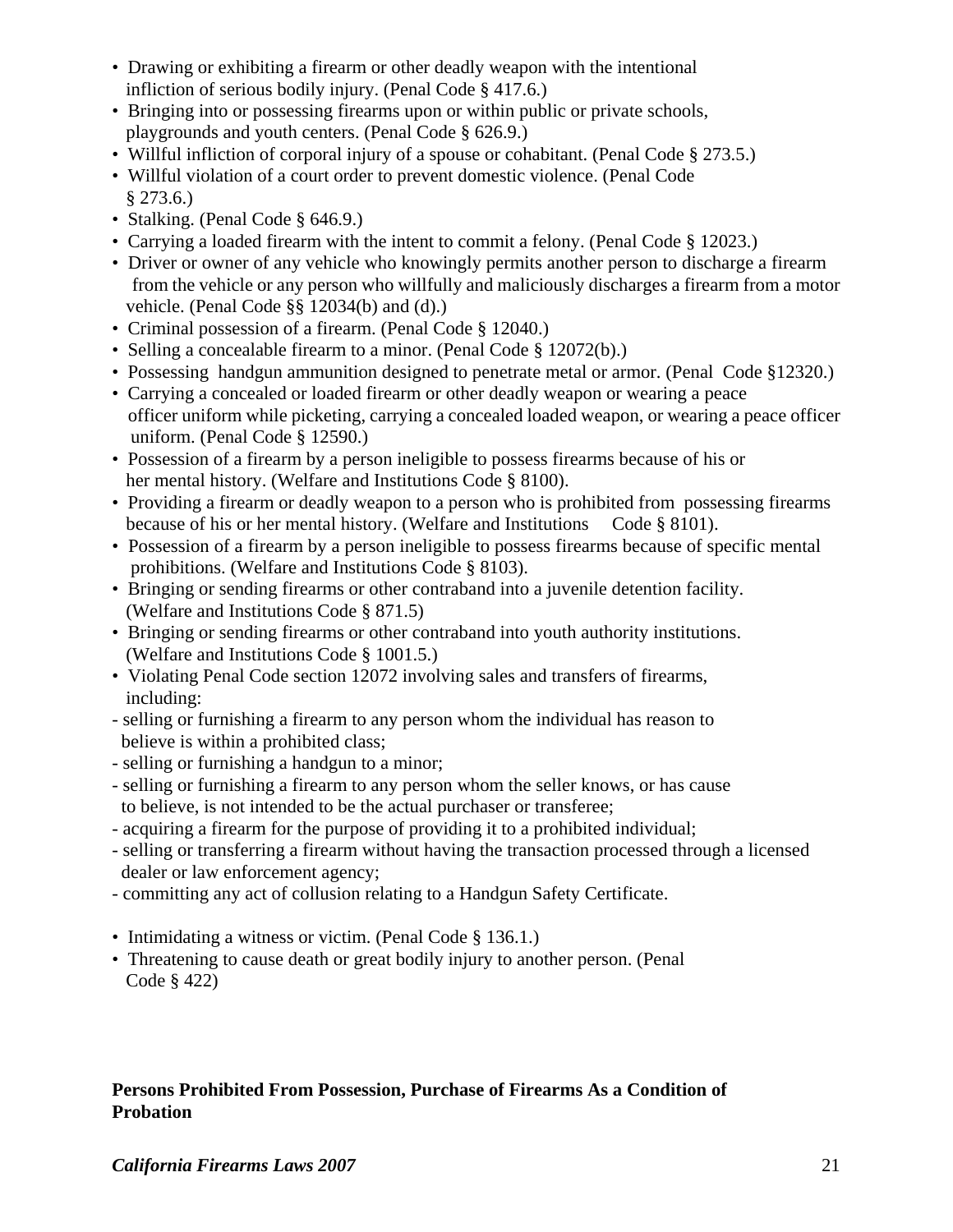Any person convicted of any crime for which the express condition of probation prohibits or restricts the possession of firearms may not lawfully own, possess, control, receive or purchase a firearm for the duration of the probation. (Penal Code § 12021(d).)

#### **Persons Subject to a Protective Order**

Persons who are subject to a protective order issued by a court pursuant to section 6218 of the Family Code, a protective order issued pursuant to Section 136.2 or 646.91 of the Penal Code, or by a protective order issued pursuant to Section 15657.03 of the Welfare and Institutions Code, may not own, possess*,* purchase*,* or receive a firearm for the duration of the order. (Penal Code §  $12021(g)$ .) This includes any of the following restraining orders, whether issued ex parte, after notice and hearing, or in a judgment:

- A court-issued order enjoining a party from molesting, attacking, striking, stalking, threatening, sexually assaulting, battering, harassing, telephoning, destroying personal property, contacting, either directly or indirectly, by mail or otherwise, coming within a specified distance of, or disturbing the peace of the other party. (Family Code § 6320.)
- A court-issued order to exclude a party from the family dwelling, the dwelling of the other party, the common dwelling of both parties, or the dwelling of the person who has care, custody, and control of a child to be protected from domestic violence. (Family Code § 6321.)
- A court-issued order enjoining a party from other specified behaviors as determined by that court. (Family Code § 6322.)
- A court-issued order enjoining a party from abusing, intimidating, molesting, attacking, striking, stalking, threatening, sexually assaulting, battering, harassing, telephoning, destroying personal property, contacting, or coming within a specified distance of , and elder or dependent adult. (Welfare and Institutions Code § 15657.03.)

The court, upon issuance of a protective order shall additionally require the respondent to sell any firearms in that person's control to a licensed firearms dealer or relinquish them for the duration of the protective order. (Family Code § 6389(c).)

As of January 1, 2007, any person subject to a protective order which includes the relinquishment of firearms must immediately surrender his or her firearm(s) in a safe manner, upon the request of any law enforcement officer, or within 24 hours when no request for relinquishment is made by a law enforcement officer (FC § 6389).

Any person subject to a protective order must file a receipt with the court acknowledging the surrender of his or her firearms within 48 hours after being served with the order. Failure to file a receipt with the court in a timely manner constitutes a violation of the protective order (FC § 6389).

## **Persons Subject to a Temporary Restraining Order**

Persons who are subject to a temporary restraining order issued pursuant to section 527.6 or 527.8 of the Civil Code for harassing behavior may not own, possess, purchase or receive a firearm for the duration of the order. (Penal Code § 12021(g).)

*As of January 1, 2007, any person subject to a temporary restraining order is required to surrender his or her firearm(s) within 24 hours of being served with the order or injunction, without regard to whether the person appeared in court at the time the order was*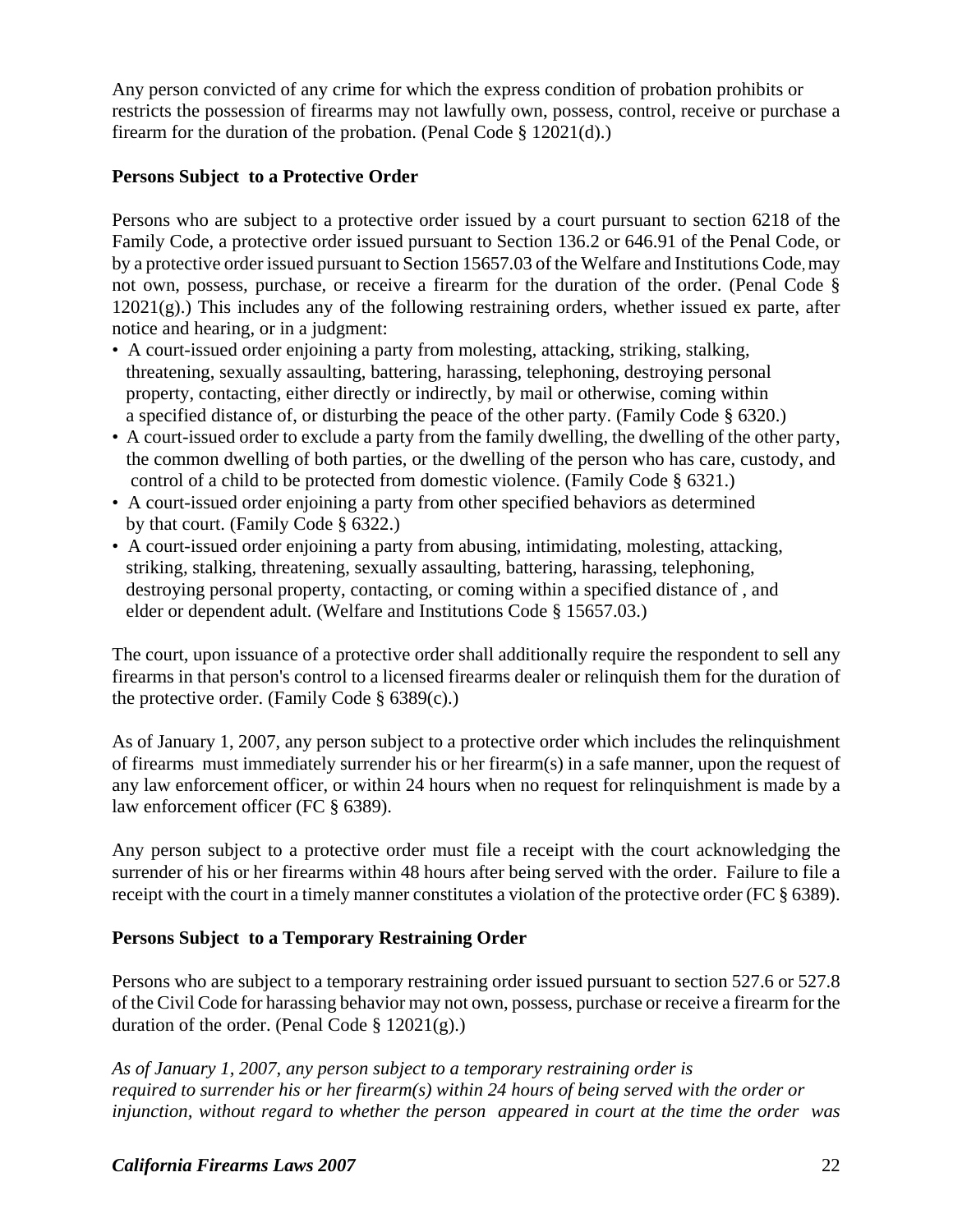*issued (Civil Code § 527.9).*

*Any person subject to a temporary restraining order must present a receipt to the court acknowledging the surrender of his or her firearms within 48 hours after receipt of the temporary restraining order or injunction (Civil Code § 527.9).*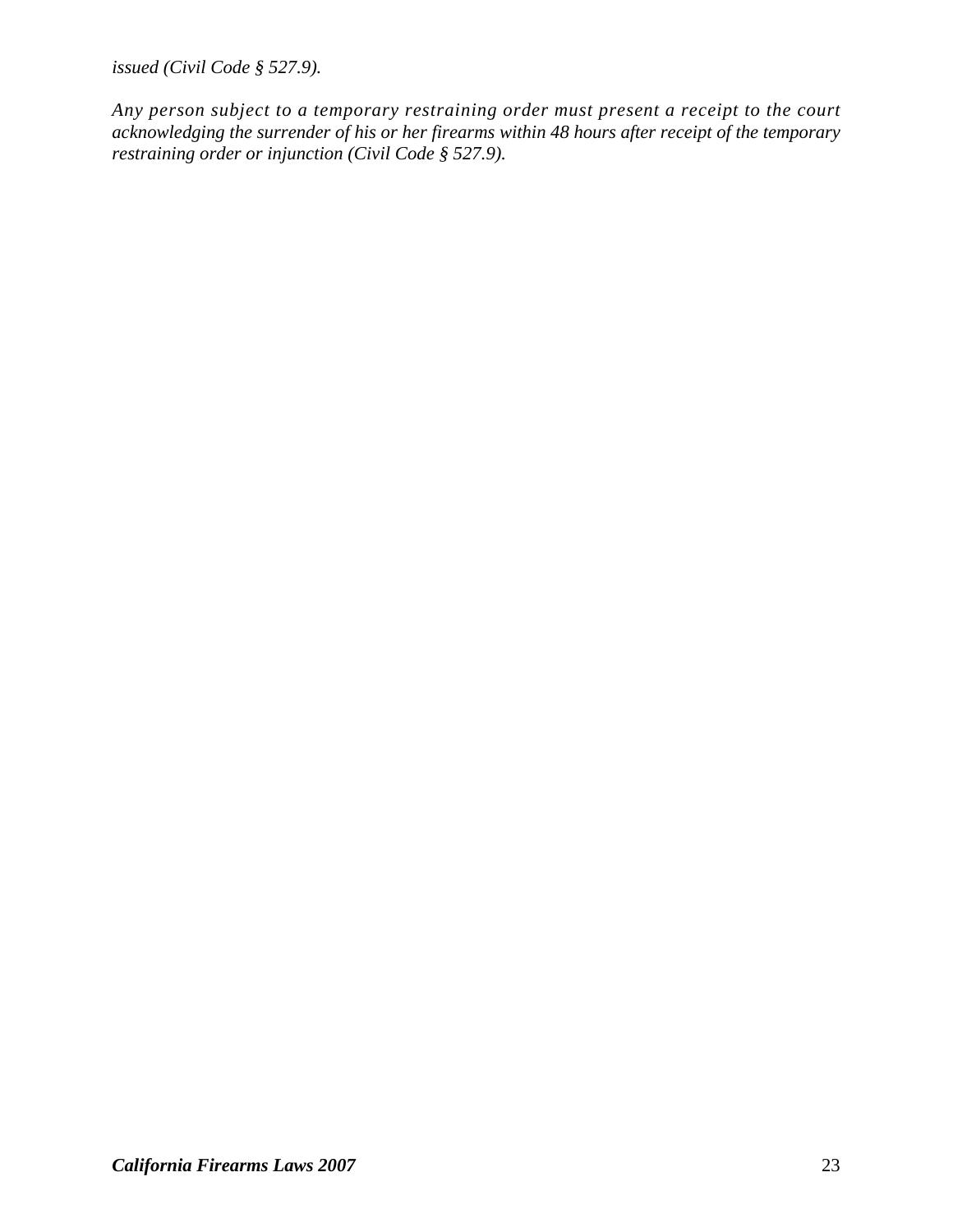#### **Persons Subject to Juvenile Court Law**

Any person subject to juvenile court law and adjudged a ward of the juvenile court within the meaning of Section 602 of the Welfare and Institutions Code for any of the following offenses, shall not own, possess, or have under his or her custody or control any firearm until reaching 30 years of age (Penal Code § 12021(e)):

- Murder.
- Arson that causes great bodily injury or arson of an inhabited structure or property. (Penal Code  $\S$ § 451(a) and (b).)
- Robbery while armed with a dangerous or deadly weapon.
- Rape with force or violence or threat of great bodily harm.
- Sodomy by force, violence, duress, menace, or threat of great bodily harm.
- Lewd or lascivious act on a child under the age of 14. (Penal Code § 288(b).)
- Oral copulation by force, violence, duress, menace, or threat of great bodily harm.
- Sexual assault with a foreign object. (Penal Code § 289.)
- Kidnapping for ransom.
- Kidnapping for purpose of robbery, rape, spousal rape, etc. (Penal Code  $$209(b)(1)$ .
- Kidnapping with bodily harm.
- Assault with intent to murder or attempted murder.
- Assault with a firearm or destructive device.
- Assault by any means of force likely to produce great bodily injury.
- Discharge of a firearm into an inhabited or occupied building.
- Specified crimes against persons 60 years of age or older, blind persons, paraplegics, or quadriplegics as described in Penal Code section 1203.09.
- Use of a firearm in the commission or attempted commission of a felony; discharge of a firearm at an occupied motor vehicle causing great bodily injury or death; use of a firearm to commit the controlled substances violations described in Penal Code sections 12022.5 or 12022.53.
- Any felony offense in which the minor personally used a weapon described in Penal Code section 12020(a).
- Felony intimidation of a witness and victim as described in Penal Code section 136.1 or influencing the testimony or information given to a law enforcement official as described in Penal Code section 137.
- Manufacturing, compounding, or selling one-half ounce or more of any salt or solution of a controlled substance specified in Health and Safety Code section 11055(e).
- Possessing for sale, or selling a substance containing 28.5 grams or more of cocaine as specified in Penal Code section 1203.073.
- Any of the specified violent felonies listed in Penal Code section 667.5(c) committed for the benefit, direction, or association with any criminal street gang as described in Penal Code section 186.22(b).
- Intentionally inflicting great bodily injury on an employee of a juvenile facility during an escape by the use of force or violence in violation of Welfare and Institutions Code section 871(b).
- Torture as described in Penal Code sections 206 and 206.1.
- Aggravated mayhem as described in Penal Code section 205.

#### *California Firearms Laws 2007* 24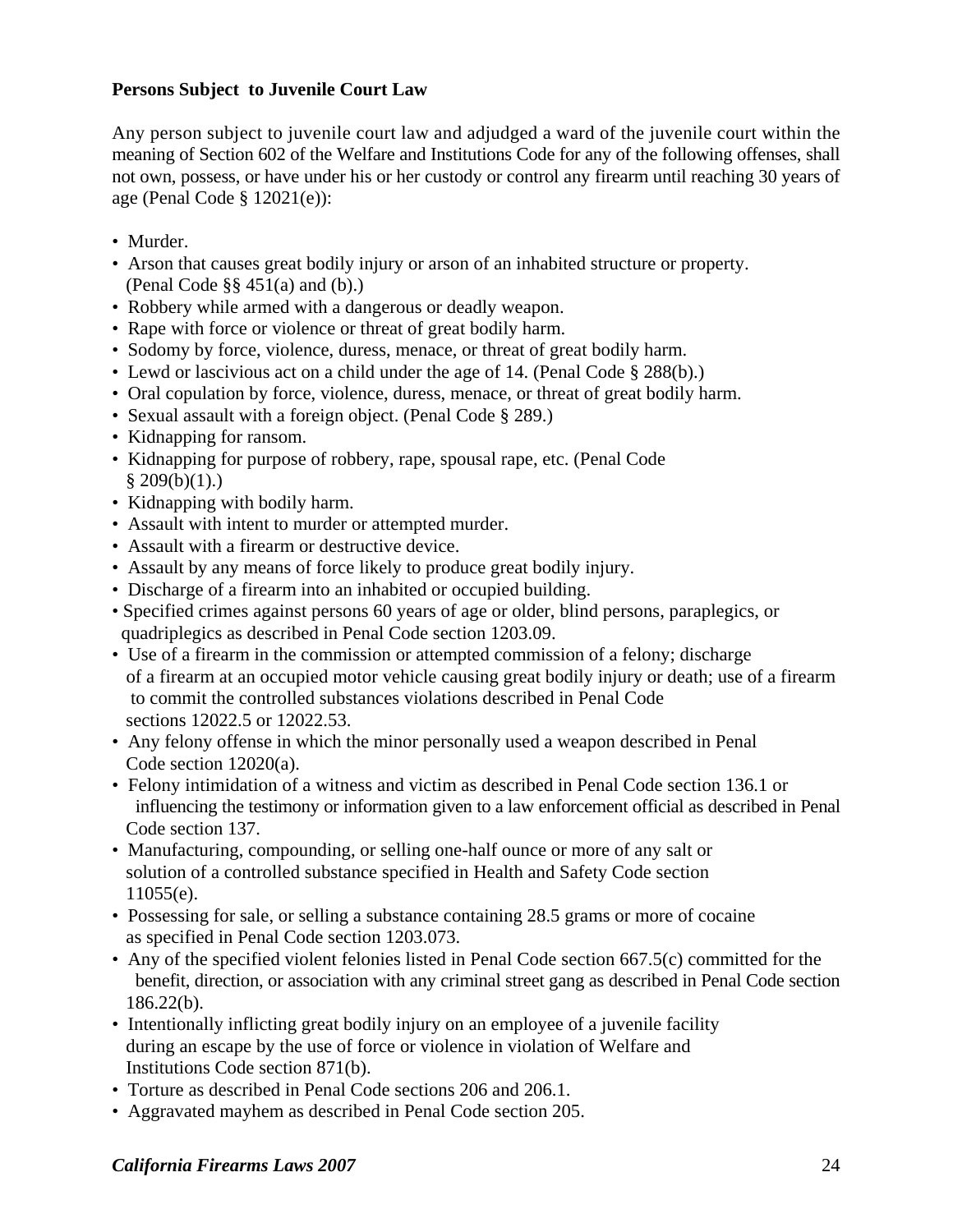- Carjacking as described in Penal Code section 215 while armed with a dangerous or deadly weapon.
- Kidnapping as punishable in Penal Code section 209.5.
- Willfully and maliciously discharging a firearm from a motor vehicle at another person other than an occupant of a motor vehicle.
- Exploding, igniting, or attempting to explode or ignite any destructive device or explosive with intent to commit murder.
- Any of the offenses listed in Penal Code section 12021(c)(1).
- Carrying a concealed handgun. (Penal Code § 12025).
- Carrying a loaded handgun. (Penal Code § 12031).
- Allowing another to transport a loaded handgun in a vehicle. (Penal Code § 12034).

#### **Mental Patients, Mentally Disordered Sex Offenders, Persons Adjudicated a Danger to Others, Persons Incompetent to Stand Trial, Gravely Disabled Conservatees, and Persons Taken Into Custody as a Danger to Self or Others Because of a Mental Disorder**

No person who is receiving inpatient treatment because he or she is a danger to self or others may have in his or her possession or under his or her custody, or control, nor may he or she purchase or receive, or attempt to purchase or receive, any firearm. This applies even though the person has consented to the treatment. (Welfare and Institutions Code § 8100.)

No person who communicates to a licensed psychotherapist a serious threat of physical violence against a victim may purchase, possess, control, or have custody of any firearms for a period of six months after the threat is reported to a local law enforcement agency.

Attempts to purchase, possess, or control firearms are also prohibited. Persons prohibited under this section may petition a court for restoration of firearms privileges. (Welfare and Institutions Code  $$8100(b).$ 

No person adjudicated by a court of any state to be (a) a danger to others as a result of mental disorder or mental illness, or (b) a mentally disordered sex offender shall have in his or her possession, custody, or control any firearm. (Welfare and Institutions Code § 8103(a).)

No person found not guilty by reason of insanity of specified crimes in any state may have in his or her possession, custody, or control any firearm. (Welfare and Institutions Code § 8103(b).)

No person found by a court to be mentally incompetent to stand trial on a criminal charge shall have in his or her possession, custody, or control any firearm. (Welfare and Institutions Code § 8103(d).)

No person placed under conservatorship by a court, because the person is gravely disabled, shall have in his or her possession, custody, or control any firearm, where prohibited by the court. (Welfare and Institutions Code § 8103(e).)

No person taken into custody, assessed, and admitted to a designated facility pursuant to Welfare and Institutions Code section 5150 because that person is a danger to himself, herself, or others shall own, possess, control, receive, or purchase any firearm for a period of five years after the person is released from the facility. (Welfare and Institutions Code § 8103(f.)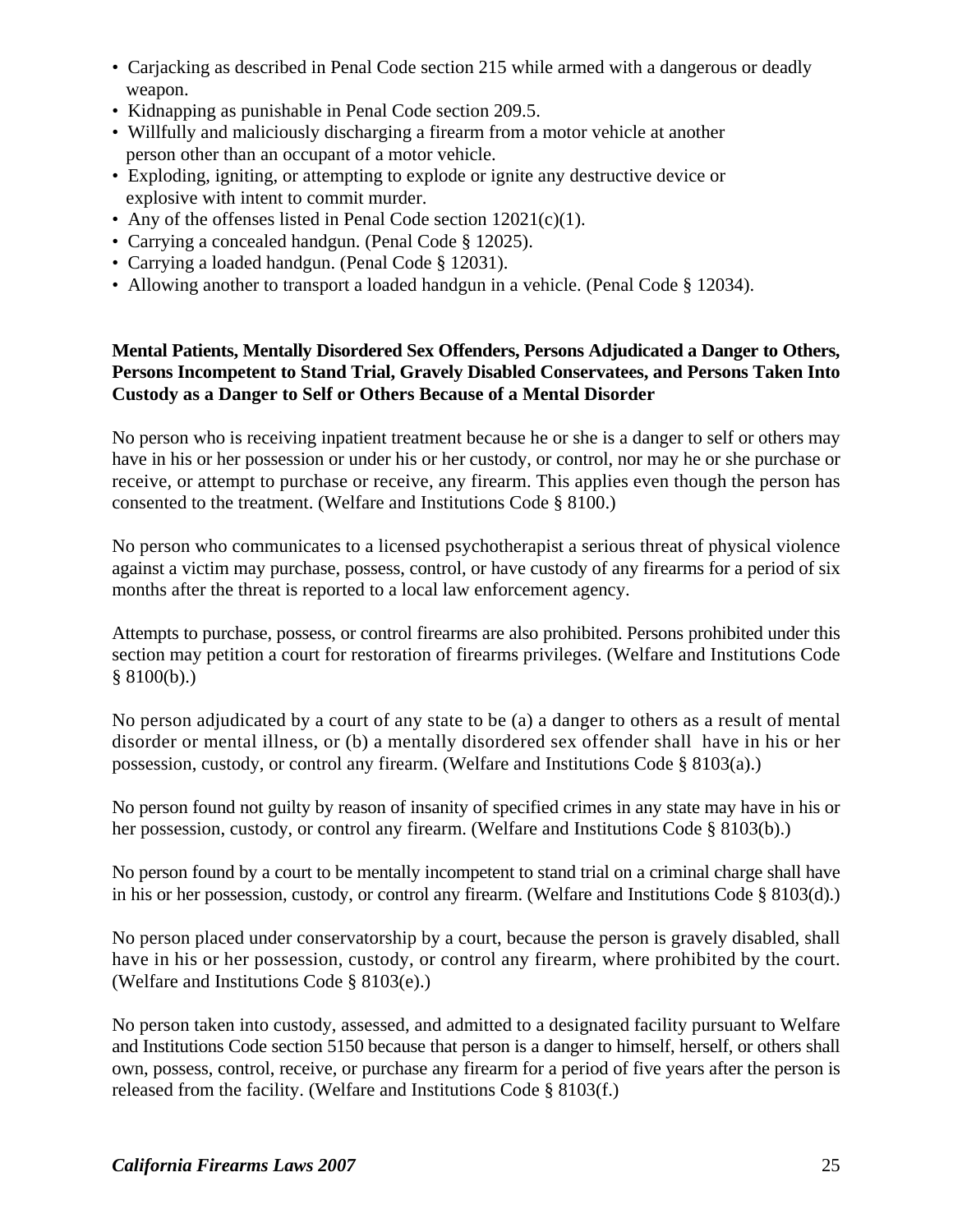Under California law, no person who has been certified for intensive treatment pursuant to Welfare and Institutions Code sections 5250, 5260 or 5270.15 may own, possess, control, receive, or purchase any firearm for a period of five years after the person is released from the facility. However, such a person is considered to have been adjudicated as a mental defective under federal law and therefore may not possess firearms even beyond the five years provided under California law. (Welfare and Institutions Code §  $8103(g)$ ), 18 USC  $922(g)(4)$ .)

**NOTE:** Any person who knowingly supplies, sells, gives, or otherwise allows such an individual to possess or control any firearm or deadly weapon is guilty of a felony or an alternate felony/misdemeanor, respectively. (Welfare and Institutions Code § 8101.)

#### **Justifiable Possession of a Firearm by Certain Prohibited Classes**

Any person found to have committed an offense enumerated in Penal Code section 12021, subdivisions (a) through (e), is prohibited from owning, possessing, or having under his or her custody or control, any firearm. A violation of subdivision (a), (b), (c), (d), or (e) is justifiable where all of the following conditions are met:

- The person found the firearm or took the firearm from the person who was committing the crime against him or her.
- The person possessed the firearm no longer than was necessary to deliver or transport the firearm to a law enforcement agency for that agency's disposition according to law.
- If the firearm was transported to a law enforcement agency, it was transported in accordance with paragraph (18) of subdivision (a) of section 12026.2.
- If the firearm is being transported to a law enforcement agency, the person transporting the firearm has given prior notice to the law enforcement agency that he or she is transporting the firearm to the law enforcement agency for disposition according to law.

Upon the trial for violating subdivision (a), (b), (c), (d), or (e), the trier of fact shall determine whether the defendant was acting within the provisions of the exemption created by this subdivision. The defendant has the burden of proving by a preponderance of the evidence that he or she comes within the provisions of the exemption created by this subdivision. (Penal Code § 12021(h).)

#### **Personal Firearms Eligibility Check**

Any person may request directly from the Department of Justice a determination as to whether he or she is eligible to possess firearms. The application form and instructions to request a personal firearms eligibility check is on the DOJ Bureau of Firearms website at http://www.ag.ca.gov/firearms/forms/. The cost for such an eligibility check is \$20. (PC § 12077.5.)

*NOTE: As of January 1, 2007, any person who is prohibited from obtaining a firearm who knowingly furnishes a fictitious name or address, knowingly furnishes any incorrect information, or knowingly omits any information required on the Dealer's Record of Sale (DROS) is guilty of a crime punishable by imprisonment in a county jail not exceeding one year, or imprisonment in state prison for 8, 12, or 18 months (Penal Code § 12076).* 

## **3. THE USE OF FIREARMS IN DEFENSE OF LIFE AND PROPERTY**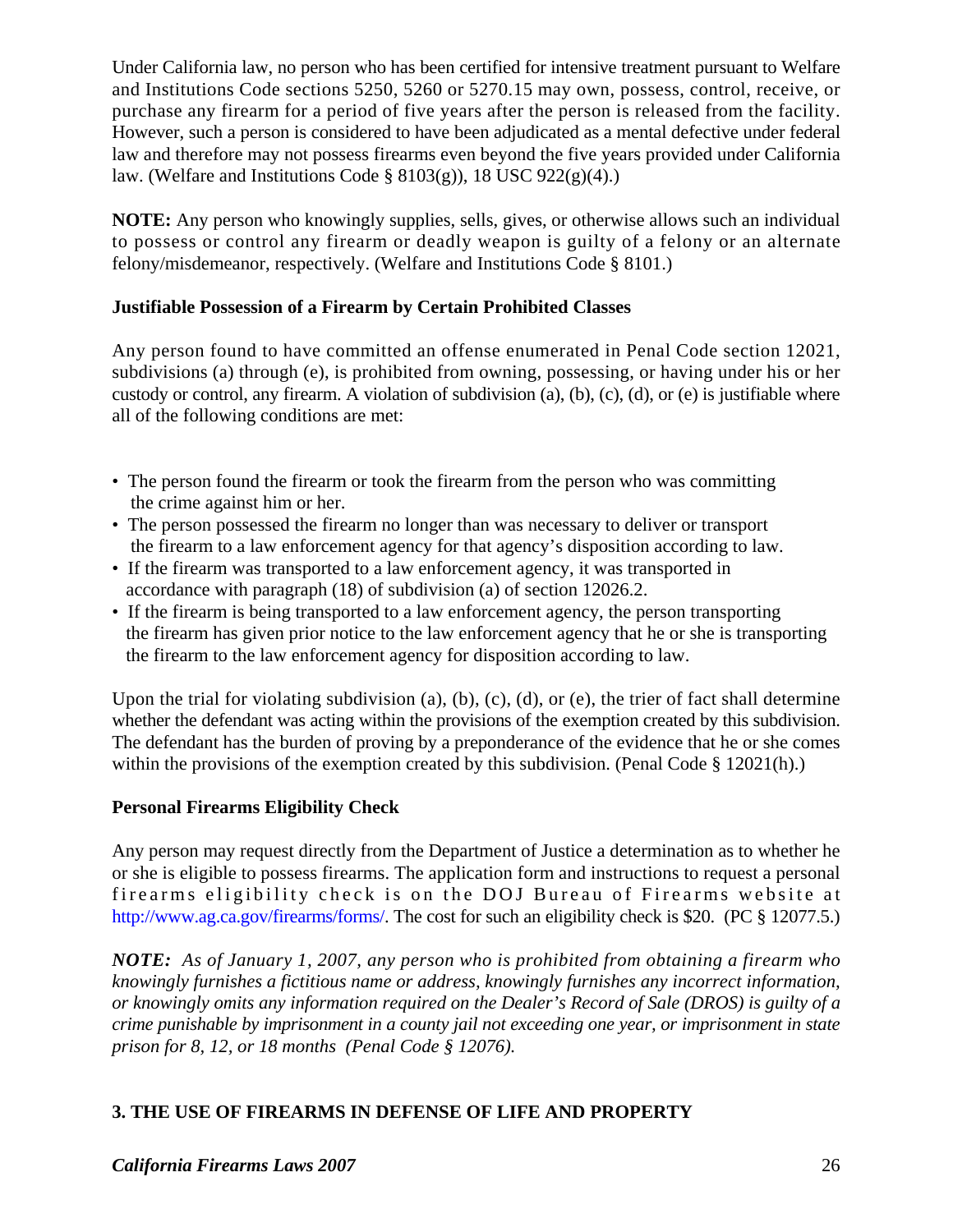The question of whether use of a firearm is justified for self-defense cannot be reduced to a simple list of factors. This section is based on the instructions generally given to the jury in a criminal case where self-defense is claimed and illustrates the general rules regarding use of firearms in selfdefense.

#### **Use of a Firearm or Other Deadly Force in Defense of Life and Body**

The killing of one person by another may be justifiable when necessary to resist the attempt to commit a forcible and life-threatening crime, provided that a reasonable person in the same or similar situation would believe that (a) the person killed intended to commit a forcible and lifethreatening crime; (b) there was imminent danger of such crime being accomplished; and (c) the person acted under the belief that such force was necessary to save himself or herself or another from death or a forcible and life-threatening crime. Murder, mayhem, rape, and robbery are examples of forcible and life-threatening crimes.

#### **Self-Defense Against Assault**

It is lawful for a person being assaulted to defend himself or herself from attack if he or she has reasonable grounds for believing, and does in fact believe, that he or she will suffer bodily injury. In doing so, he or she may use such force, up to deadly force, as a reasonable person in the same or similar circumstances would believe necessary to prevent great bodily injury or death. An assault with fists does not justify use of a deadly weapon in self-defense unless the person being assaulted believes, and a reasonable person in the same or similar circumstances would also believe, that the assault is likely to inflict great bodily injury.

It is lawful for a person who has grounds for believing, and does in fact believe, that great bodily injury is about to be inflicted upon *another* to protect the victim from attack. In so doing, the person may use such force as reasonably necessary to prevent the injury. Deadly force is only considered reasonable to prevent great bodily injury or death.

**NOTE:** The use of excessive force to counter an assault may result in civil or criminal penalties.

## **Protecting One's Home**

A person may defend his or her home against anyone who attempts to enter in a violent manner intending violence to any person in the home. The amount of force that may be used in resisting such entry is limited to that which would appear necessary to a reasonable person in the same or similar circumstances to resist the violent entry. One is not bound to retreat, even though a retreat might safely be made. One may resist force with force, increasing it in proportion to the intruder's persistence and violence, if the circumstances apparent to the occupant would cause a reasonable person in the same or similar situation to fear for his or her safety.

The occupant may use a firearm when resisting the intruder's attempt to commit a forcible and lifethreatening crime against anyone in the home *provided* that a reasonable person in the same or similar situation would believe that (a) the intruder intends to commit a forcible and life-threatening crime; (b) there is imminent danger of such crime being accomplished; and (c) the occupant acts under the belief that use of a firearm is necessary to save himself or herself or another from death or great bodily injury. Murder, mayhem, rape, and robbery are examples of forcible and life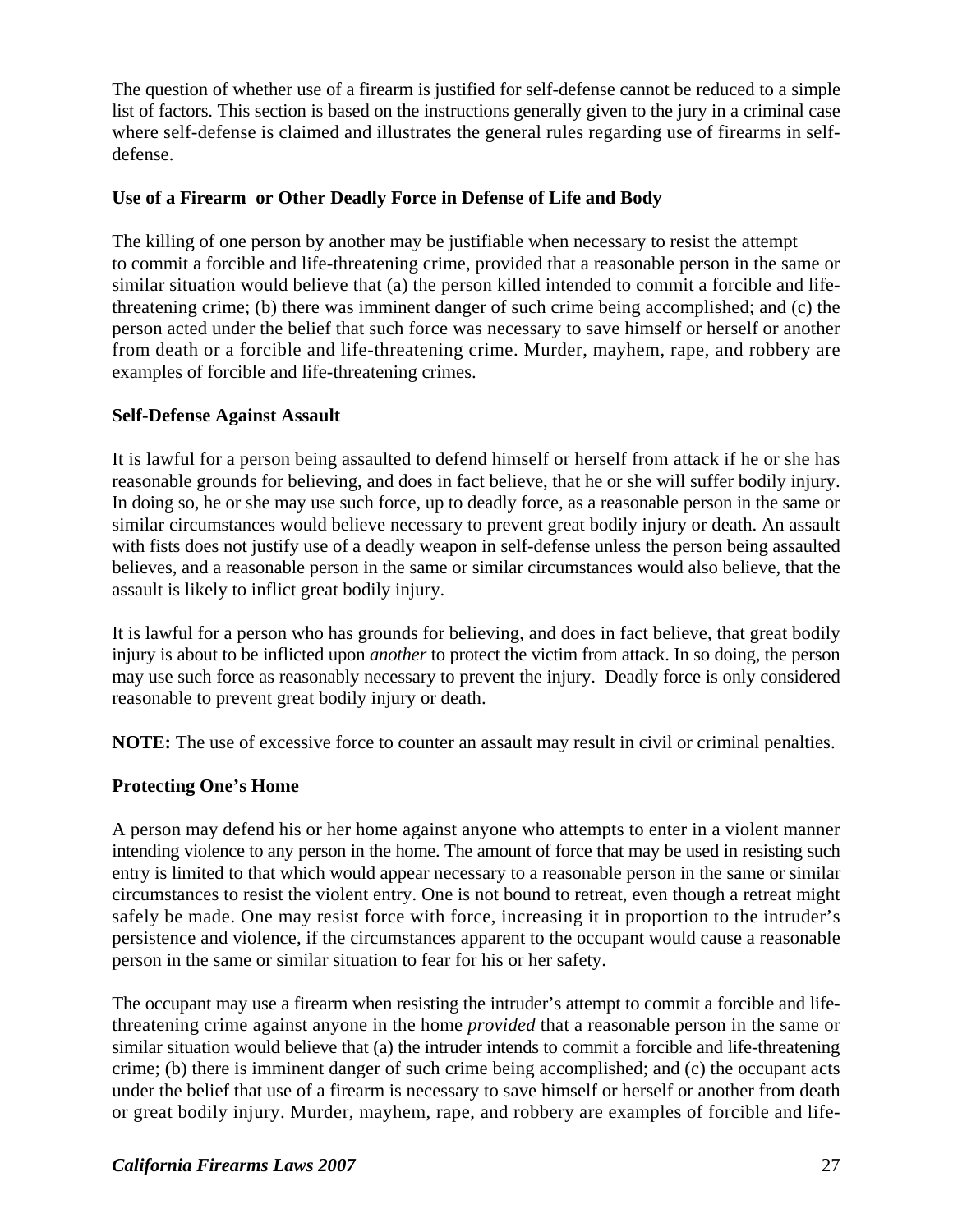threatening crimes.

Any person using force intended or likely to cause death or great bodily injury within his or her residence shall be presumed to have held a reasonable fear of imminent peril of death or great bodily injury to self, family, or a member of the household when that force is used against another person, not a member of the family or household, who unlawfully and forcibly enters or has unlawfully and forcibly entered the residence and the person using the force knew or had reason to believe that an unlawful and forcible entry had occurred. Great bodily injury means a significant or substantial physical injury. (Penal Code § 198.5.)

**NOTE:** If the presumption is rebutted by contrary evidence, the occupant may be criminally liable for an unlawful assault or homicide.

#### **Defense of Property**

The lawful occupant of real property has the right to request a trespasser to leave the premises. If the trespasser does not do so within a reasonable time, the occupant may use force to eject the trespasser.

The amount of force that may be used to eject a trespasser is limited to that which a reasonable person would believe to be necessary under the same or similar circumstances.

#### **Limitations on the Use of Force in Self-Defense**

The right of self-defense ceases when there is no further danger from an assailant. Thus, where a person attacked under circumstances initially justifying self-defense renders the attacker incapable of inflicting further injuries, the law of self-defense ceases and no further force may be used.

The right of self-defense is not initially available to a person who assaults another. However, if such person attempts to stop further combat and clearly informs the adversary of his or her desire for peace but the opponent nevertheless continues the fight, the right of self-defense returns and is the same as the right of any other person being assaulted.

## **4. POSSESSION AND TRANSPORTATION OF CONCEALED WEAPONS**

#### **Carrying a Concealed Handgun Without a License on One's Person or Concealed in a Vehicle**

Pursuant to Penal Code section 12025, a person is guilty of carrying a concealed firearm when he or she does any of the following:

- Carries concealed within any vehicle which is under his or her control, any pistol, revolver, or other firearm capable of being concealed upon the person.
- Carries concealed upon his or her person any pistol, revolver, or other firearm capable of being concealed upon the person.
- Causes to be carried concealed within any vehicle in which he or she is an occupant any pistol, revolver, or other firearm capable of being concealed upon the person.

**NOTE:** A firearm carried openly in a belt holster is not considered "concealed" as it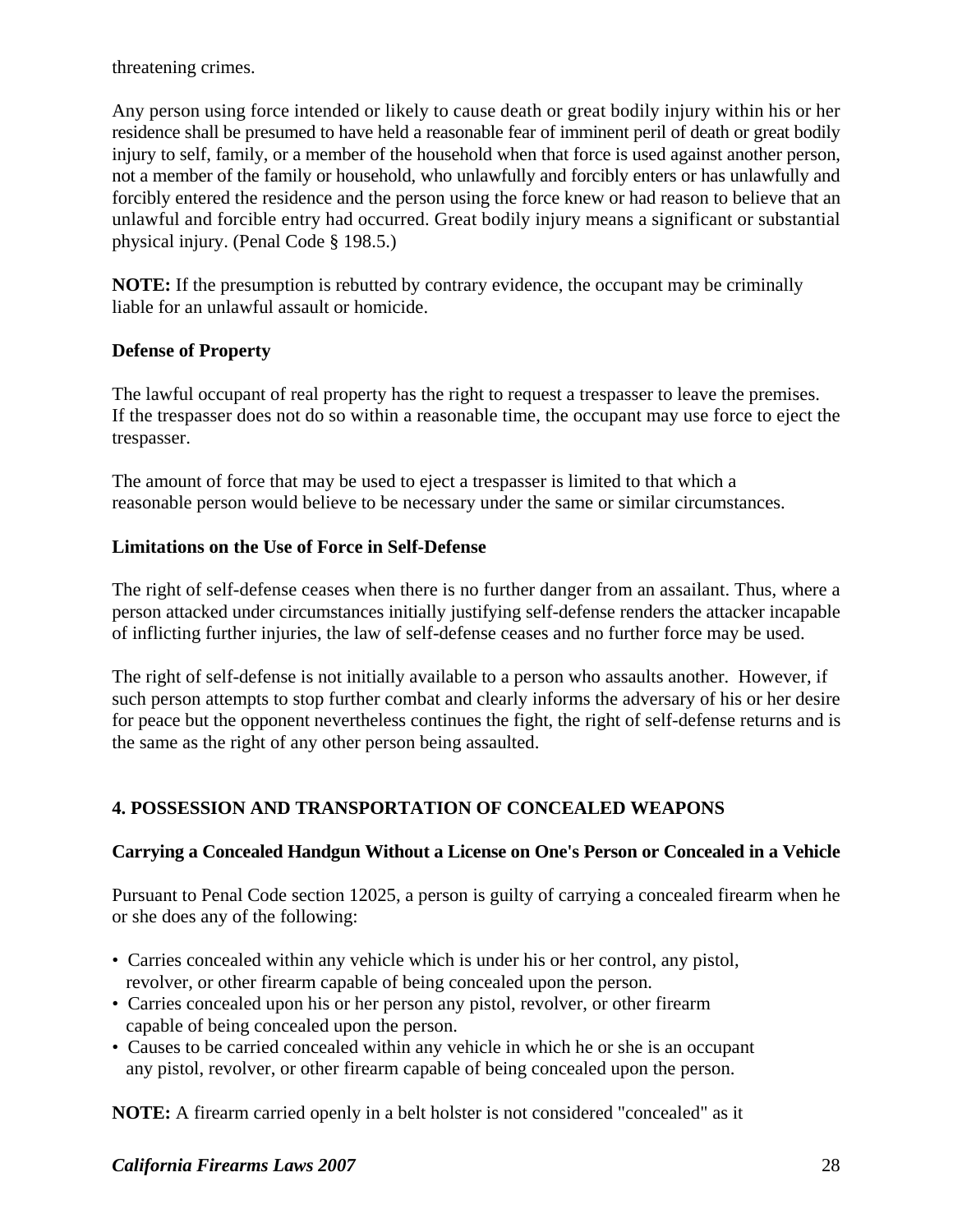applies to the above prohibition. (Penal Code § 12025(f).)

Section 12025 does not apply to or affect any of the following:

- Any citizen of the United States or legal resident over the age of 18 years who resides or is temporarily within this state, and who is not prohibited from owning or possessing firearms pursuant to Penal Code sections 12021 or 12021.1 or section 8100 or 8101 of the Welfare and Institutions Code, may carry, either openly or concealed, anywhere within his or her place of business, or on private property owned or lawfully possessed by him or her any pistol, revolver, or other firearm capable of being concealed upon the person. A permit or license to purchase, own, possess, keep, or carry is not required under these circumstances. (Penal Code § 12026.)
- The transportation or carrying of any pistol, revolver, or other firearm capable of being concealed upon the person by any citizen of the United States over the age of 18 years who resides or is temporarily within this state, and is not within the excepted classes prescribed by Penal Code Sections 12021 or 12021.1 or Welfare and Institutions Code sections 8100 or 8103, provided that the following applies:
- the firearm is within a motor vehicle and it is locked in the vehicle's trunk or in a locked container in the vehicle other than the utility or glove compartment, and;
- when the firearm is carried by the person to or from any motor vehicle for any lawful purpose, the firearm must be contained in a locked container while being physically carried. (Penal Code § 12026.1.)

Penal Code Section 12025 does not apply to or affect the lawful transportation or possession of a firearm under specific circumstances, including, but not limited to, the following:

- The transportation of a firearm by a person who finds the firearm in order to comply with Article 1 (commencing with section 2080) of Chapter 4 of Division 3 of the Civil Code as it pertains to that firearm and if that firearm is being transported to a law enforcement agency, the person gives prior notice to the law enforcement agency that he or she is transporting the firearm to the law enforcement agency. (Penal Code § 12026.2(a)(17).)
- The transportation of a firearm by a person who finds the firearm, and is transporting it to a law enforcement agency for disposition according to law, if he or she gives prior notice to the law enforcement agency that he or she is transporting the firearm to the law enforcement agency for disposition according to law. Firearms must be transported unloaded and in a locked container and the course of travel shall include only those deviations between authorized locations, as necessary. (Penal Code §§ 12026.2(a)(17), (18) and (b).)
- The carrying of a pistol, revolver, or other firearm capable of being concealed upon the person by a person who is authorized to carry that weapon in a concealed manner pursuant to Article 3 (commencing with section 12050) of the Penal Code.
- Members of any club or organization organized for the purpose of practicing shooting at targets upon established target ranges, whether public or private, while the members are using concealable firearms upon the target ranges.
- Authorized peace officers, retired peace officers, and retired federal officers or agents, as defined in Penal Code sections 830.1, 830.2, 830.5, 12027(a) and 12031(b).
- Licensed hunters or fishermen while engaged in hunting or fishing, or while going to or returning from such hunting or fishing expeditions.
- The possession or transportation of unloaded pistols, revolvers, or other firearms capable of being concealed upon the person as merchandise by a person who is licensed in the business of manufacturing, repairing, or dealing in firearms.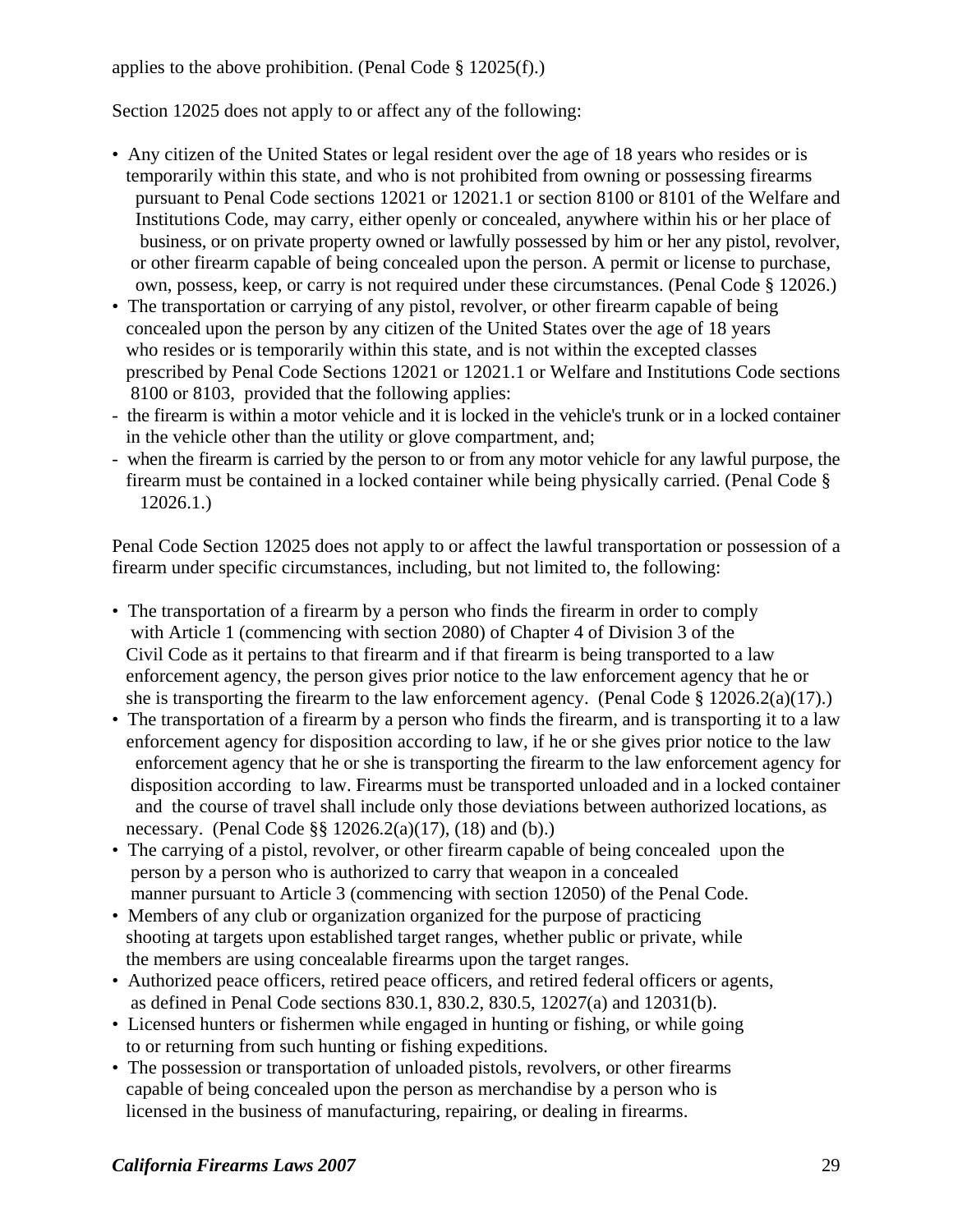- The carrying of unloaded pistols, revolvers, or other firearms capable of being concealed upon the person by duly authorized military or civil organizations while parading, or the members thereof when going to and from the places of meeting of their respective organizations.
- Guards or messengers of common carriers, banks, and other financial institutions while actually employed in and about the shipment, transportation, or delivery of any money, treasure, bullion, bonds, or other thing of value within this state.
- Transportation of unloaded firearms by a person operating a licensed common carrier or an authorized agent or employee thereof when transported in conformance with applicable federal law.

Notwithstanding the exceptions cited in **Section 5. Loaded Firearms**, individuals may not carry or transport a loaded firearm. The firearm should be unloaded and placed in the trunk of the vehicle, or if the vehicle has no trunk, placed in a fully enclosed secure locked container other than the utility or glove compartment of a motor vehicle (Penal Code §§ 12026.1, 12027.)

#### **Licenses to Carry Concealed Weapons**

A license to carry a pistol, revolver, or other firearm capable of being concealed upon the person may be granted to qualified residents of a county by the sheriff or to qualified residents of a city by the chief or other head of the municipal police department of that city. Such licenses are issued only after a finding that the applicant is of good moral character, that good cause exists for such a license, and the applicant is not prohibited from possessing firearms. Unless otherwise restricted, such a license is valid throughout the state. Such a license may be valid for any amount of time not to exceed two years from the date of issuance, unless issued to a judge or magistrate (valid for up to three years) or specified custodial employees or reserve peace officers (valid for up to four years). (Penal Code § 12050.)

A license to carry a pistol, revolver, or other firearm capable of being concealed upon the person may be granted by the sheriff of a county to an applicant who spends a substantial amount of time employed within that county. Such a license is valid only in the county issued and is valid for any period of time not to exceed 90 days from the date of issuance. (Penal Code § 12050.)

Where the population of the county is less than 200,000 persons, the licensing authority may issue a license to carry a pistol, revolver, or other firearm capable of being concealed upon the person, loaded and exposed. (Penal Code § 12050.)

If a California licensee has a need to travel armed in another state, he or she should contact authorities in the other state prior to leaving to determine if the license will be honored.

## **5. LOADED FIREARMS**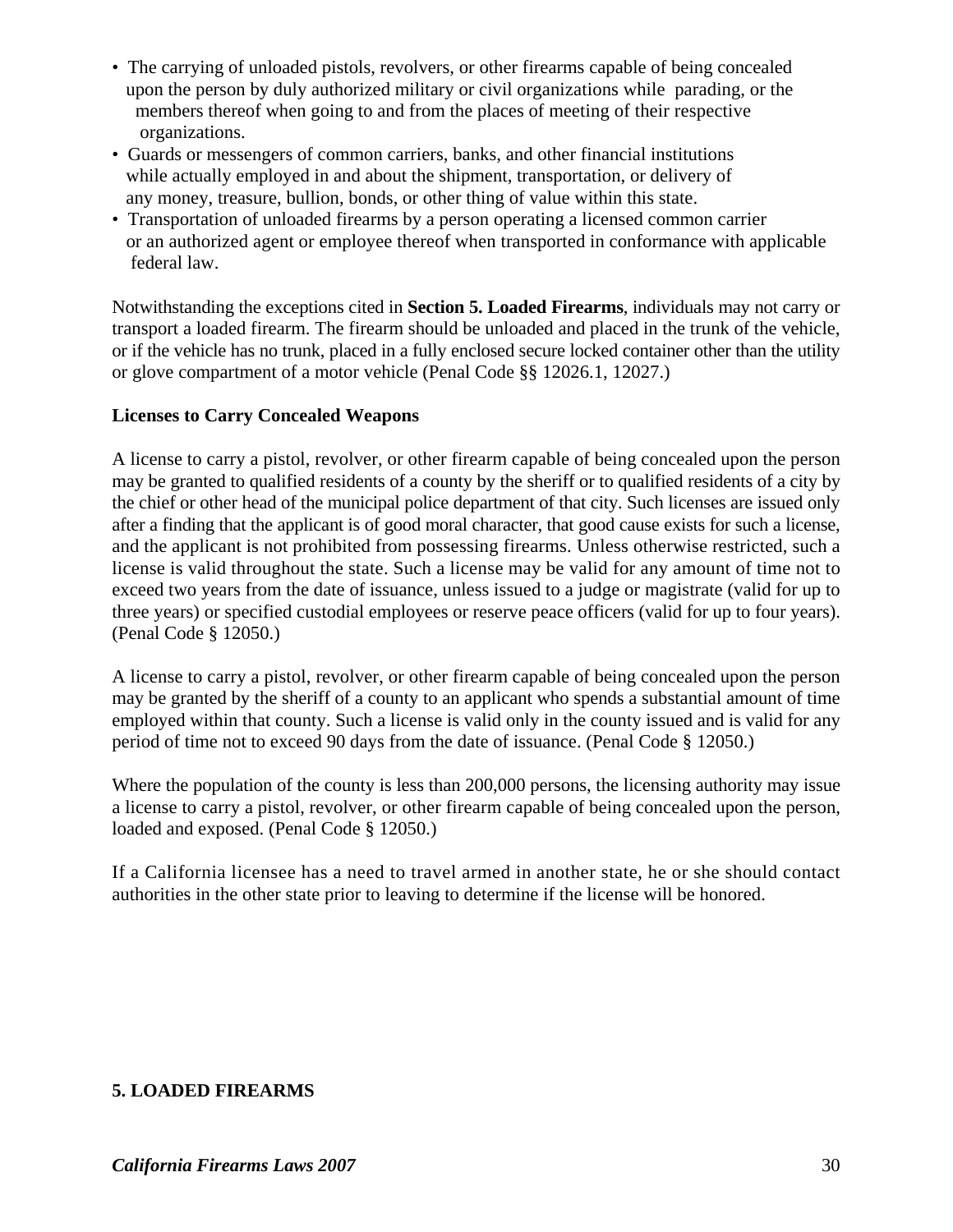#### **Loaded Firearms in a Public Place**

It is unlawful to carry a loaded firearm on one's person or in a vehicle while in any public place, on any public street, or in any place where it is unlawful to discharge a firearm.(Penal Code §  $12031(a)(1)$ .)

A firearm is deemed loaded when there is a live cartridge or shell in, or attached in any manner to, the firearm, including, but not limited to, the firing chamber, magazine, or clip thereof attached to the firearm. A muzzle-loading firearm is deemed loaded when it is capped or primed and has a powder charge and ball or shot in the barrel or cylinder. (Penal Code § 12031(g).)

For the purposes of Penal Code section 12023 (commission or attempted commission of a felony while armed with a loaded firearm), a firearm is deemed loaded when both the firearm and the unexpended ammunition capable of being discharged from the firearm are in the immediate possession of the same person.

It is unlawful for the driver of any motor vehicle, or the owner of any motor vehicle irrespective of whether the owner is occupying the vehicle, to knowingly permit any person to carry a loaded firearm in the vehicle in violation of Penal Code section 12031, or Fish and Game Code section 2006. (Penal Code § 12034.) Also, see "Other Prohibited Acts," page 49.

In order to determine whether a firearm is loaded, peace officers are authorized to examine any firearm carried by anyone on his or her person or in a vehicle while in any public place, on any public street, or in any prohibited area of an unincorporated territory. Refusal to allow a peace officer to inspect a firearm pursuant to these provisions is, in itself, grounds for arrest. (Penal Code  $$ 12031(e)$ .

## **Exceptions**

The prohibition against possessing loaded firearms in a public place does not apply to:

- Any person hunting in an area where firearm possession and hunting is otherwise lawful. (Penal Code § 12031(i).)
- Any person who carries a loaded firearm while engaged in the act of making or attempting to make a lawful arrest, provided such possession is otherwise lawful. (Penal Code § 12031(k).)
- Any person carrying a loaded firearm, if otherwise lawful, when he or she reasonably believes his or her person or property is in immediate, grave danger and that the carrying of the loaded firearm is necessary for preservation of the person or property during the time interval following notification of the local law enforcement agency when reasonably possible, and prior to the arrival of its assistance. (Penal Code  $\S$  12031)(j)(1).)
- Any of the following persons, provided they meet all criteria for such exemption, such as possession of special occupational licenses or completion of the required firearms training provided for in Penal Code sections 12031(b), (c), and (d):
- Active or honorably retired peace officers.
- Members of the military forces of this state or the United States engaged in the performance of their duties.
- Target shooters at target ranges and shooting club members while hunting on the club premises, provided possession and use of the firearm is otherwise lawful.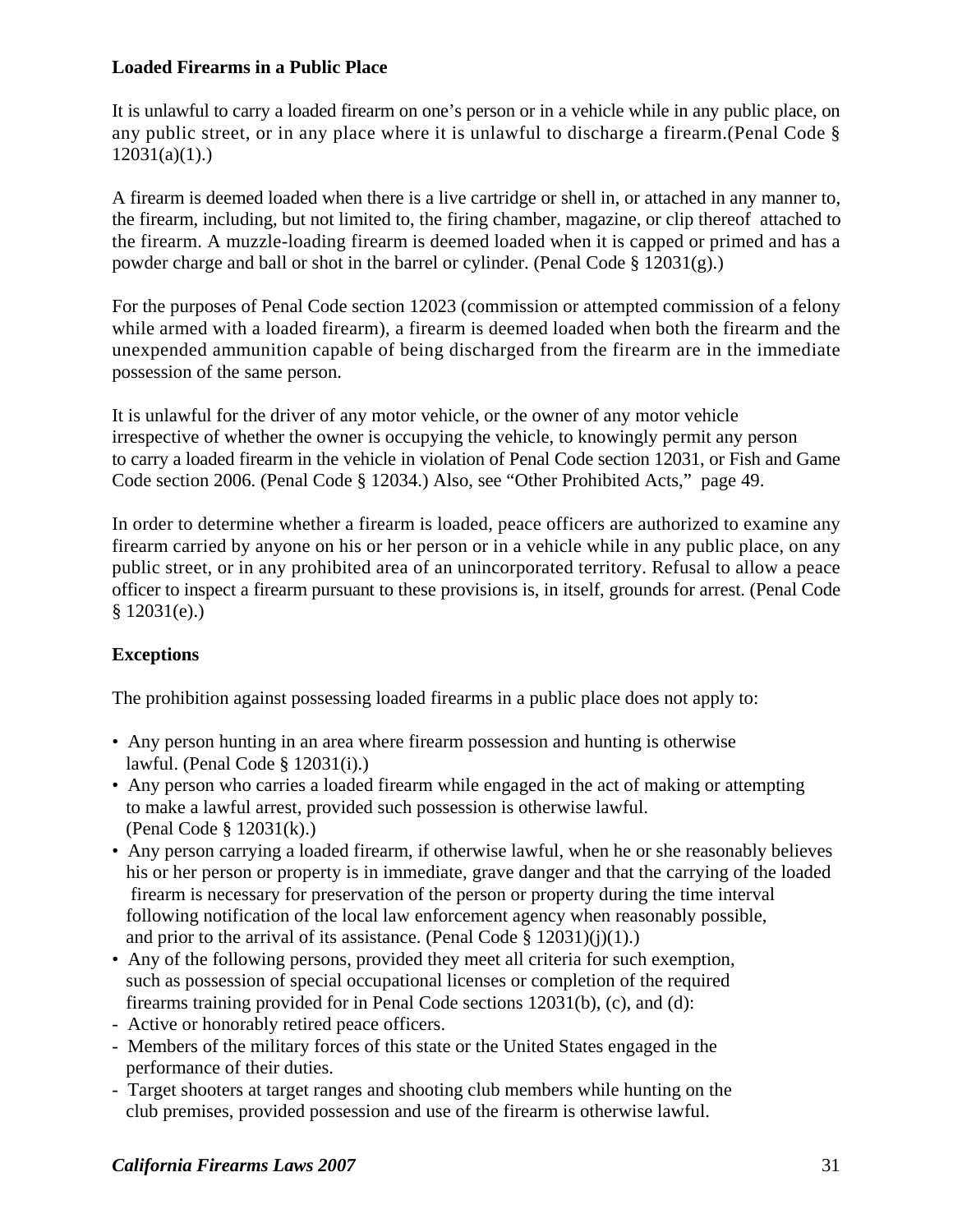- Holders of licenses to carry concealed handguns.
- Armored vehicle guards.
- Animal control officers or zookeepers.
- Guards or messengers of common carriers, banks, and other financial institutions.
- Guards of contract carriers operating armored vehicles.
- Private investigators, private patrol operators, and alarm company operators.
- Uniformed security guards or night watchpersons employed by any public agency.
- Uniformed security guards and uniformed alarm agents of an alarm company operator.
- Uniformed employees of private patrol operators.

**NOTE:** Peace officers and honorably retired peace officers having properly endorsed identification certificates may carry a concealed weapon at any time. Otherwise, these exemptions apply only when the firearm is carried within the scope of the exempted conduct, such as hunting or target shooting, or within the course and scope of assigned duties, such as an armored vehicle guard transporting money for his employer. A person who carries a loaded firearm outside the limits of the applicable exemption is in violation of the law, notwithstanding his or her possession of an occupational license or firearms training certificate. (Penal Code § 12031(b).)

#### **Firearms in the Home or Business**

Any person over the age of 18 who is not prohibited from possessing firearms, and if otherwise lawful, may keep and carry a firearm or have a firearm loaded at his or her place of residence, temporary residence, campsite, or on private property owned or lawfully possessed by the person. (Penal Code §§ 12026, 12031(h) and (l).) Any person engaged in any lawful business (including nonprofit organizations) or any officer, employee, or agent authorized for lawful purposes connected with the business may possess a loaded firearm within the place of business if that person is over 18 years of age and not otherwise prohibited from possessing firearms. (Penal Code §§ 12026, 12031(h).)

**NOTE:** A person's place of business, residence, temporary residence, campsite, or private property may be located in areas where possession of handguns or other firearms, whether loaded or unloaded, is otherwise prohibited. Such areas include, but are not limited to, state, federal, or private game reserves or refuges, federal and state parks, and other public lands. Questions regarding the applicability of such laws should be directed to your sheriff or chief of police, federal or state fish and game officers, or federal or state park rangers.

#### **Carrying Unregistered Loaded Handguns**

Any person who commits the crime of carrying a concealed handgun and ammunition for that handgun on his/her person or in his/her vehicle may be subject to a felony enhancement if the handgun is not on file (registered) in the Department of Justice's Automated Firearms System. (Penal Code § 12025.)

Any person who commits the crime of carrying a loaded (not necessarily concealed) handgun on his/her person in a prohibited place may be guilty of a felony if the handgun is not on file (registered) in the Department of Justice's Automated Firearms System. (Penal Code § 12031.)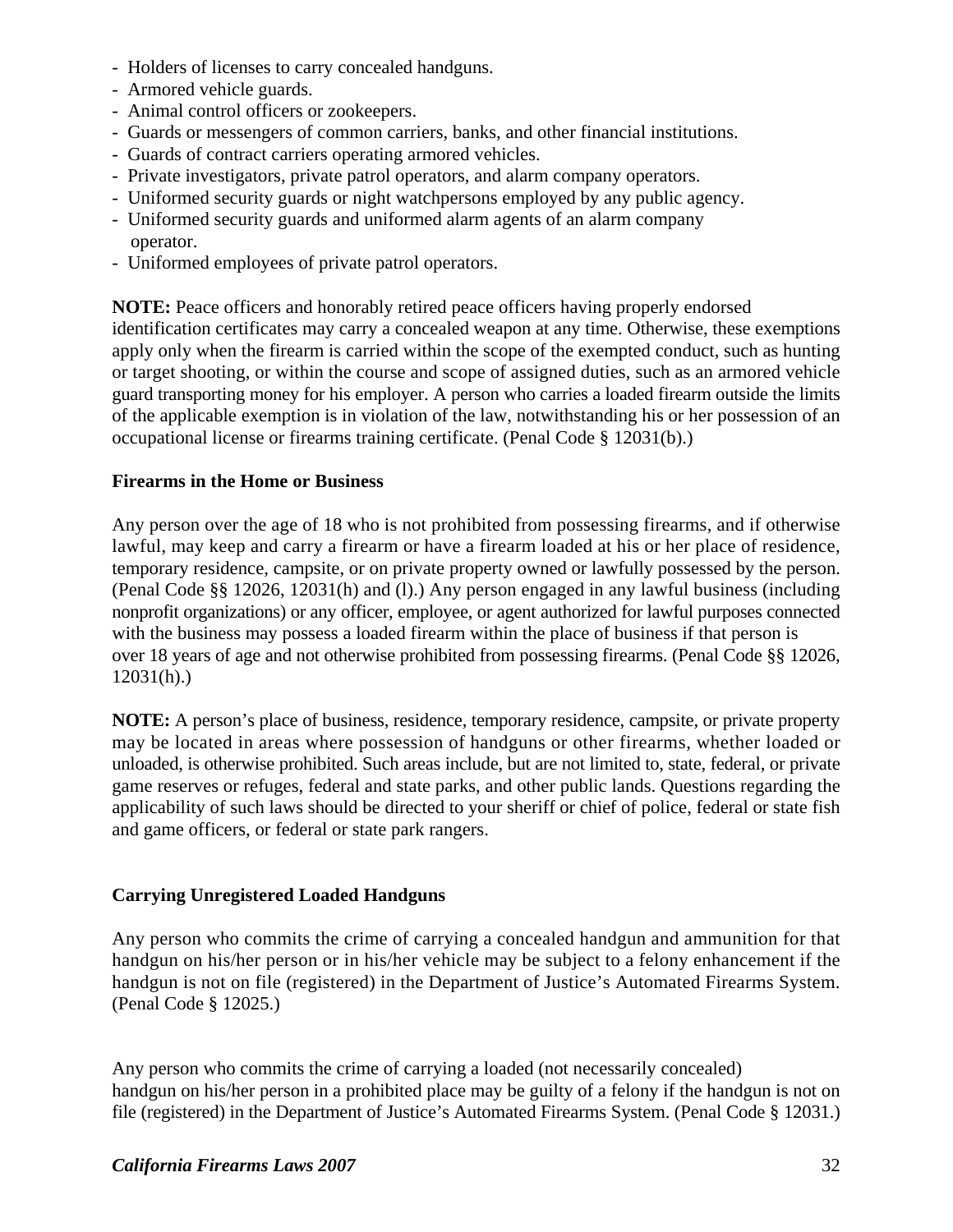**NOTE:** Handgun dealer record of sale transactions occurring before 1980 generally are not registered in the Department's Automated Firearms System. However, these records are on file with the Department of Justice. Upon individual request, the Attorney General shall place records of pre-1980 transfers of handguns into the Automated Firearms System. (Penal Code § 11106.)

## **6. FIREARMS AND PICKETING ACTIVITY**

It is unlawful for any person to carry a loaded firearm upon his or her person or within any vehicle under his or her control or direction while engaged in picketing activity. (Penal Code § 12590(a)(2).) Picketing activity means any informational activities conducted in a public place relating to a concerted refusal to work.

#### **General Exceptions Are Not Applicable**

The exceptions regarding loaded firearms provided for peace officers, bank guards, armored vehicle guards, licensed hunters or fishermen, private investigators, and other persons in **Section 5. Loaded Firearms** of this publication, do not apply if such individuals are engaged in picketing activities as described above. (Penal Code § 12590(c).)

## **7. FLAREGUNS**

A flaregun is any loaded or unloaded rocket, rocket propelled projectile launcher, or similar device designed primarily for emergency or distress-signaling purposes. (Penal Code § 12031.1.) Because a flaregun is not designed to be used as a weapon, generally it is not considered a firearm as defined in Penal Code sections 12001(a) and (b). However, the following prohibitions also apply to flareguns:

- prohibitions against carrying concealed firearms (Penal Code § 12025.); and
- prohibitions against carrying loaded firearms in public. (Penal Code § 12031.)

**NOTE:** Pursuant to Penal Code section 12031.1, a person may lawfully store a loaded or unloaded flaregun aboard a vessel or aircraft. A person may also possess a loaded or unloaded flaregun while in or traveling to and from a permitted hunting area, if the individual is carrying a valid California hunting permit or license.

## **8. SALES, LOANS, AND OTHER TRANSFERS OF FIREARMS**

#### **Handgun Purchases Limited to One Per 30-Days**

It is unlawful for a person to apply to purchase more than one handgun within any 30-day period. (Penal Code § 12072(a).)

## **Exceptions**

The one-handgun-per-30-day limit does not apply to:

#### *California Firearms Laws 2007* 33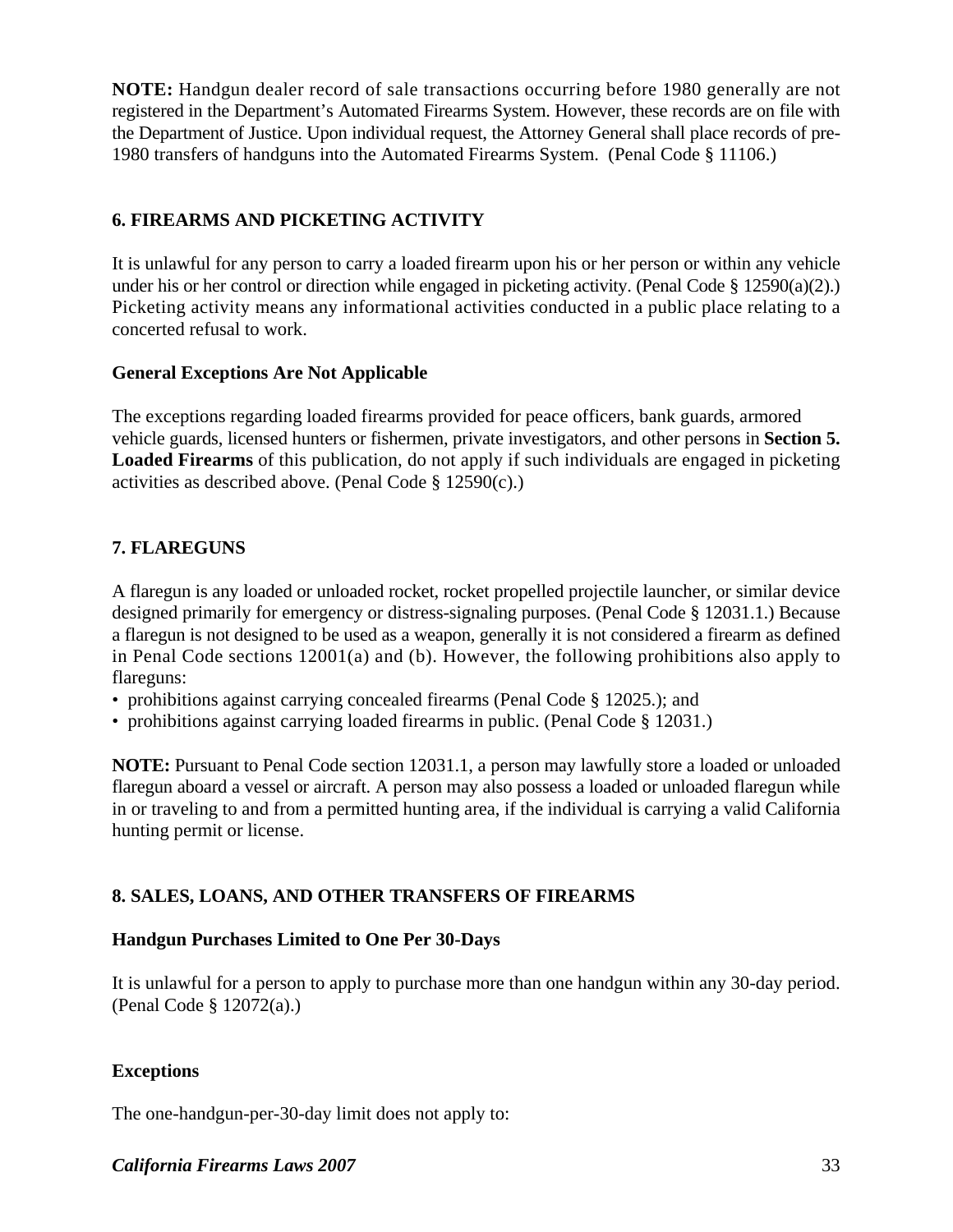- Any law enforcement agency or agency duly authorized to perform law enforcement duties.
- Any state or local correctional facility.
- Any private security company licensed to do business in California.
- Any person who is properly identified as a full-time paid peace officer who carries a firearm during the course and scope of his or her employment as a peace officer.
- Any motion picture, television, or video production company or entertainment or theatrical company whose production by its nature involves the use of firearms.
- Any person who may, pursuant to Penal Code section 12078, claim an exemption from the waiting period set forth in Penal Code section 12072.
- Any transaction between private parties conducted through a licensed firearms dealer.
- Any person who is licensed as a collector pursuant to Chapter 44 (commencing with Section 921) of Title 18 of the United States Code and the regulations issued pursuant thereto and who has a current certificate of eligibility issued by the Department of Justice.
- The exchange of a handgun where the dealer purchased that handgun from the person seeking the exchange within the 30-day period immediately preceding the date of exchange or replacement.
- The replacement of a handgun that has been reported to law enforcement as lost or stolen prior to the time of application to purchase.
- The return of any pistol, revolver, or other firearm capable of being concealed upon the person to its owner.

## **Handgun Safety, Functionality, and Testing Requirements**

No handgun may be manufactured or sold to the public in California unless it is of a make and model that has passed required safety and functionality tests and is approved for publication in the Department of Justice's official list of handguns certified as safe for sale in California. Any person who manufactures, imports into the state for sale, sells, gives, or lends an unsafe handgun is guilty of a misdemeanor. (Penal Code § 12125.)

The current list of handguns certified as safe for sale in California is available on the *Bureau of Firearms* website at http://www.ag.ca.gov/firearms/certlist.htm.

## **Exceptions**

The prohibition against manufacturing, importing, selling, or giving an unsafe handgun does not apply to the following:

- The manufacture in this state, or importation into this state, of any prototype handgun when the manufacture or importation is for the sole purpose of allowing an independent laboratory certified by the Department of Justice to conduct an independent test to determine whether that handgun qualifies to be added to the roster of handguns that may be sold in this state. (Penal Code § 12125.)
- The importation or lending of a handgun by employees or authorized agents of an independent testing laboratory for purposes of determining whether the weapon meets Department of Justice criteria to be added to the roster of handguns that may be sold in this state. (Penal Code § 12125.)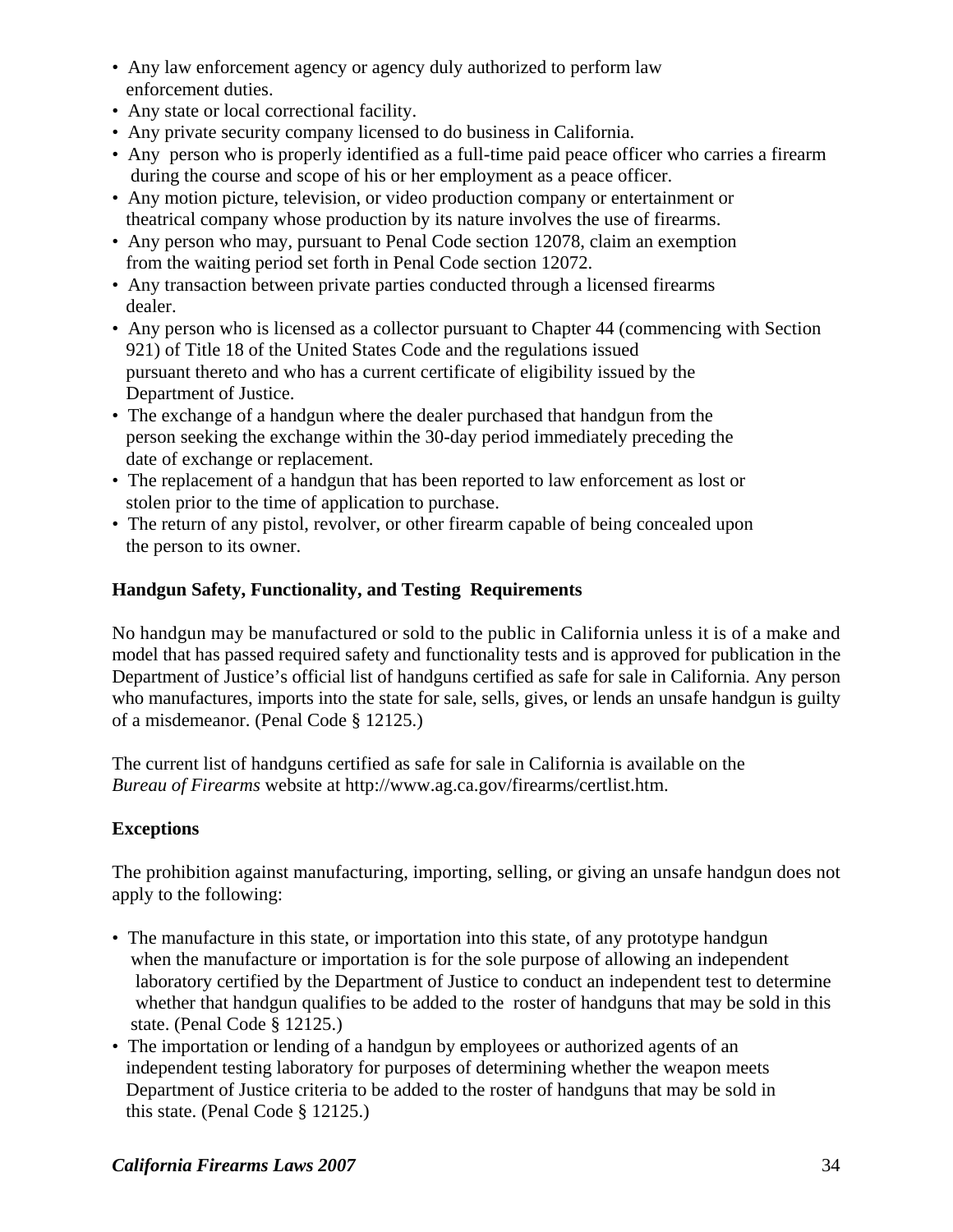• Firearms listed as curios or relics, as defined in Section 178.11 of Title 27 of the Code of Federal Regulations. (Penal Code § 12125.)

The requirements for handguns to pass safety and functionality tests and to be listed in the Department of Justice's official list of handguns certified as safe for sale in California do not apply to transactions involving the following:

- Private party transfers of handguns occurring through a firearms dealer. (Penal Code § 12132(a).)
- Firearm transfers that, subject to any specified exemption, are not required to be conducted by firearms dealers. (Penal Code § 12132(b).)
- Sales, loans, or transfers of firearms listed as curios or relics, as defined in Section 178.11 of Title 27 of the Code of Federal Regulations. (Penal Code §§ 12132(c) and  $(g)$ .)
- The delivery of a handgun to a licensed firearms dealer for the purposes of servicing or repairing that firearm and the subsequent return of the handgun by the licensed firearms dealer to its owner. (Penal Code § 12132(d) and (e).)
- The return of a handgun by a licensed firearms dealer to its owner where that firearm was initially delivered to that firearms dealer for the purpose of a consignment sale or as collateral for a pawnbroker loan. (Penal Code § 12132(f).)
- Single-action revolvers with at least a five-cartridge capacity, a barrel length of not less than three inches, and either:
- (a) were originally manufactured prior to 1900 and are curios or relics, as defined in Section 178.11 of Title 27 of the Code of Federal Regulations; or
- (b) have an overall length measured parallel to the barrel of at least seven and one-half inches when the handle, frame or receiver, and barrel are assembled. (Penal Code § 12133.)
- Single-shot pistols with a barrel length of not less than six inches and that have an overall length of at least 10 ½ inches when the handle, frame or receiver, and barrel are assembled. (Penal Code § 12133.)

*NOTE: The exemption for single-shot pistols from handgun safety testing only applies to the sales of complete firearms that meet the barrel length / overall length criteria outlined above. The sale of frames or stripped receivers by themselves is not affected by the exemption. Therefore, dealers may not sell any single-shot pistols that do not meet the aforementioned criteria. Additionally, firearms dealers should be cautious regarding the sale of "after market" barrel conversion kits available for some of the more popular single-shot pistols. The sale of an interchangeable barrel of less than 16 inches to a purchaser of such a firearm could expose the firearms dealer to criminal liability for aiding and abetting the manufacture of a short-barrel rifle.* 

• The following pistols sanctioned by the International Olympic Committee and by USA Shooting, the national governing body for international shooting competition in the United States, and that are used for Olympic target shooting purposes (Penal Code § 12133.):

| MANUFACTURER MODEL |      | <b>CALIBER</b> |
|--------------------|------|----------------|
| ANSCHUTZ           | FP   | -22LR          |
| <b>BENELLI</b>     | MP90 | -22LR          |
| <b>BENELLI</b>     | MP90 | .32 S&W LONG   |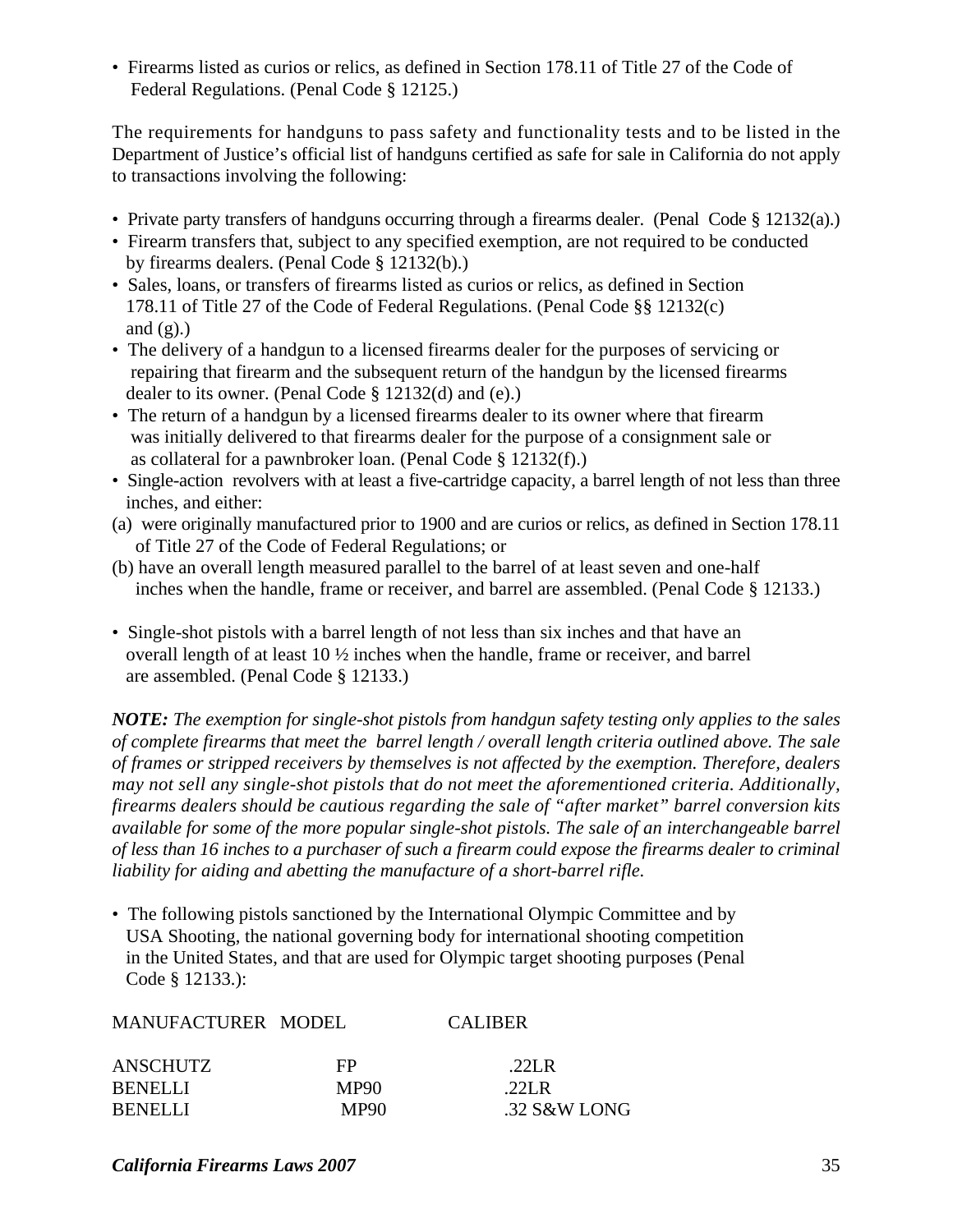| <b>BENELLI</b>  | <b>MP95</b>      | .22LR        |
|-----------------|------------------|--------------|
| <b>BENELLI</b>  | <b>MP95</b>      | .32 S&W LONG |
| <b>DRULOV</b>   | FP               | .22LR        |
| <b>GREEN</b>    | ELECTROARM       | .22LR        |
| <b>HAMMERLI</b> | 100              | .22LR        |
| <b>HAMMERLI</b> | 101              | .22LR        |
| <b>HAMMERLI</b> | 102              | .22LR        |
| <b>HAMMERLI</b> | 162              | .22LR        |
| <b>HAMMERLI</b> | 280              | .22LR        |
| <b>HAMMERLI</b> | 280              | .32 S&W LONG |
| <b>HAMMERLI</b> | <b>FP10</b>      | .22LR        |
| <b>HAMMERLI</b> | MP33             | .22LR        |
| <b>HAMMERLI</b> | <b>SP20</b>      | .22LR        |
| <b>HAMMERLI</b> | <b>SP20</b>      | .32 S&W LONG |
| <b>MORINI</b>   | CM102E           | .22LR        |
| <b>MORINI</b>   | 22M              | .22LR        |
| <b>MORINI</b>   | 32M              | .32 S&W LONG |
| <b>MORINI</b>   | CM80             | .22LR        |
| <b>PARDINI</b>  | <b>GP</b>        | .22 SHORT    |
| <b>PARDINI</b>  | <b>GPO</b>       | .22 SHORT    |
| <b>PARDINI</b>  | GP-SCHUMANN      | .22 SHORT    |
| <b>PARDINI</b>  | HP               | .32 S&W LONG |
| <b>PARDINI</b>  | K22              | .22LR        |
| <b>PARDINI</b>  | <b>MP</b>        | .32 S&W LONG |
| <b>PARDINI</b>  | PGP75            | .22LR        |
| <b>PARDINI</b>  | <b>SP</b>        | .22LR        |
| <b>PARDINI</b>  | <b>SPE</b>       | .22LR        |
| <b>SAKO</b>     | <b>FINMASTER</b> | .22LR        |
| <b>STEYR</b>    | <b>FP</b>        | .22LR        |
| <b>VOSTOK</b>   | IZH NO. 1        | .22LR        |
| <b>VOSTOK</b>   | MU55             | .22LR        |
| <b>VOSTOK</b>   | TOZ35            | .22LR        |
| <b>WALTHER</b>  | <b>FP</b>        | .22LR        |
| <b>WALTHER</b>  | <b>GSP</b>       | .22LR        |
| <b>WALTHER</b>  | <b>GSP</b>       | .32 S&W LONG |
| <b>WALTHER</b>  | <b>OSP</b>       | .22 SHORT    |
| <b>WALTHER</b>  | <b>OSP-2000</b>  | .22 SHORT    |

• (3) Any model of competitive pistol that has been expressly identified by the Department of Justice as exempt from the testing requirement. The Department of Justice exemption may be based on recommendations by USA Shooting or may be based on the recommendation or rules of any other organization that the Department of Justice deems relevant. The current list of exempt pistols is available on the *Bureau of Firearms* website at http://www.ag.ca.gov/firearms/forms/pdf/op.pdf. (Penal Code § 12133.)

• The sale, loan, or transfer of a semiautomatic pistol that is to be used solely as a prop for a motion picture, television, or video production by an authorized participant therein or by an authorized employee or agent of the entity producing that production or event. (Penal Code § 12132.)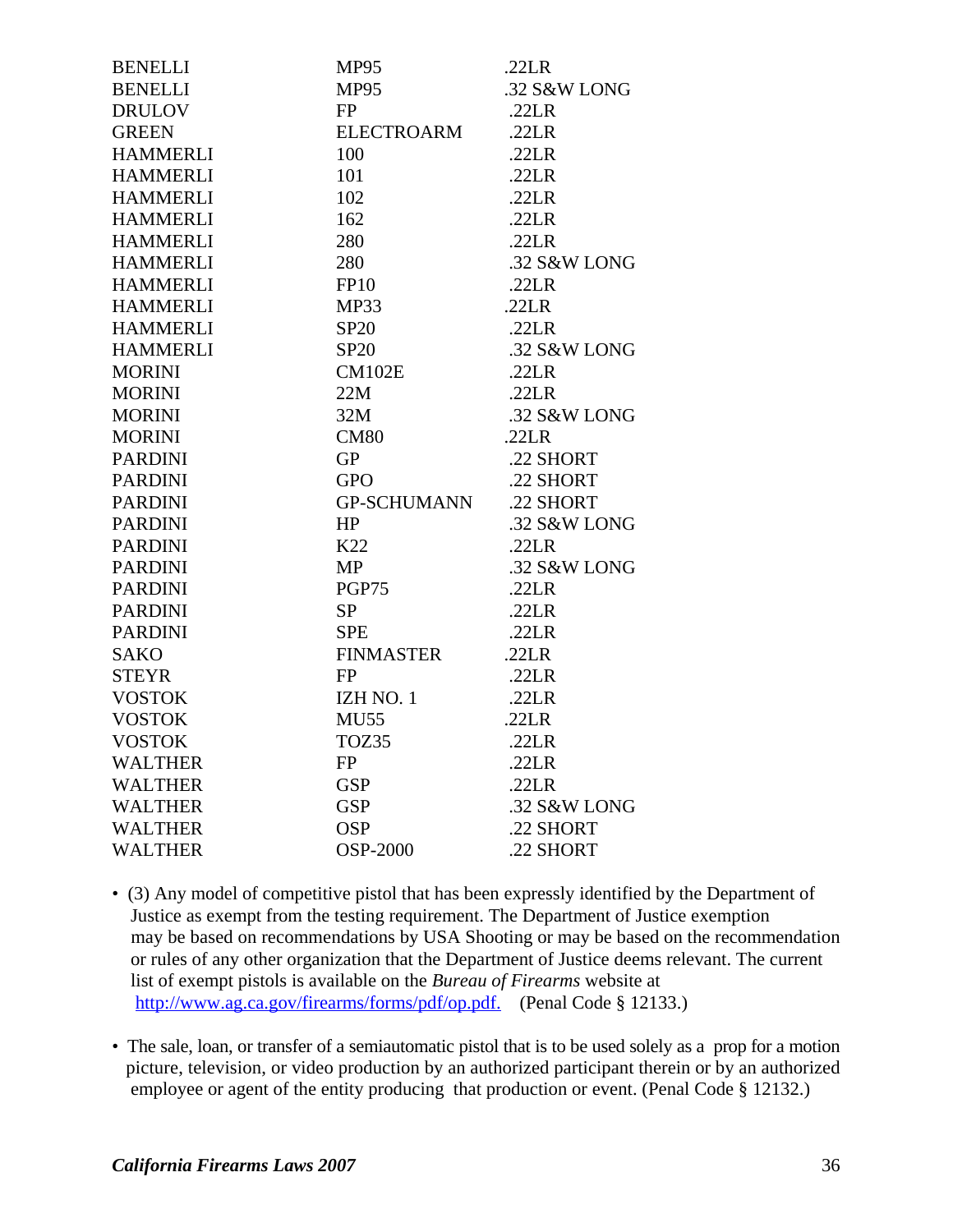*As of January 1, 2007, a dealer may deliver a handgun to the purchaser despite the fact that, during the pendency of the DROS, the handgun is removed from the Roster of Handguns Certified for Sale in California, due to nonpayment of renewal fees by the manufacturer (Penal Code § 12131).*

*However, if a handgun, prior to the completion of a sale or transfer, is removed from the roster because of a failure during retesting, the handgun cannot legally be delivered to the purchaser (Penal Code § 12131).*

#### **Sales, Loans, or Transfers of Firearms**

It is unlawful for a person who is not a licensed firearms dealer pursuant to Penal Code section 12071, to sell, loan, or otherwise transfer a firearm to a non-licensed person unless the sale, loan, or transfer is completed through a licensed firearms dealer. (Penal Code §§ 12071, 12072, 12082.)

#### **Exceptions**

1) The dealer licensing and reporting requirements do not apply to the sale, lease, or

transfer of any firearm in the following instances (Penal Code  $\S 12078(u)$ ):

- Firearms obtained by individuals through operation of law, such as:
- the executor or administrator of an estate;
- a trustee in a bankruptcy proceeding;
- an assignee for creditors;
- a receiver for an estate in receivership;
- a surviving spouse;
- a transfer of property between spouses.

**NOTE:** Concealable firearms obtained by any of the preceding means must be reported to the Department of Justice on forms provided by the Department of Justice. (Penal Code § 12078(i)(1).)

- a levying officer as defined in sections 481.140, 511.060, or 680.260 of the Code of Civil Procedure;
- firearms received by the family of a police officer or deputy sheriff from a local agency pursuant to section 50081 of the Government Code;
- the transfer of a firearm by a law enforcement agency to the person who found the firearm where the delivery is to the finder pursuant to Article 1 (commencing with section 2080) of Chapter 4 of Division 3 of the Civil Code;
- Firearms obtained through intestate succession or by bequest, sales or transfers between "immediate family" members. Immediate family means parent and child, and grandparent and grandchild. (**NOTE**: Individuals who receive a concealable firearm in this manner must obtain a Handgun Safety Certificate. The acquisition of a handgun in this manner must be reported within 30 days to the Department of Justice on forms provided by the Department of Justice.)

(Penal Code §§ 12078(i)(1)(B), 12078(c)(2)(A).)

**NOTE:** The infrequent sale, lease, or transfer of firearms between individuals - meaning five or fewer sales per year of any number of handguns or irregular and occasional sales of other firearms is allowed. However, such sales/transfers must be completed through a dealer licensed pursuant to Penal Code section 12071.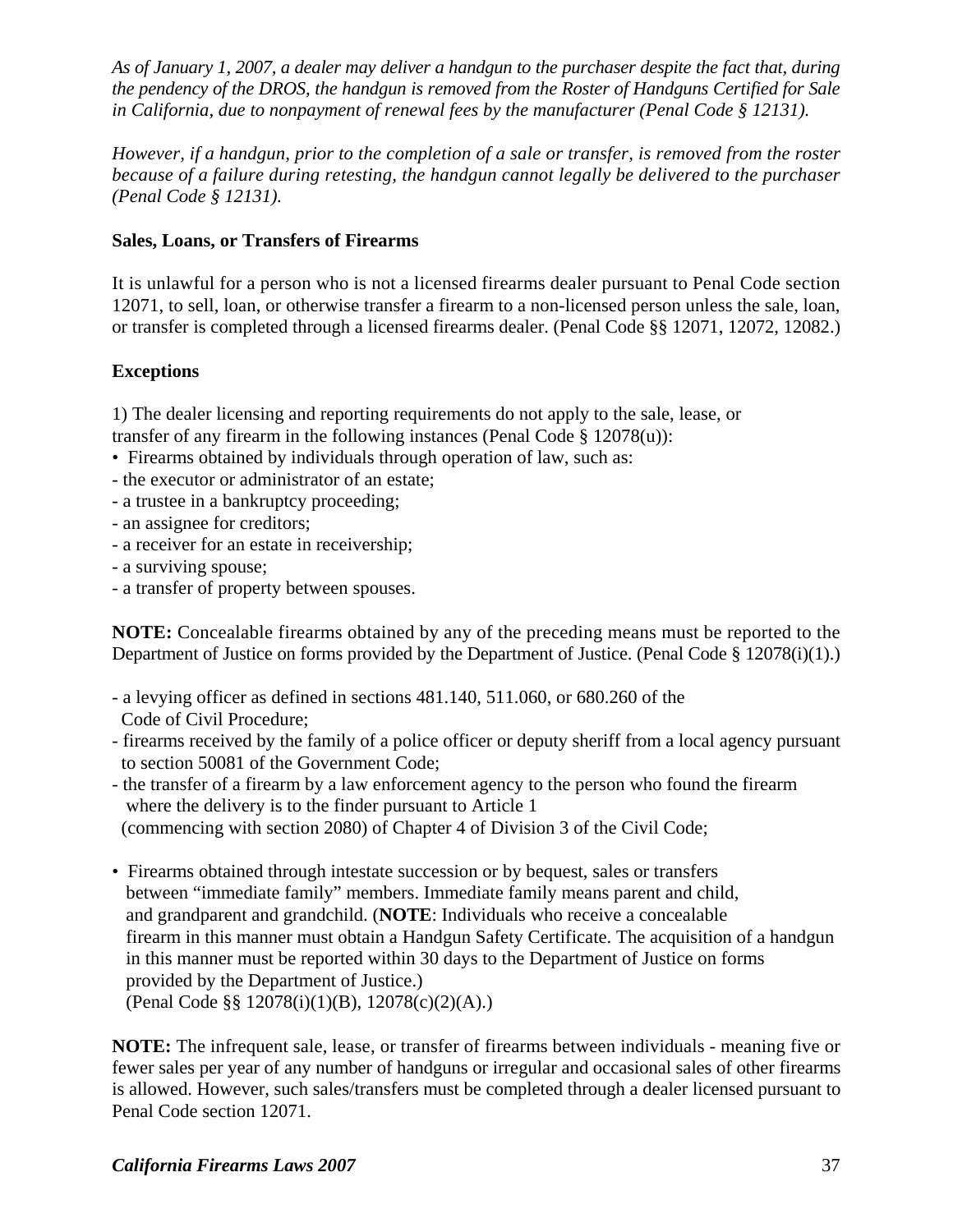2) The dealer licensing and reporting requirements do not apply to the loan of any firearm in the following instances:

- Infrequent loans of firearms between persons who are personally known to each other for any lawful purpose, if the loan does not exceed 30 days in duration. (Penal Code § 12078(d).)
- Loans of a firearm for the purpose of shooting at targets on the premises of a target facility if the firearm is kept within the premises of the target facility at all times. (Penal Code § 12078(h).)
- Loans of an unloaded firearm or a firearm loaded with blanks for use solely as a prop for motion picture, television or other entertainment event. (Penal Code § 12078(s).)
- Loans of a long gun to a licensed hunter for a period of time not to exceed the hunting season for which the firearm is being used. (Penal Code § 12078(q).)
- Loans to minors by a parent, legal guardian, or grandparent:
- Long guns may be loaned for an indefinite period.
- Handguns may be loaned for the purpose of engaging in a lawful activity, and the loan does not exceed the period of time necessary to participate in the activity.
- Loans to minors by other than a parent or legal guardian:
- Long guns may be loaned with the express permission of a parent or legal guardian if the loan does not exceed 30 days.
- Handguns may be loaned with the express permission of a parent or legal guardian for not more than 10 days. (Penal Code § 12078(p).)

**NOTE:** A processing fee is assessed on all firearm reporting to the Department of Justice, such as voluntary registrations and transfers through operation of law. (Penal Code § 12076(e)(1).)

## **Handgun Safety Certificate**

No handgun may be delivered by a firearms dealer unless the purchaser or transferee presents to the dealer a Handgun Safety Certificate. Additionally, no firearms dealer may deliver a handgun without first requiring the recipient to correctly and properly perform a safe handling demonstration with that handgun for a Department of Justice certified instructor. (Penal Code § 12071(b)(8).)

## **Exceptions**

A Handgun Safety Certificate shall not be required for handgun transfers to the following:

- Any active or honorably retired peace officer, as defined in Chapter 4.5 (commencing with section 830) of Title 3 of Part 2 of the Penal Code .
- Any active or honorably retired federal officer or law enforcement agent.
- Any reserve peace officer, as defined in Penal Code section 832.6.
- Any person who has successfully completed the course of training specified in Penal Code section 832.
- A firearms dealer licensed pursuant to Penal Code section 12071, who is acting in the course and scope of his or her activities as a person licensed pursuant to Penal Code section 12071.
- A federally licensed collector who is acquiring or being loaned a handgun that is a curio or relic,

## *California Firearms Laws 2007* 38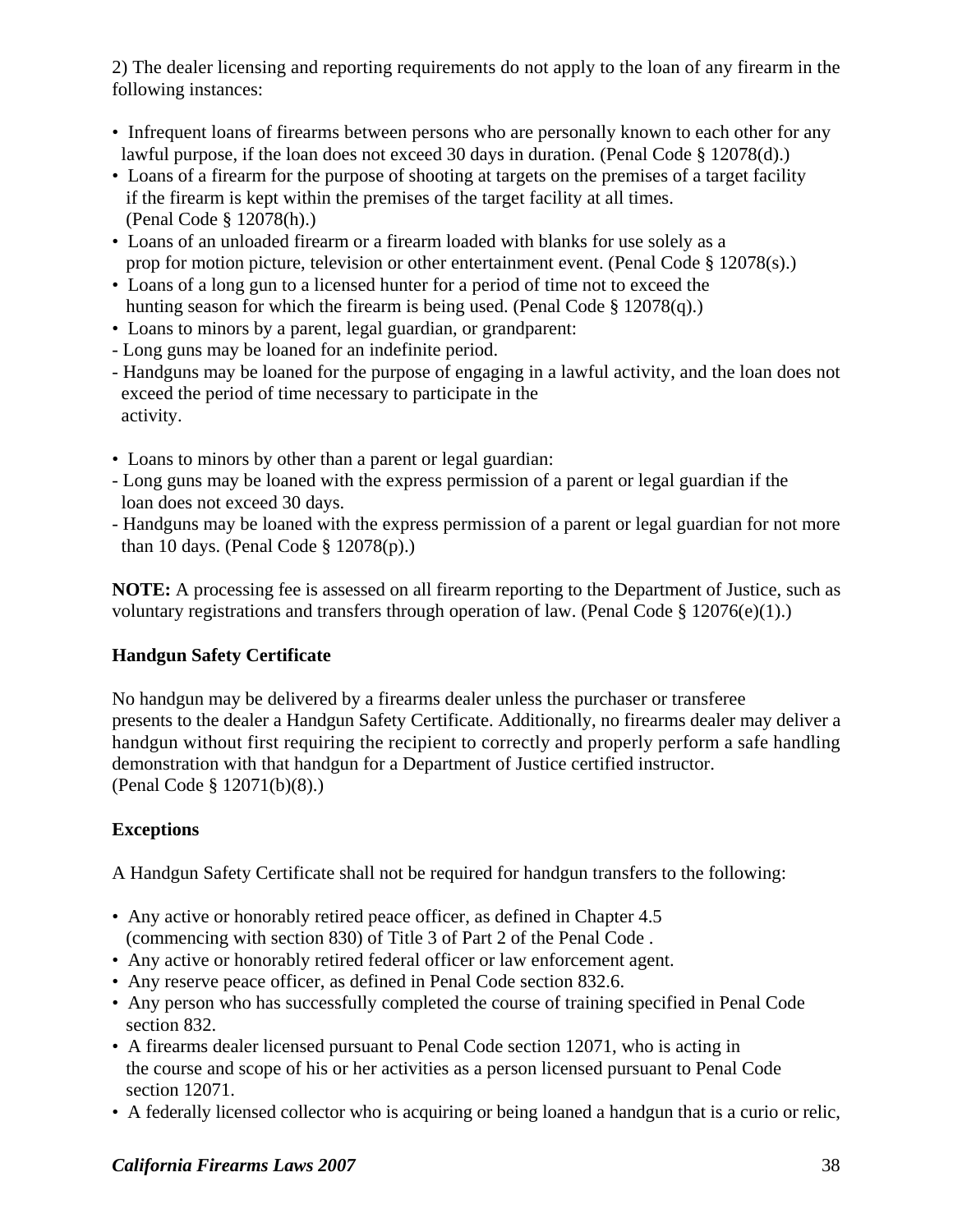as defined in Section 178.11 of Title 27 of the Code of Federal Regulations, who has a current certificate of eligibility issued to him or her by the Department of Justice pursuant to Penal Code section 12071.

- A person to whom a handgun is being returned, where the person receiving the firearm is the owner of the firearm.
- A family member of a peace officer or deputy sheriff from a local agency who receives a firearm pursuant to Government Code section 50081.
- Any individual who has a valid concealed weapons permit issued pursuant to Penal Code section 12050.
- An active, or honorably retired member of the United States Armed Forces, the National Guard, the Air National Guard, the active reserve components of the United States, where individuals in those organizations are properly identified.
- Any person who is authorized to carry loaded firearms pursuant to subdivision (c) or (d) of Penal Code section 12031.
- Persons who are the holder of a special weapons permit issued by the Department of Justice pursuant to Penal Code sections 12095, 12230, 12250, or 12305.
- Persons who obtain a handgun through operation of law in a representative capacity pursuant to Penal Code section 12078(i).

#### **California Residency Requirement**

No firearms dealer may deliver a handgun unless the intended recipient presents satisfactory documentation indicating that he or she is a California resident. Satisfactory documentation includes a utility bill from within the last three months, a residential lease, a property deed, military permanent duty station orders indicating assignment within this state, or other evidence of residency as permitted by the Department of Justice. Acceptable documentation **does not** include passports, account statements from financial institutions, or pay stubs. (Penal Code § 12071(b)(8).)

#### **Sales, Loans, and Transfers of Firearms by Personal Handgun Importers**

Any person who meets the definition of a *personal handgun importer* who moves into California with the intention of establishing residency in this state, must report his or her ownership of any handgun acquired outside California to the Department of Justice within 60 days.

A personal handgun importer means an individual who meets specific criteria, which includes, but is not limited to, any person age 18 or older, who is not a licensed firearms dealer or manufacturer, and who owns and intends to possess within this state on or after January 1, 1998, any pistol, revolver, or other firearm capable of being concealed upon the person that is not an assault weapon or machinegun, as defined by law. (Penal Code § 12001(n).)

Personal handgun importers shall report handgun ownership by choosing one of the following options:

- Forward by prepaid mail or deliver in person to the Department of Justice, a report prescribed by the department. Forms are available from the Department of Justice, firearms dealers, law enforcement agencies, and the Department of Motor Vehicles;
- Sell or transfer the firearm in accordance with the provisions of Penal Code section

#### *California Firearms Laws 2007* 39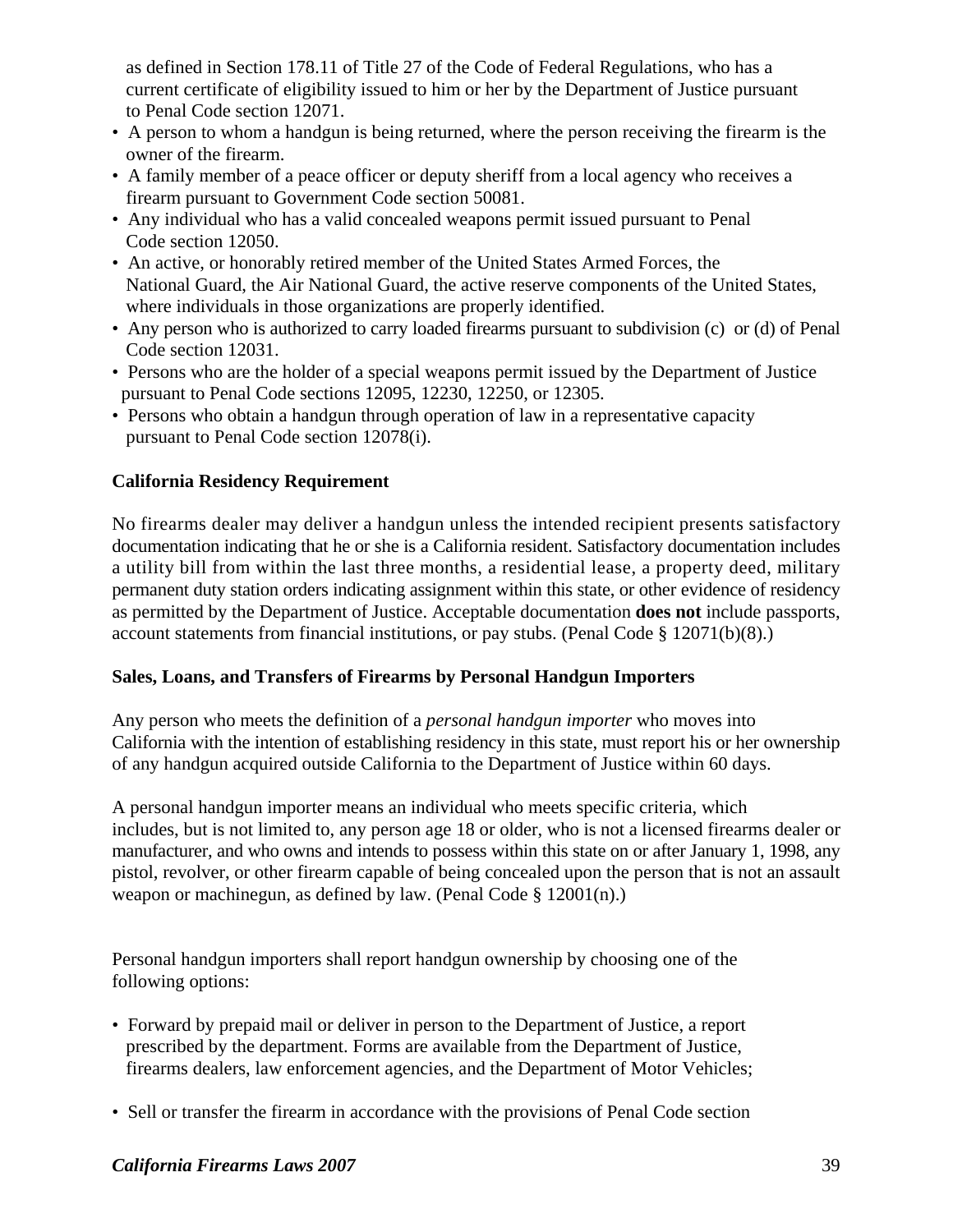- Sell or transfer the firearm to a dealer licensed pursuant to Penal Code Section 12071;
- Sell or transfer the firearm to a sheriff or police department. (If this option is chosen, individuals should notify the agency in advance that they intend to transport the handgun to that agency, and it should be transported unloaded and in a locked container). (Penal Code §§ 12026.2 (a)(18), 12072(f)(2)(A).)

#### **Sales or Transfers of Firearms to Mental Patients**

It is unlawful for any person to knowingly sell, loan, supply, give, or allow possession or control of any firearm or other deadly weapon to a person who is deemed to be a danger to self or others and is a mental patient in a facility or on leave of absence from the facility; communicates a serious threat of physical violence against another to a licensed psychotherapist; adjudicated a danger to others or a mentally disordered sex offender; found not guilty by reason of insanity of any crime; found incompetent to stand trial; placed under conservatorship by a court as gravely disabled wherein possession of a firearm would present a danger to self or others, or who has been taken into custody and placed in a county mental health facility for treatment and evaluation because he or she is a danger to self or others as a result of a mental disorder. (Welfare and Institutions Code §§ 8100, 8101, 8103.)

#### **Sales or Transfers of Firearms or Related Devices to Minors**

It is unlawful for a firearms dealer to sell a handgun to any person under the age of 21 or any other firearm to a person under the age of 18. (Penal Code § 12072(b).)

**NOTE:** Violation of this prohibition where the violation involves the delivery of any firearm to a person who the dealer knows, or should know, is a minor, is punishable as a felony.

No person, corporation, or firm shall sell, loan, or transfer a firearm to a minor. (Penal Code § 12072(a)(3).)

**NOTE:** See "Exceptions" on page 44 for loans of firearms to minors.

It is unlawful for any person to sell ammunition or reloaded ammunition to a person under 18 years of age. (Penal Code § 12316(a)(1)(A).)

It is unlawful for any person to sell any ammunition or reloaded ammunition designed and intended for use in a handgun to a person under 21 years of age. Where ammunition or reloaded ammunition may be used in both a rifle and a handgun it may be sold to a person who is at least 18 years of age, but less than 21 years of age, if the vendor reasonably believes that the ammunition is being acquired for use in a rifle and not a handgun. (Penal Code  $\S 12316(a)(1)(B)$ .)

It is unlawful for any person to sell or furnish a BB device to any minor without permission of the minor's parent or legal guardian. (Penal Code §§ 12551, 12552.)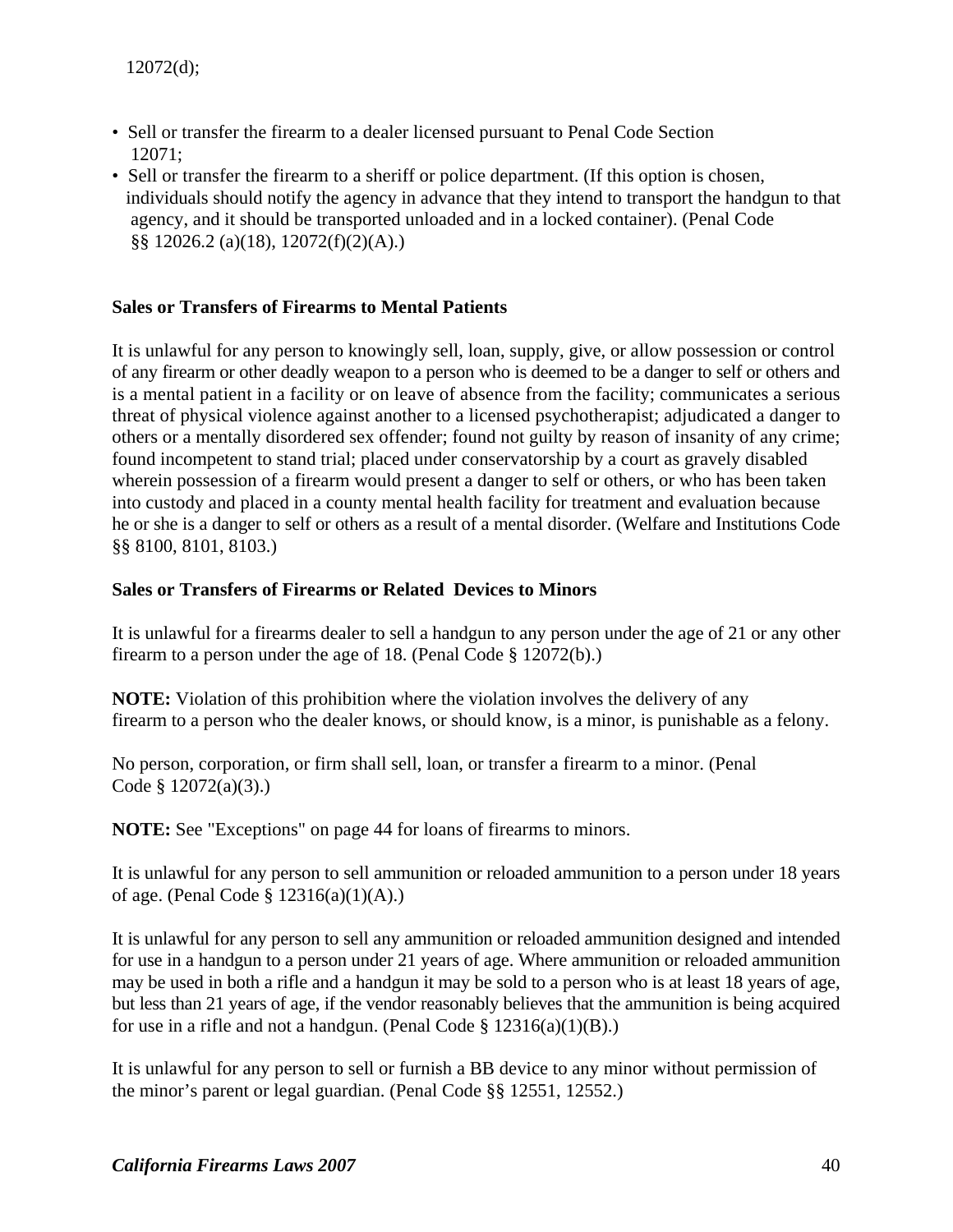It is unlawful for a minor to possess a handgun unless one of the following circumstances exists:

- the minor is accompanied by his or her parent or legal guardian and the minor is actively engaged in a lawful recreational sporting, ranching, or hunting activity, or a motion picture, television, or other entertainment event;
- the minor is accompanied by a responsible adult and has prior written consent of his or her parent or legal guardian and is involved in one of the activities cited above; and
- the minor is at least 16 years of age, has prior written consent of his or her parent or legal guardian, and the minor is involved in one of the activities cited above. It is unlawful for a minor to possess live ammunition unless one of the following circumstances exists:
- the minor has the written consent of his or her parent or legal guardian to possess live ammunition;
- the minor is accompanied by his or her parent or legal guardian;
- the minor is actively engaged in, or is going to or from, a lawful recreational sport, including, but not limited to, competitive shooting, or agricultural, ranching, or hunting activity, the nature of which involves the use of a firearm. (Penal Code § 12101.)

#### **Sales, Manufacture, Possession, or Transportation of Machineguns**

It is unlawful for persons to sell, manufacture, possess, or transport machineguns unless they possess a license or permit issued by the Department of Justice. (Penal Code §§ 12220, 12230.)

## **Use of United States Postal Service, Private Parcel Delivery, or Common Carrier**

Long guns may be mailed through the U.S. Postal Service, as well as most private parcel delivery services or common carriers. Handguns may not be sent through the U.S. Postal Service. A common or contract carrier must be used for shipment of handguns. Federal and state laws generally prohibit the carrying upon the person of *any* firearm or ammunition aboard any commercial passenger airplane. Similar restrictions may apply to other common carriers such as trains, ships, and buses. Persons who need to carry or transport firearms or ammunition on a common carrier should always consult the carrier in advance.

*As of January 1, 2008, both in-state and out of state Federal Firearms License (FFL) holders will be required to obtain approval (e.g., a unique verification number) from the California Department of Justice prior to shipping firearms to any California FFL (Penal Code §§ 12072).*

*NOTE: As of January 1,2008, the Department of Justice will establish and maintain a Centralized List of Exempted Firearms Licenses (Penal Code §§ 12072).*

*As of January 1, 2007, firearms dealers will be authorized to provide a copy of a Dealer's Record of Sale (DROS) in a private party transaction to the seller as well as the purchaser of the firearm (Penal Code §§ 12076).*

*The California Department of Justice will require the redaction by firearms dealers of personal information about the seller of a firearm from the copy of the document provided to the purchaser,*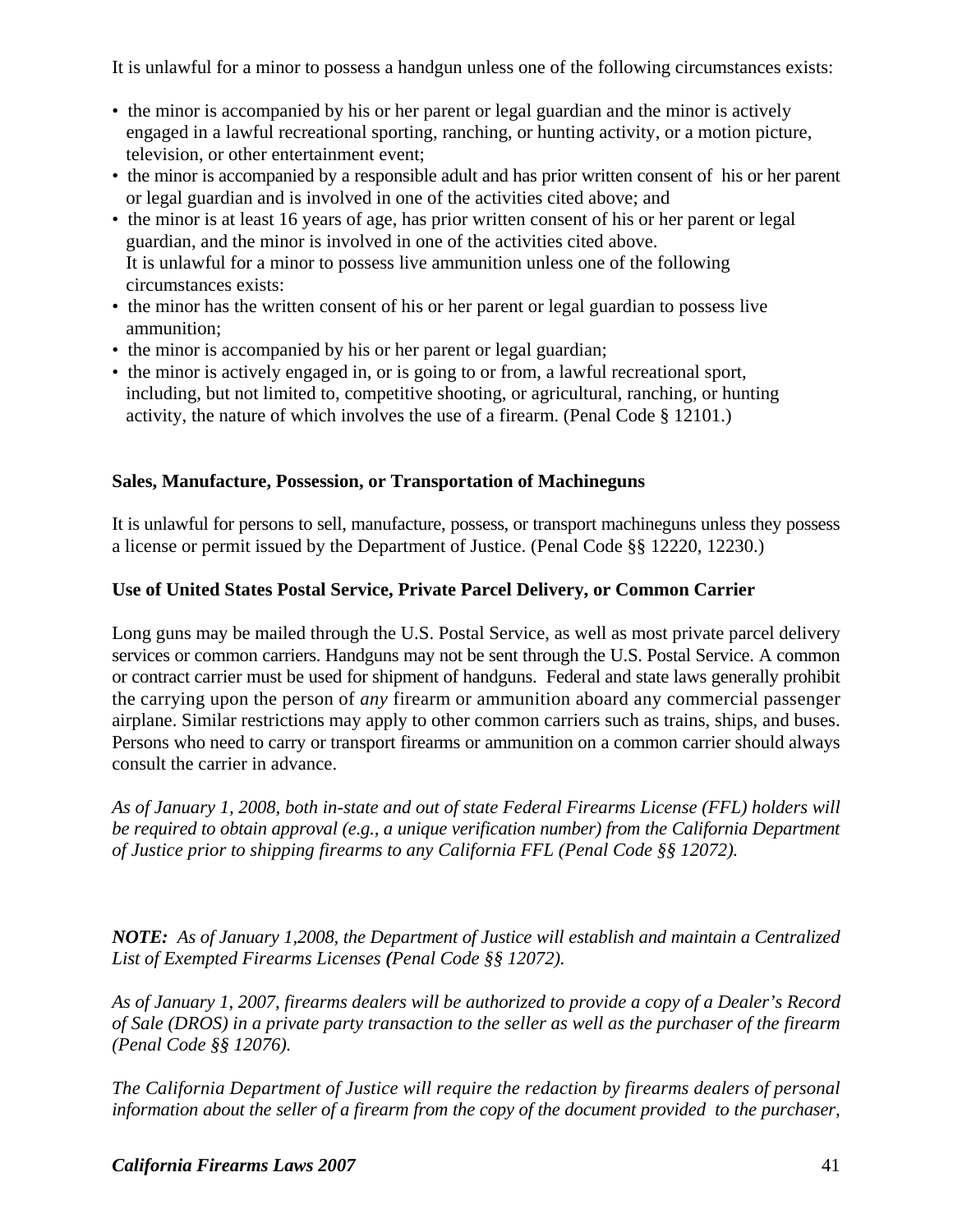*as well as information regarding the purchaser from the copy of the document provided to the seller.*

## **9. FORFEITURES OF FIREARMS**

#### **Forfeiture for Violation of the Penal Code**

Penal Code section 12028 requires forfeiture of (a) any weapon illegally carried upon the person or within any vehicle and (b) any firearm illegally owned, possessed, or used in the commission or attempted commission of any felony or specified misdemeanor. Penal Code section 12029 requires forfeiture of any short-barreled shotgun, short-barreled rifle, cane gun, wallet gun, plastic firearm, firearm not immediately recognizable as a firearm, zip gun or unconventional pistol as specified in Penal Code section 12020. Penal Code section 12251 requires forfeiture of any machinegun possessed in violation of the permit and/or license provisions of Penal Code sections 12230 through 12250.

#### **Forfeiture for Violation of the Fish and Game Code**

Fish and Game Code section 12157 permits the court to order forfeiture of any device illegally used to take birds, mammals, fish, reptiles, or amphibians. Depending upon the facts of the case, this forfeiture may include firearms.

## **10. OTHER PROHIBITED ACTS**

#### **Obliteration or Alteration of Firearm Identification**

It is a felony to obliterate or alter the name of the maker, model, serial number, or other mark of identification, including any distinguishing mark lawfully assigned to a firearm by the owner or by the Department of Justice. (Penal Code § 12090.)

Possession of any pistol or revolver having its identification obliterated or altered is presumptive evidence that the possessor performed the obliteration or alteration. (Penal Code § 12091.)

It is unlawful for a person to buy, sell, or possess a firearm knowing its identification has been obliterated or altered. Exceptions include, but are not limited to, the possession and disposition of a firearm pursuant to Penal Code section 12094(a) by a person who is not prohibited by law from possessing firearms or ammunition and possessed the firearm no longer than was necessary to deliver it to a law enforcement agency for disposition according to law. Prior notice must be given to law enforcement before transporting it to that agency for disposition and firearms must be transported unloaded and in a locked container, as defined by Penal Code section 12026.2(d). (Penal Code § 12094.)

#### **Firearms on School Grounds**

It is unlawful for any person to possess or bring a firearm upon the grounds of, into, or within a distance of 1,000 feet from the grounds of a school providing instruction in kindergarten or grades 1 to 12, inclusive, or a campus of the University of California, California State University, or California community colleges. (Penal Code § 626.9.)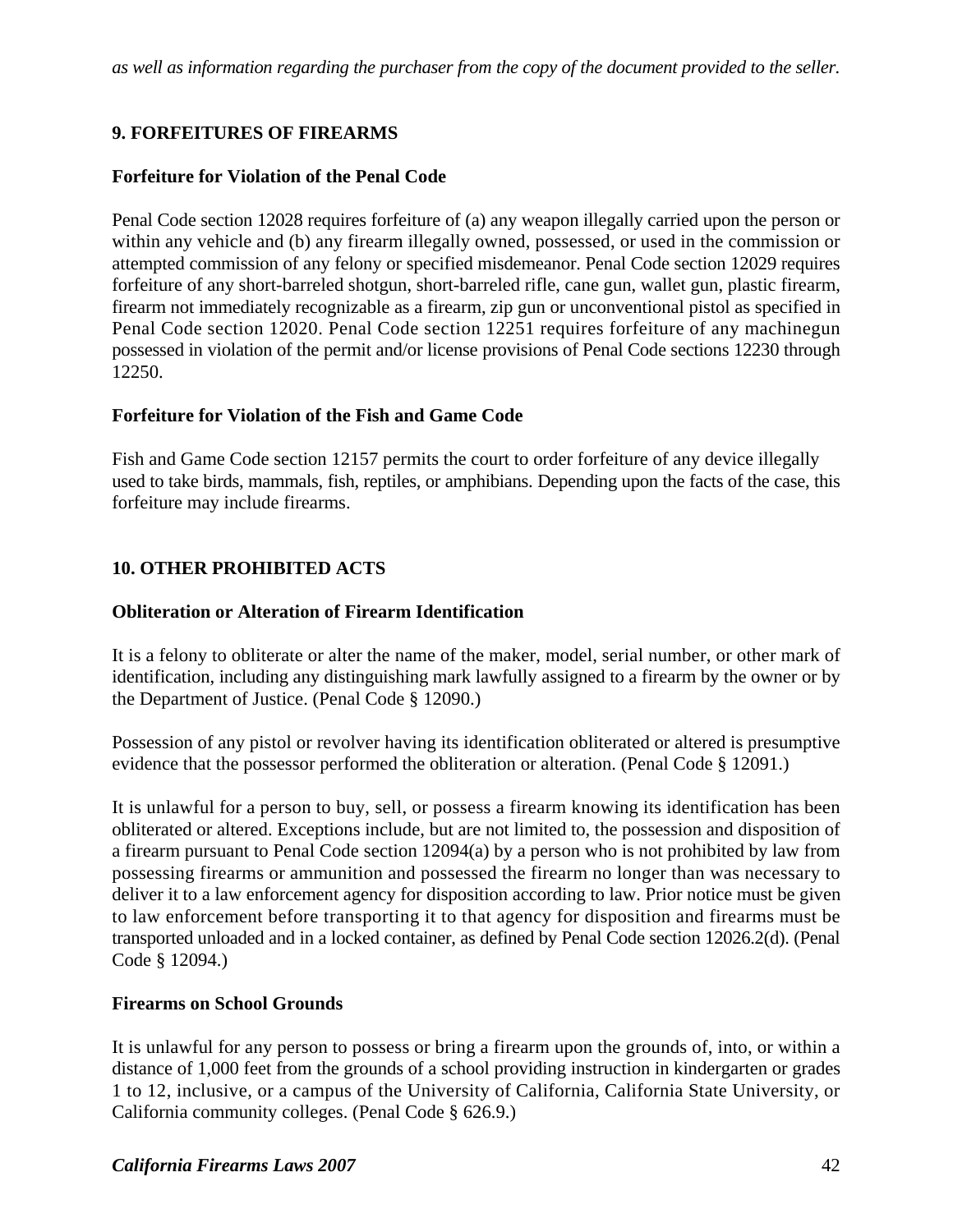## **Exceptions**

- A person who has the written permission of the school district superintendent, designee, or equivalent school authority.
- Within a place of residence or place of business or on private property, if the place of residence, place of business, or private property is not part of the school grounds and the possession of the firearm is otherwise lawful.
- If the firearm is an unloaded handgun in a locked container or within the locked trunk of a motor vehicle, or the otherwise lawful transportation of an unloaded long gun.
- The possession or transportation of firearms by a person who is engaged in the business of manufacturing, importing, wholesaling, repairing, or dealing in firearms and who is licensed to engage in that business or the authorized representative or authorized agent of that person while engaged in the lawful course of business.
- Guards or messengers of common carriers, banks, and other financial institutions while actually employed in and about the shipment, transportation, or delivery of money, treasure, etc.
- Transportation of unloaded firearms by a person operating a licensed common carrier or an authorized agent or employee thereof when transported in conformance with applicable federal law.
- The carrying of unloaded handguns by duly authorized military or civil organizations while parading or the members thereof when going to and from the places of meeting of their respective organizations.
- Any peace officer pursuant to Penal Code section 830 who is carrying out official duties.
- Any person summoned by such peace officer to assist in making an arrest or preserving the peace while actually so engaged.
- Members of federal or state military forces while engaged in performance of duty.
- Any person authorized to carry a concealed firearm pursuant to Penal Code section 12050.
- An armored vehicle guard while engaged in performance of duty pursuant to Business and Professions Code section 7521.
- A security guard authorized to carry a loaded firearm pursuant to Penal Code section 12030.
- An existing shooting range at a public or private school or university or college campus.
- An honorably retired peace officer authorized to carry a concealed or loaded firearm.

#### **Drawing/Exhibiting Loaded Firearm on Juvenile Activities Grounds**

It is unlawful for any person to draw or exhibit any loaded or unloaded firearm in a rude, angry, or threatening manner or use any loaded or unloaded firearm in any fight or quarrel upon the grounds of any day care center, playground, or public or private youth center, or facility where programs are being conducted for persons under 18 years of age. (Penal Code §§ 417 (b), 626.95.)

#### **Discharge of Firearms at Inhabited/Occupied Dwellings, Buildings, Vehicles, Aircraft**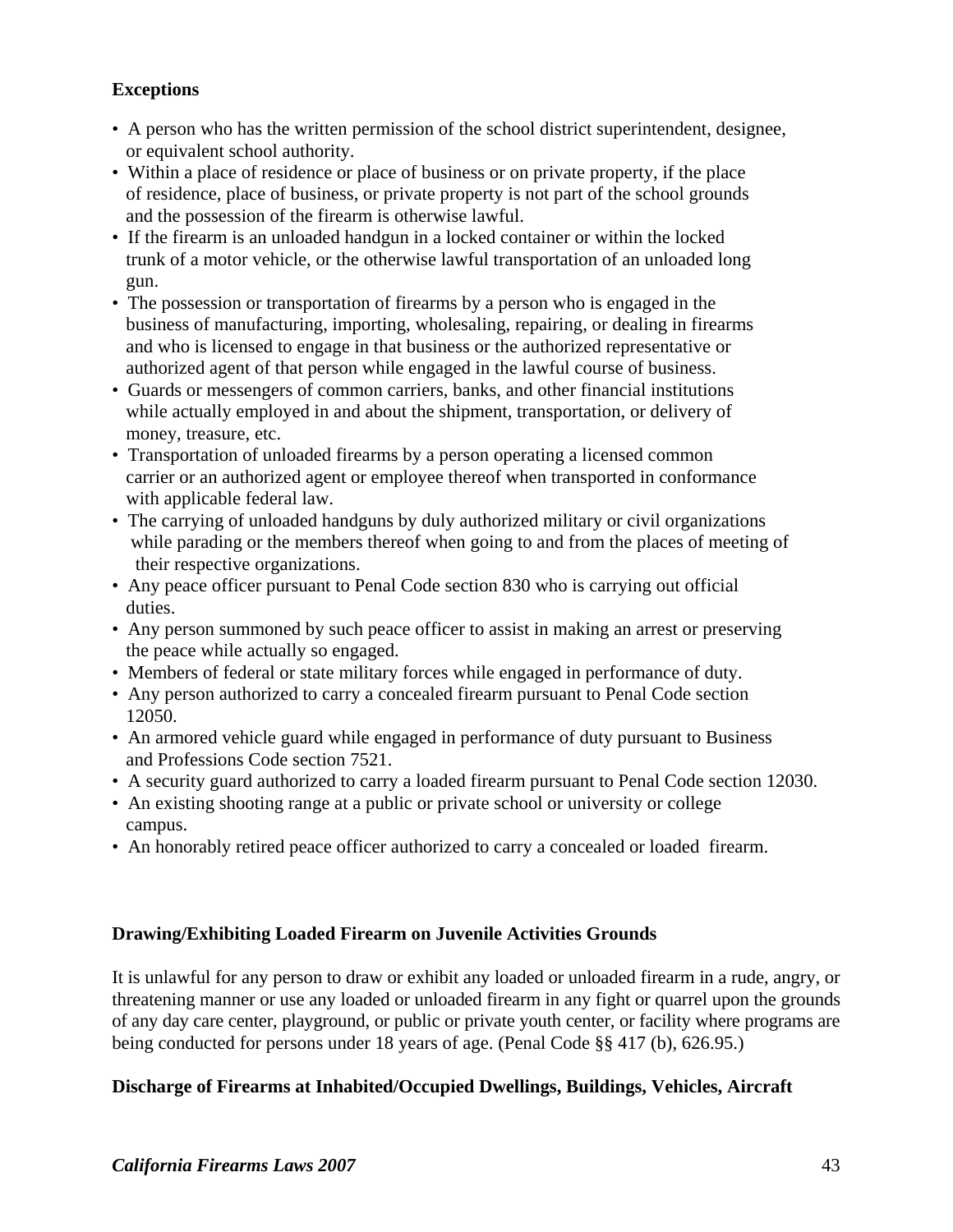It is unlawful for any person to maliciously and willfully discharge a firearm at an inhabited dwelling house, occupied building, occupied motor vehicle, occupied aircraft, inhabited housecar, or inhabited camper. (Penal Code § 246.) Persons convicted of a felony or an attempt to commit a felony which involved the discharge of a firearm at an occupied motor vehicle causing great bodily injury or the death of another are subject to a sentence of five years in prison in addition and consecutive to the sentence prescribed for the felony. (Penal Code § 12022.5.)

#### **Discharge of Firearms at Unoccupied/Uninhabited Aircraft, Unoccupied Motor Vehicles, Buildings, Dwellings**

It is a felony for anyone to willfully and maliciously discharge a firearm at an unoccupied aircraft. It is a public offense punishable by a jail or prison sentence of up to one year for any person to discharge a firearm at an unoccupied motor vehicle, uninhabited building or dwelling except for an abandoned vehicle, an unoccupied vehicle, or an uninhabited building or dwelling with permission of the owner and otherwise lawful. (Penal Code § 247.)

#### **Discharge of a Firearm From a Motor Vehicle**

Any person who causes the death of another person by means of discharging a firearm from a motor vehicle, intentionally at another person outside the vehicle with the intent to inflict death, is guilty of murder of the first degree, punishable by death, confinement in the state prison for life without possibility of parole, or confinement in the state prison for 25 years to life. (Penal Code §§ 189, 190.)

Any person who causes the death of a person who is not an occupant of a motor vehicle is guilty of murder of the second degree, punishable by confinement in state prison for 20 years to life if the killing was perpetrated as a result of discharging a firearm from a motor vehicle with the intent to inflict great bodily injury. (Penal Code § 190(d).)

Persons with proven intent who inflict great bodily injury, as defined in Penal Code section 12022.7, or cause the death of a person who is not an occupant of a motor vehicle as a result of discharging a firearm from a motor vehicle in the commission of a felony or attempted felony shall be punished by a term of five years in addition, and consecutive to, the punishment prescribed for the felony. (Penal Code § 12022.55.)

A driver or owner of a motor vehicle who allows any person to discharge a firearm from the vehicle may be punished by up to three years imprisonment in state prison and any person who willfully and maliciously discharges a firearm from a motor vehicle at a person who is not an occupant of a motor vehicle is guilty of a felony punishable by up to seven years in state prison. (Penal Code § 12034.)

Any person who maliciously and willfully discharges a firearm at an occupied motor vehicle from another motor vehicle and the victim suffers paralysis as defined, or paraparesis as defined, of a major body part, including, but not limited to, the entire hand or foot, shall be punished by an additional term of four years. (Penal Code § 12022.9.)

#### **Threatening Acts with Firearms on Public Streets or Highways**

It is a felony for a person to draw or exhibit a firearm that is loaded or unloaded in a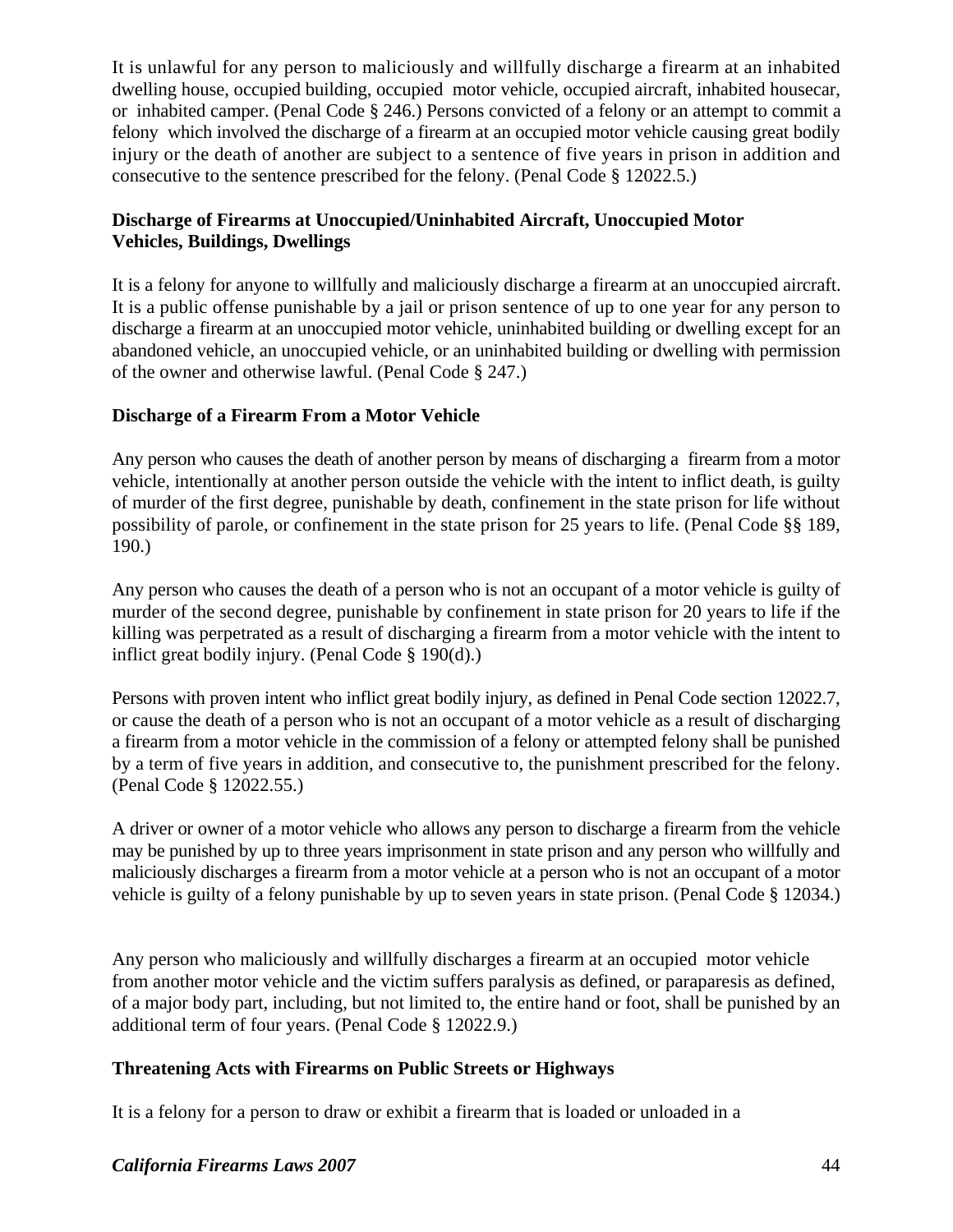threatening manner against an occupant of a motor vehicle which is on a public street or highway in such a way that would cause a reasonable person apprehension or fear of bodily harm. (Penal Code § 417.3.)

#### **Threatening Acts with Imitation Firearms**

It is a misdemeanor for a person to draw or exhibit an imitation firearm in a threatening manner against another in a way which would cause a reasonable person apprehension or fear of bodily harm. An imitation firearm means any BB device, toy gun, replica of a firearm, or other device that is so substantially similar in coloration and overall appearance to an existing firearm as to lead a reasonable person to conclude that the replica is a firearm. (Penal Code §§ 417.4, 12550.)

*As of January 1,2007, the scope of the offense of discharging a firearm in a grossly negligent manner that could result in injury or death to a person shall be expanded to include a BB device, making the offense involving a BB device punishable by imprisonment in a county jail, not exceeding one year (Penal Code § 246.3).*

#### **Threatening Acts With a Laser Scope**

A laser scope is a portable battery-powered device capable of being attached to a firearm and projecting a laser light on objects at a distance. It is a misdemeanor to knowingly draw or exhibit a laser scope that projects a colored target on a person in a threatening manner, except in selfdefense. (Penal Code § 417.25.)

#### **Forfeiture of Vehicles Used in Offenses Involving the Discharge or Brandishing of a Firearm**

Courts are required to order the forfeiture and sale of motor vehicles used in the commission of first or second degree murder, manslaughter, attempted murder, assault with a deadly weapon or the unlawful discharge or brandishing of a firearm from, or at an occupied vehicle where a victim is killed, attacked or assaulted from, or in a motor vehicle by the use of a firearm on public streets and highways. (Penal Code § 246.1.)

#### **Sell or Distribute Imitation Firearms**

Any person who, for commercial purposes, sells, manufactures, distributes, purchases, ships or transports, by mail order or any other manner, or receives, an imitation firearm (realistic replica of an existing firearm) may be liable for fines of up to \$10,000 for each violation. (Penal Code § 12555.)

#### **Advertising of Prohibited Weapons**

It is unlawful for any person to advertise the sale of any firearm or other weapon whose possession is prohibited by Penal Code sections 12020, 12220, 12280, 12303, 12320, 12321, 12355, or 12520. (Penal Code § 12020.5.)

Anyone having a question on the possession, purchase, or carrying of a firearm or the legality of any shooting act should consult their local law enforcement agency or law library, or seek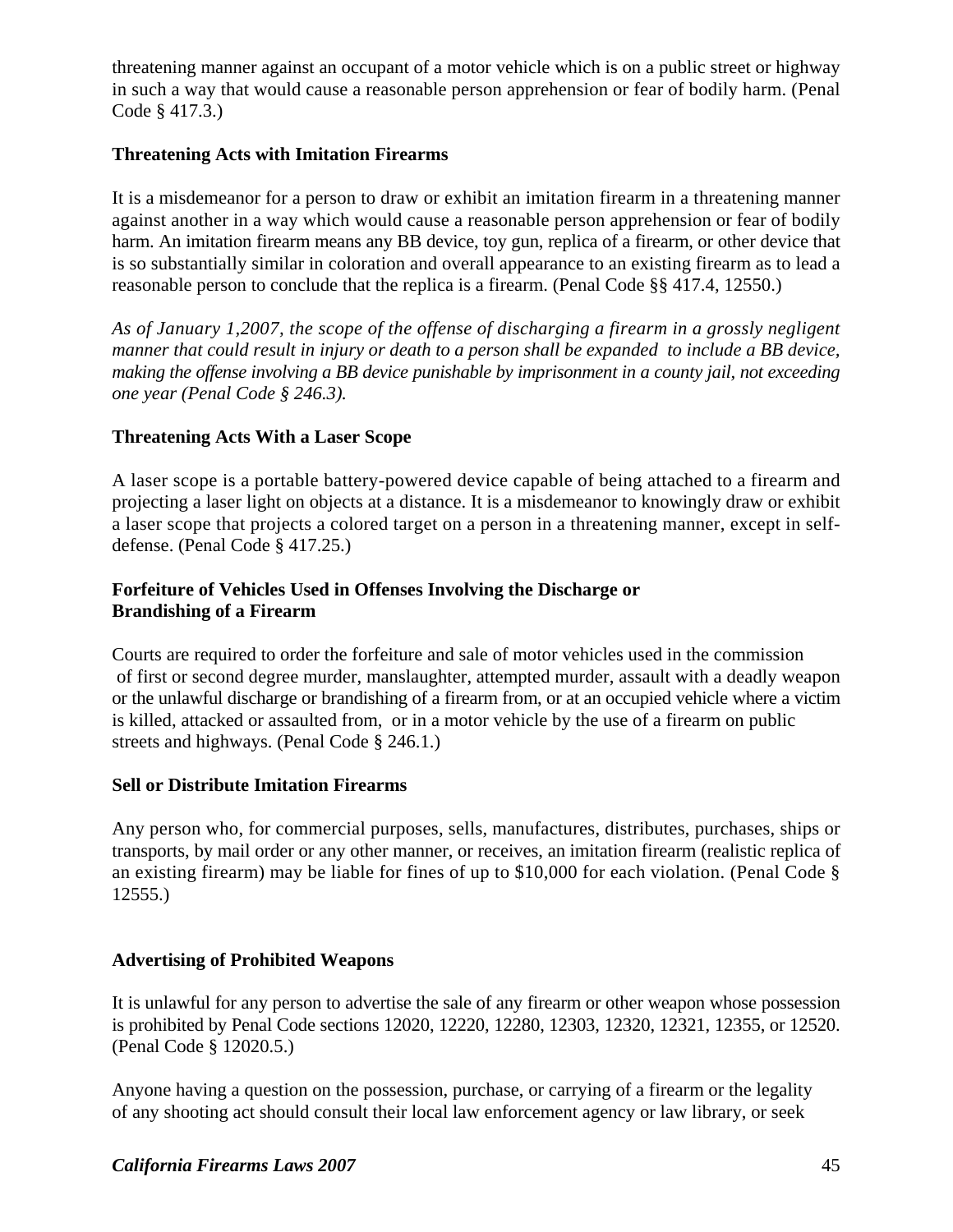advice from a lawyer.

## **11. FIREARM SAFETY INSTRUCTION**

#### **Certificate of Completion for Hunting Licenses**

Fish and Game Code section 3050 and the California Code of Regulations, Title 14, section 710, provide that no hunting license shall be issued unless the applicant presents:

- evidence that he or she has held a hunting license issued by this state in a prior year; or
- evidence that he or she holds a current hunting license issued by another state or province; or
- a certificate of completion of a course in hunter safety, principles of conservation, and sportsmanship, as provided in this article, with a hunter safety instruction validation stamp affixed thereto; or
- a certificate of successful completion of a hunter safety course in another state or province; or
- evidence of completion of a course in hunter safety, principles of conservation, and sportsmanship, which the commission may, by regulation, require.

The Department of Fish and Game designates hunter safety instructors qualified to give hunter safety instruction and issue the certificate required above. Persons desiring to take a course in hunter safety training for licensing may write or call the nearest Department of Fish and Game office for a list of instructors in their area:

Department of Fish and Game (Region 1) 601 Locust Street Redding, California 96001 (530) 225-2300

Department of Fish and Game (Region 2) 1701 Nimbus Road, Suite A Rancho Cordova, California 95670 (916) 358-2900

Department of Fish and Game (Region 3) P. O. Box 47 Yountville, California 94599 (707) 944-5500

Department of Fish and Game (Region 4) 1234 East Shaw Avenue Fresno, California 93710 (559) 243-4005 X 151

Department of Fish and Game (Region 5) 4949 Viewridge Avenue San Diego, California 92123

*California Firearms Laws 2007* 46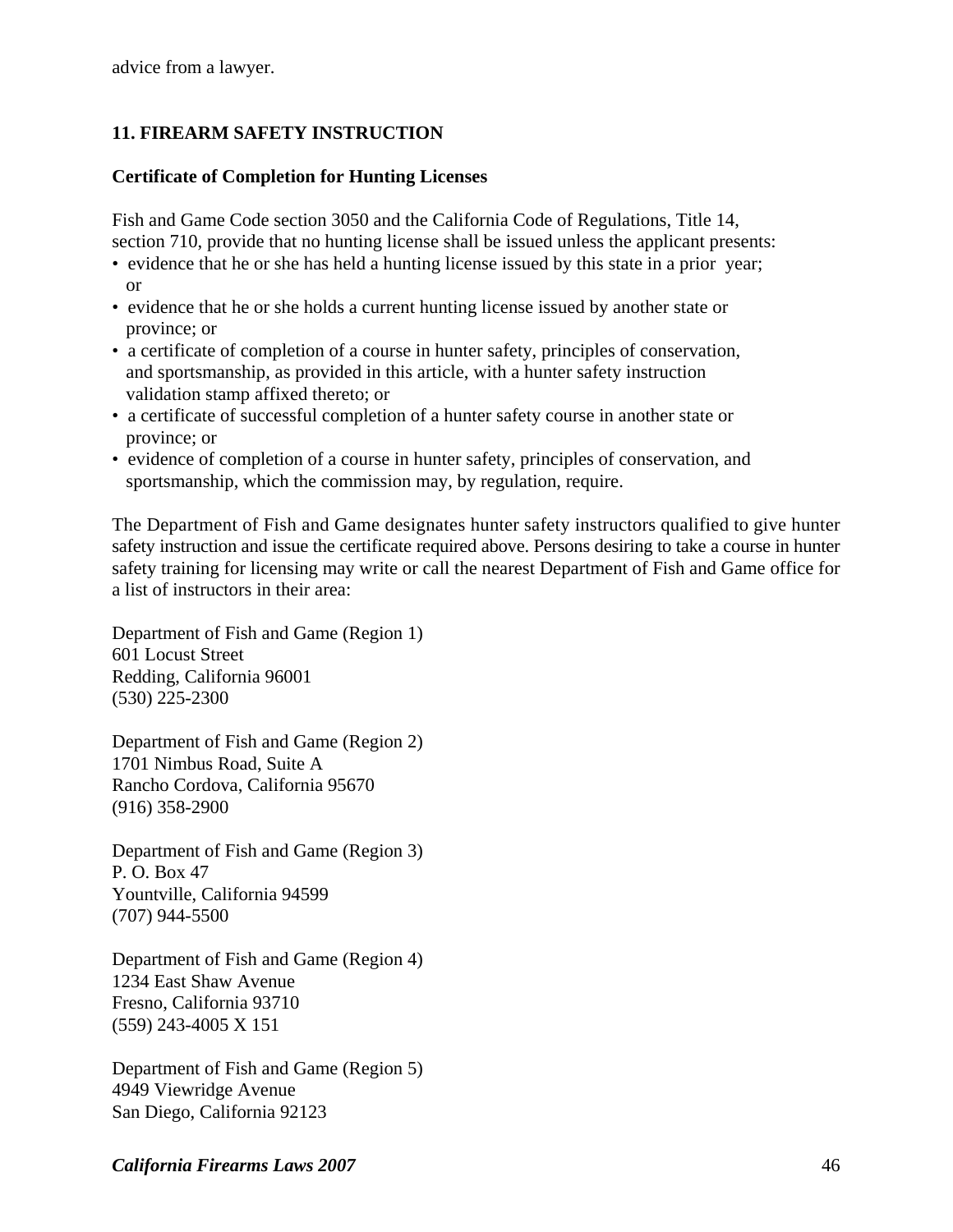Department of Fish and Game (Region 6) 4775 Bird Farm Road Chino Hills, California 91709 (909) 597-9823

#### **Handgun Training for Security Guards, Etc.**

Private patrol operators, security guards, alarm company operators, responding alarm agents, and private investigators must complete a firearms training course before carrying a firearm on duty. (Business and Professions Code §§ 7542, 7545, and 7596.)

The course was developed by the Department of Consumer Affairs, Bureau of Security and Investigative Services, and is offered by bureau-certified instructors to bureau licensees. Training is approximately 14 hours and includes the following:

- The moral and legal aspects of firearms usage.
- Firearms nomenclature and maintenance.
- Weapon handling and shooting fundamentals.
- Emergency procedures.
- Prequalification range training, including the firing of practice rounds.
- Qualification with firearm.
- Examination.

Course instructors must be approved by the California Department of Consumer Affairs, Bureau of Security and Investigative Services. Fees for the instruction are negotiated between the instructor and student. Person interested in taking such a course may contact the bureau for a list of certified schools in their area:

Department of Consumer Affairs Bureau of Security and Investigative Services 400 R Street, Suite 3080 Sacramento, California 95814-6873 (916) 445-7724

**NOTE:** Completion of this training does not authorize a person to carry a firearm unless he or she possesses a valid firearm permit issued by the bureau and is on duty and properly licensed as a

private patrol operator, security guard, alarm company operator, responding alarm agent, or private investigator. The firearms permit allows the bearer to carry an exposed firearm while on duty.

#### **Firearm Safety and Training Courses Provided by Gun/Shooting Clubs or Associations**

Some firearm clubs or associations regularly provide firearm safety training courses for the general public as well as for their members. Such clubs are listed in the yellow pages of the telephone directory. In addition, managers of public or private shooting ranges may give interested persons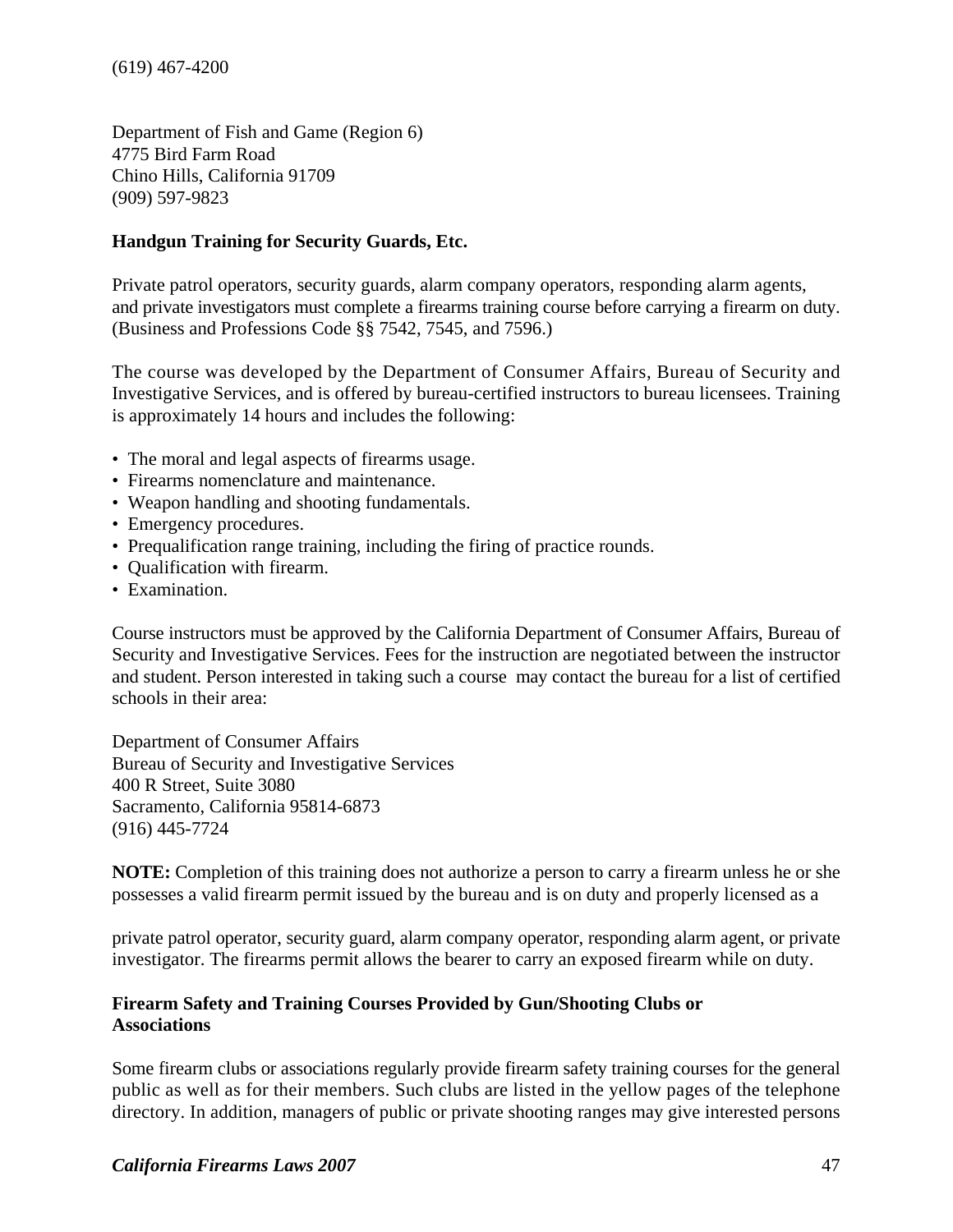information on how to contact clubs or associations using their ranges for training courses. Ranges are also listed in the yellow pages of the telephone directory.

#### **Handgun Safety Certificate Requirement**

Effective January 1, 2003, any person who wishes to receive a handgun through a sale or transfer must have a valid Handgun Safety Certificate (HSC) or a qualifying exemption. Any person who wishes to obtain an HSC must pass a written test that includes, but is not limited to, laws applicable to carrying and handling firearms, particularly handguns; responsibilities of ownership of firearms, particularly handguns; the law related to the private sale/transfer of firearms; the law as it relates to the permissible use of lethal force; safe firearm storage; and issues  $\&$  prevention strategies associated with bringing firearms into the home. (Penal Code § 12071(b)(8).)

A DOJ Certified Instructor may charge each HSC applicant a fee of up to \$25 to cover the costs of providing the test and issuing the certificate. (Penal Code § 12805.)

Any person who is interested in becoming a DOJ Certified Instructor may obtain further information and an application form by writing to:

*Department of Justice Division of Law Enforcement Bureau of Firearms DOJ Certified Instructors P.O. Box 981118 West Sacramento, California 95798 - 1118*

#### **Safe Handling Demonstration**

Any person who takes delivery of a handgun from a firearms dealer must first successfully demonstrate to a DOJ Certified Instructor that he or she is able to handle that handgun safely and that he or she can properly operate all of the safety features. Any person who has an exemption to the HSC requirement is also exempt from this requirement. (Penal Code §12071(b)(8)(D).)

#### **Safe Handling and Storage of Firearms**

Under the Children's Firearm Accident Prevention Act of 1991, any person who keeps a loaded firearm where a child obtains and improperly uses it, may be fined or sent to prison. (Penal Code §§ 12035, 12036, 12071.)

To prevent unnecessary injury or death caused by improper storage of firearms in the home where children (under age 18) are likely to be present, and to help prevent the possibility of criminal prosecution, all firearms should be unloaded, locked with a trigger locking device that renders the firearm inoperable, and stored in a locked container. Ammunition should be stored in a location separate from the firearm. Other means of safe storage include trigger locking devices, or locking firearm safes or cabinets. For information on obtaining firearm safety devices or how they operate, contact a firearms dealer, firearms club or association which promotes firearm safety training courses, the manufacturer of such devices, or visit the Department of Justice *Bureau of Firearms* website at http://www.ag.ca.gov/firearms/certlist.htm.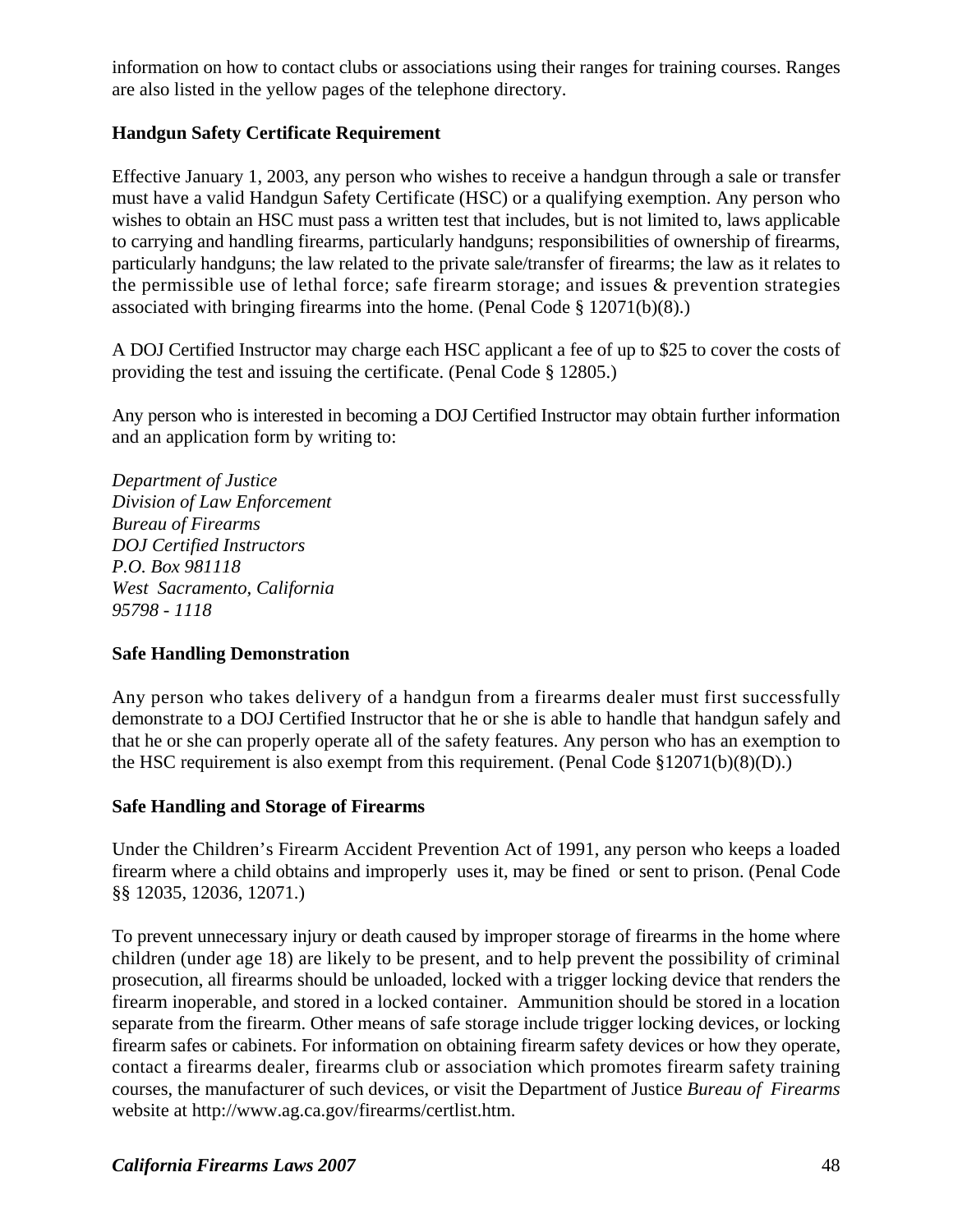It is the responsibility of every firearm owner to be knowledgeable regarding the operation of firearms in his or her possession. When handling firearms, the following precautions should be taken:

- Always keep the firearm pointed in a safe direction never at yourself or others. Generally, it is safest to point the firearm upward or downward.
- Never place your finger on the trigger until you are ready to shoot. Instead, rest your trigger finger around the grip of the gun.
- Always keep the firearm unloaded until ready to use. If you are not sure if the firearm is loaded, and you do not know how to open the gun's action, leave it alone and get help from someone who knows how to operate the firearm.
- Never use alcohol or drugs before or while shooting.

Information regarding the operation of a specific firearm is generally available from the gun manufacturer. If information regarding a specific firearm cannot be obtained from the manufacturer, local firearm dealers or private gun organizations that promote firearm safety and training may be of assistance.

**NOTE:** These basic safety tips have been provided as a public service and are not intended to cover all aspects of firearm use and storage, nor are they intended to take the place of any firearms training course.

A handbook containing basic firearms safety information is available from the Department of Justice to licensed firearm dealers, who shall have it available to the general public.

## **12. FIREARM SAFETY DEVICE REQUIREMENT**

Each firearm sold, transferred, or manufactured in California must be accompanied with a firearm safety device approved by the Department of Justice and identified as appropriate for that firearm. The Department of Justice is required to compile and publish a listing of all of the safety devices that have been determined to meet the department's standards. A list of these devices is available on the Department of Justice *Bureau of Firearms* website at http://www.ag.ca.gov/firearms/fsdcertlist.htm. (Penal Code § 12088.1.)

The term "long-gun safe" is distinct from "gun safe" and "firearms safety device." A "long-gun safe" means a locking container designed to fully contain and secure a rifle or a shotgun. A "long-gun safe" must have a locking system consisting of either a mechanical combination lock or an electronic combination lock that has at least 1,000 possible unique combinations consisting of a minimum of three numbers, letters, or symbols per combination, and that is not listed on the Department of Justice Roster of Firearm Safety Devices. (PC § 12087.6).

No person shall keep for commercial sale, commercially sell, or distribute as part of an organized firearm safety program, any firearms safety device (other than a long-gun safe) that is not listed on the Department of Justice roster of approved firearms safety devices. Any sale of a long gun safe must be accompanied by a specified warning label. (Penal Code § 12088.1.)

The Department of Justice Roster of Firearm Safety Devices may be accessed on the Department